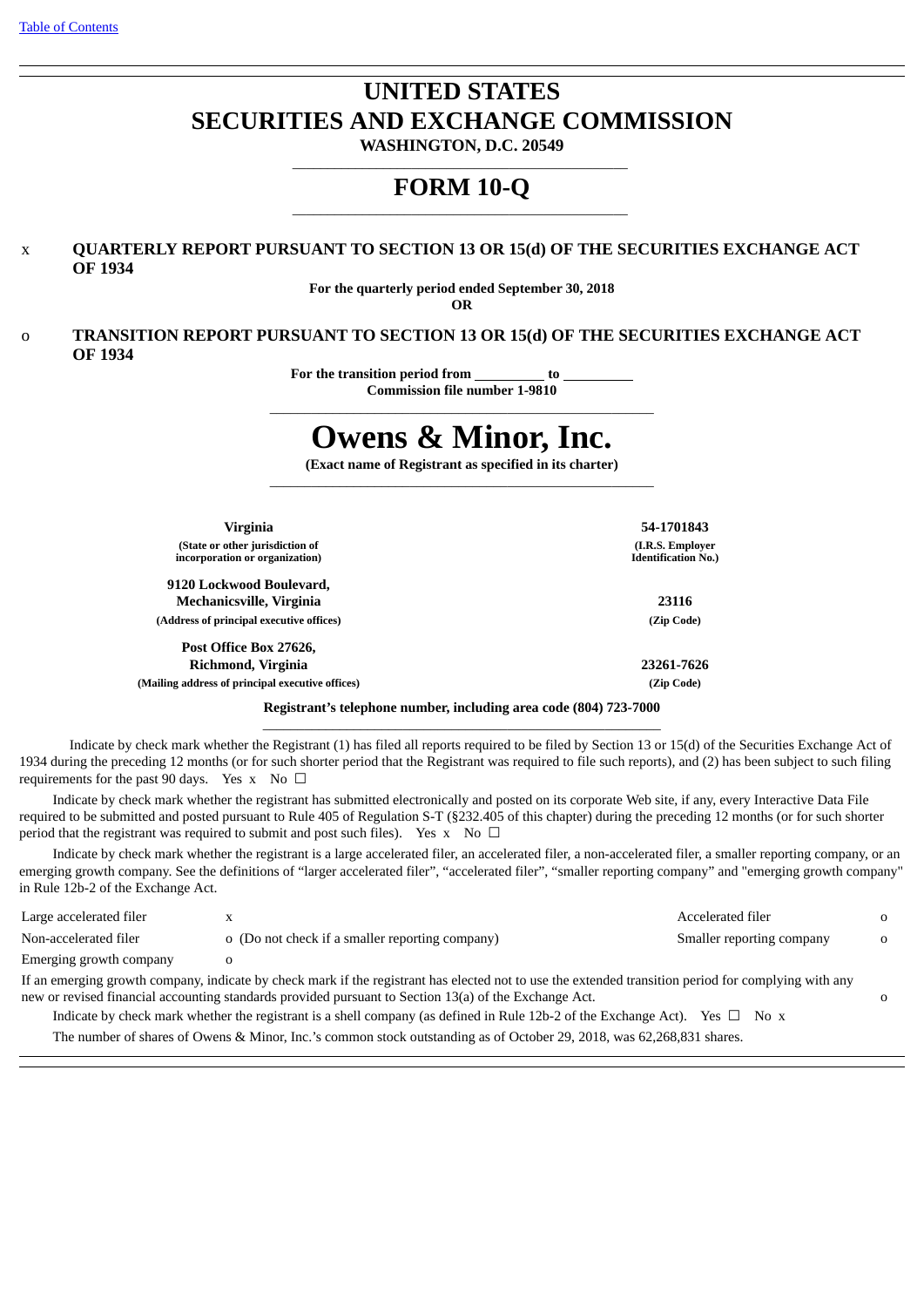# **Owens & Minor, Inc. and Subsidiaries Index**

# <span id="page-1-0"></span>**Part I. Financial [Information](#page-2-0) Page**

| Item 1.        | <b>Financial Statements</b>                                                                                    | $\overline{3}$  |
|----------------|----------------------------------------------------------------------------------------------------------------|-----------------|
|                | <u>Consolidated Statements of Income (Loss)—Three and Nine Months Ended September 30, 2018 and 2017</u>        |                 |
|                | Consolidated Statements of Comprehensive Income (Loss)—Three and Nine Months Ended September 30, 2018 and 2017 | $\overline{4}$  |
|                | Consolidated Balance Sheets-September 30, 2018 and December 31, 2017                                           |                 |
|                | <u>Consolidated Statements of Cash Flows—Nine Months Ended September 30, 2018 and 2017</u>                     | 6               |
|                | <u>Consolidated Statements of Changes in Equity—Nine Months Ended September 30, 2018 and 2017</u>              |                 |
|                | <b>Notes to Consolidated Financial Statements</b>                                                              | 8               |
| Item 2.        | <b>Management's Discussion and Analysis of Financial Condition and Results of Operations</b>                   | $\overline{28}$ |
| <u>Item 3.</u> | Quantitative and Qualitative Disclosures About Market Risk                                                     | <u>38</u>       |
| Item 4.        | <b>Controls and Procedures</b>                                                                                 | <u>38</u>       |
|                | <b>Part II. Other Information</b>                                                                              |                 |
| Item 1.        | <b>Legal Proceedings</b>                                                                                       | <u>38</u>       |
| Item 1A.       | <b>Risk Factors</b>                                                                                            | <u>38</u>       |
| Item 2.        | <b>Unregistered Sales of Equity Securities, Use of Proceeds and Issuer Purchases of Equity Securities</b>      | 47              |
| Item 6.        | <b>Exhibits</b>                                                                                                | 48              |
|                |                                                                                                                |                 |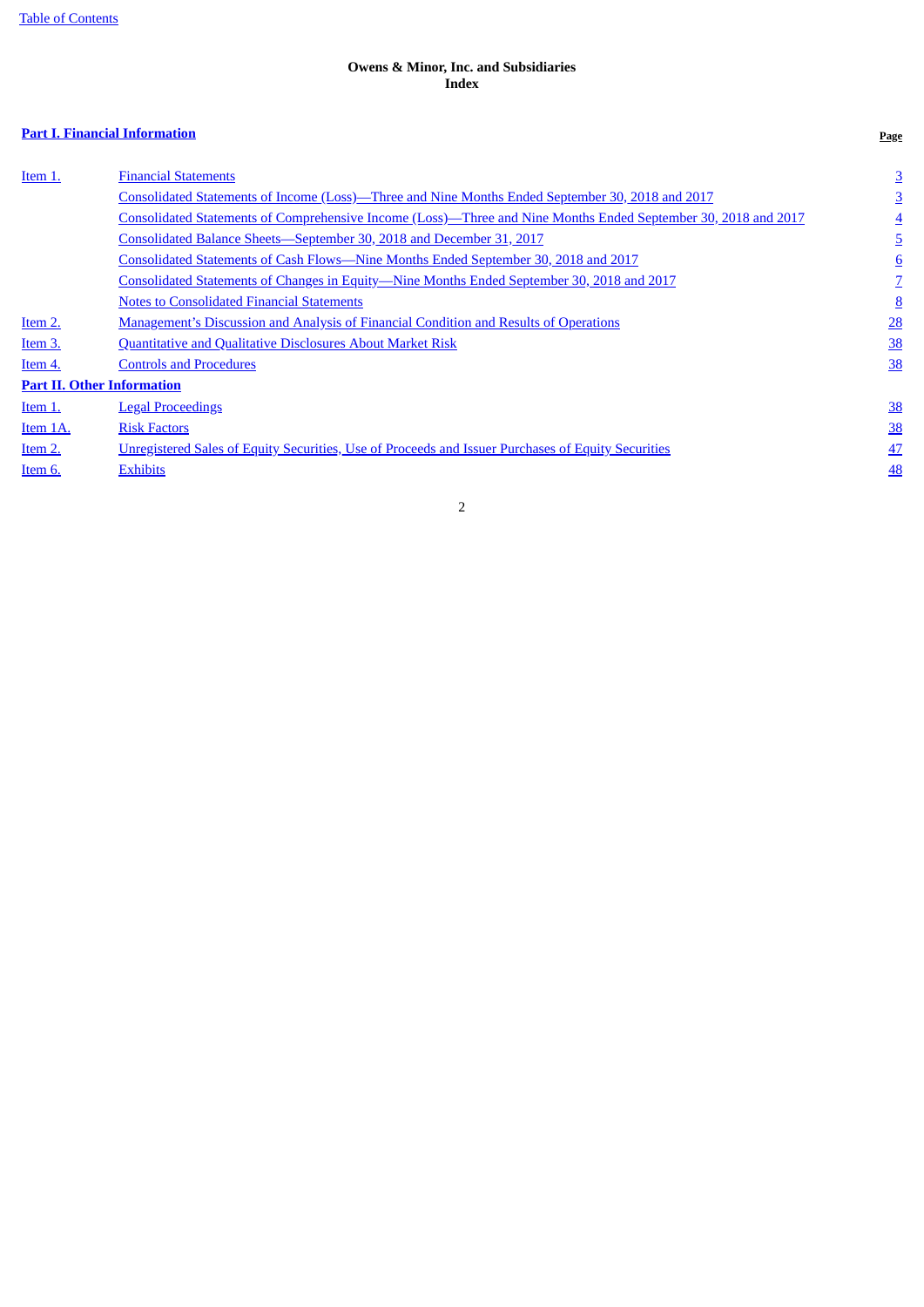# <span id="page-2-0"></span>**Part I. Financial Information**

# <span id="page-2-2"></span><span id="page-2-1"></span>**Item 1. Financial Statements**

# **Owens & Minor, Inc. and Subsidiaries Consolidated Statements of Income (Loss)** *(unaudited)*

|                                                       | Three Months Ended September 30, |           |      |           |     |            | <b>Nine Months Ended September 30,</b> |           |  |
|-------------------------------------------------------|----------------------------------|-----------|------|-----------|-----|------------|----------------------------------------|-----------|--|
| (in thousands, except per share data)                 |                                  | 2018      |      | 2017      |     | 2018       |                                        | 2017      |  |
| Net revenue                                           | \$                               | 2,464,877 | \$.  | 2,333,961 | \$  | 7,295,727  | <sup>\$</sup>                          | 6,928,441 |  |
| Cost of goods sold                                    |                                  | 2,112,303 |      | 2,032,019 |     | 6,293,474  |                                        | 6,071,787 |  |
| Gross margin                                          |                                  | 352,574   |      | 301,942   |     | 1,002,253  |                                        | 856,654   |  |
| Distribution, selling, and administrative expenses    |                                  | 325,012   |      | 261,045   |     | 918,147    |                                        | 735,353   |  |
| Goodwill and intangible asset impairment charges      |                                  |           |      |           |     | 165,447    |                                        |           |  |
| Acquisition-related and exit and realignment charges  |                                  | 7,727     |      | 9,299     |     | 47,416     |                                        | 21,134    |  |
| Other operating (income) expense, net                 |                                  | (1,522)   |      | 1,927     |     | (2,281)    |                                        | 2,143     |  |
| Operating income (loss)                               |                                  | 21,357    |      | 29,671    |     | (126, 476) |                                        | 98,024    |  |
| Interest expense, net                                 |                                  | 23,826    |      | 8,737     |     | 52,651     |                                        | 22,218    |  |
| Income (loss) before income taxes                     |                                  | (2,469)   |      | 20,934    |     | (179, 127) |                                        | 75,806    |  |
| Income tax provision (benefit)                        |                                  | (1,904)   |      | 10,063    |     | (3,936)    |                                        | 26,010    |  |
| Net income (loss)                                     |                                  | (565)     |      | 10,871    | \$. | (175, 191) | \$.                                    | 49,796    |  |
|                                                       |                                  |           |      |           |     |            |                                        |           |  |
| Net income (loss) per common share: basic and diluted | \$                               | (0.01)    | - \$ | 0.18      | \$  | (2.92)     | -S                                     | 0.82      |  |
| Cash dividends per common share                       | \$                               | 0.26      | \$   | 0.2575    | \$  | 0.78       | \$                                     | 0.7725    |  |

See accompanying notes to consolidated financial statements.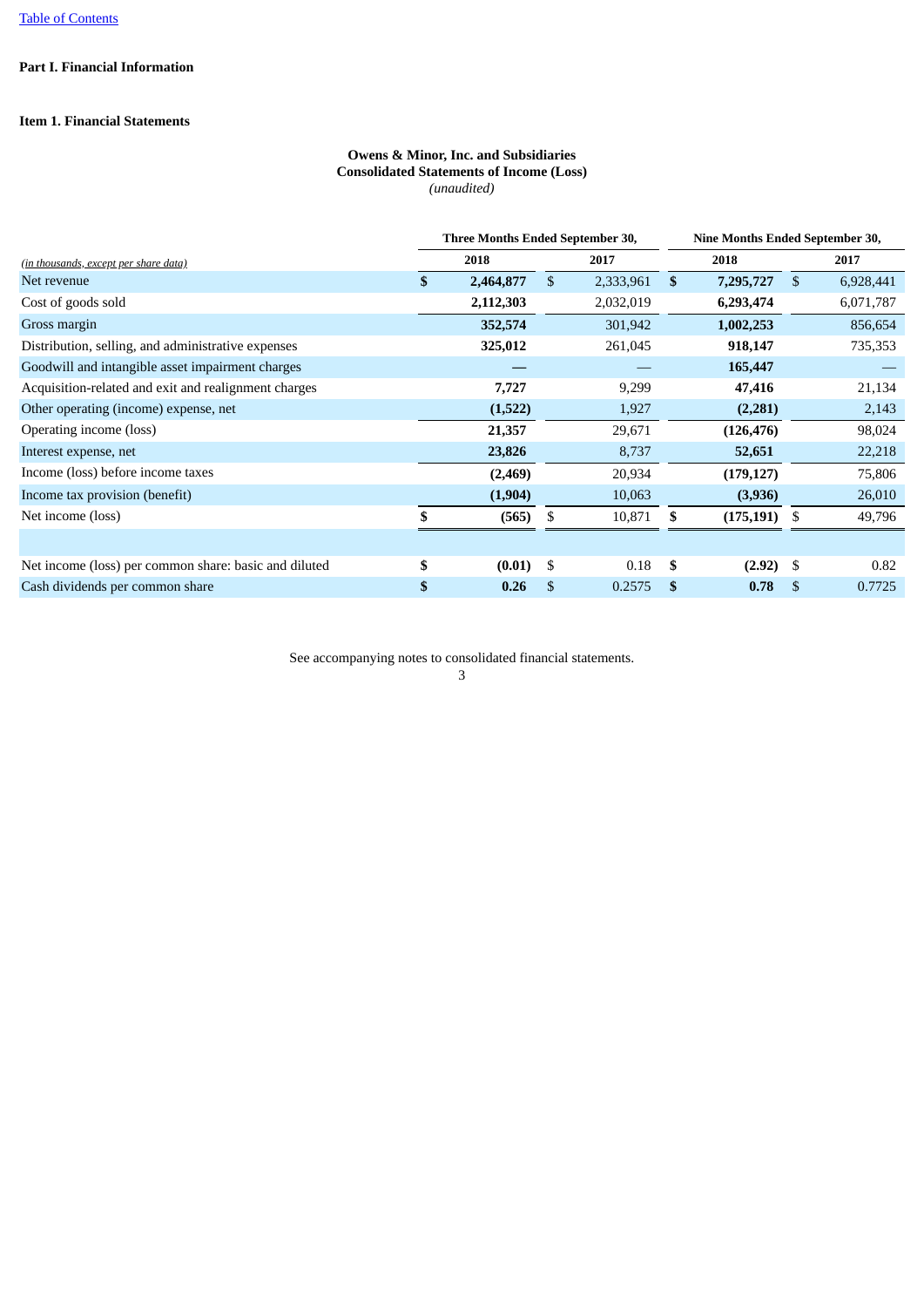# **Owens & Minor, Inc. and Subsidiaries Consolidated Statements of Comprehensive Income (Loss)** *(unaudited)*

<span id="page-3-0"></span>

|                                                                                                                                  | Three Months Ended September 30, |       |               |        | <b>Nine Months Ended September 30,</b> |            |    |        |
|----------------------------------------------------------------------------------------------------------------------------------|----------------------------------|-------|---------------|--------|----------------------------------------|------------|----|--------|
| (in thousands)                                                                                                                   |                                  | 2018  |               | 2017   |                                        | 2018       |    | 2017   |
| Net income (loss)                                                                                                                | \$                               | (565) | <sup>\$</sup> | 10.871 | \$.                                    | (175, 191) | -S | 49,796 |
| Other comprehensive income (loss), net of tax:                                                                                   |                                  |       |               |        |                                        |            |    |        |
| Currency translation adjustments (net of income tax of \$0 in 2018 and 2017)                                                     |                                  | 350   |               | 12.254 |                                        | (11, 407)  |    | 40,151 |
| Change in unrecognized net periodic pension costs (net of income tax of \$161)<br>and \$449 in 2018 and \$220 and \$665 in 2017) |                                  | 362   |               | 236    |                                        | 1,116      |    | 702    |
| Net unrealized gain (loss) on derivative instruments and other (net of income<br>tax of \$103 and \$30 in 2018 and \$0 in 2017)  |                                  | 2,320 |               | 94     |                                        | 2.204      |    | 288    |
| Total other comprehensive income (loss), net of tax                                                                              |                                  | 3,032 |               | 12,584 |                                        | (8,087)    |    | 41,141 |
| Comprehensive income (loss)                                                                                                      |                                  | 2,467 |               | 23,455 |                                        | (183, 278) |    | 90,937 |

See accompanying notes to consolidated financial statements.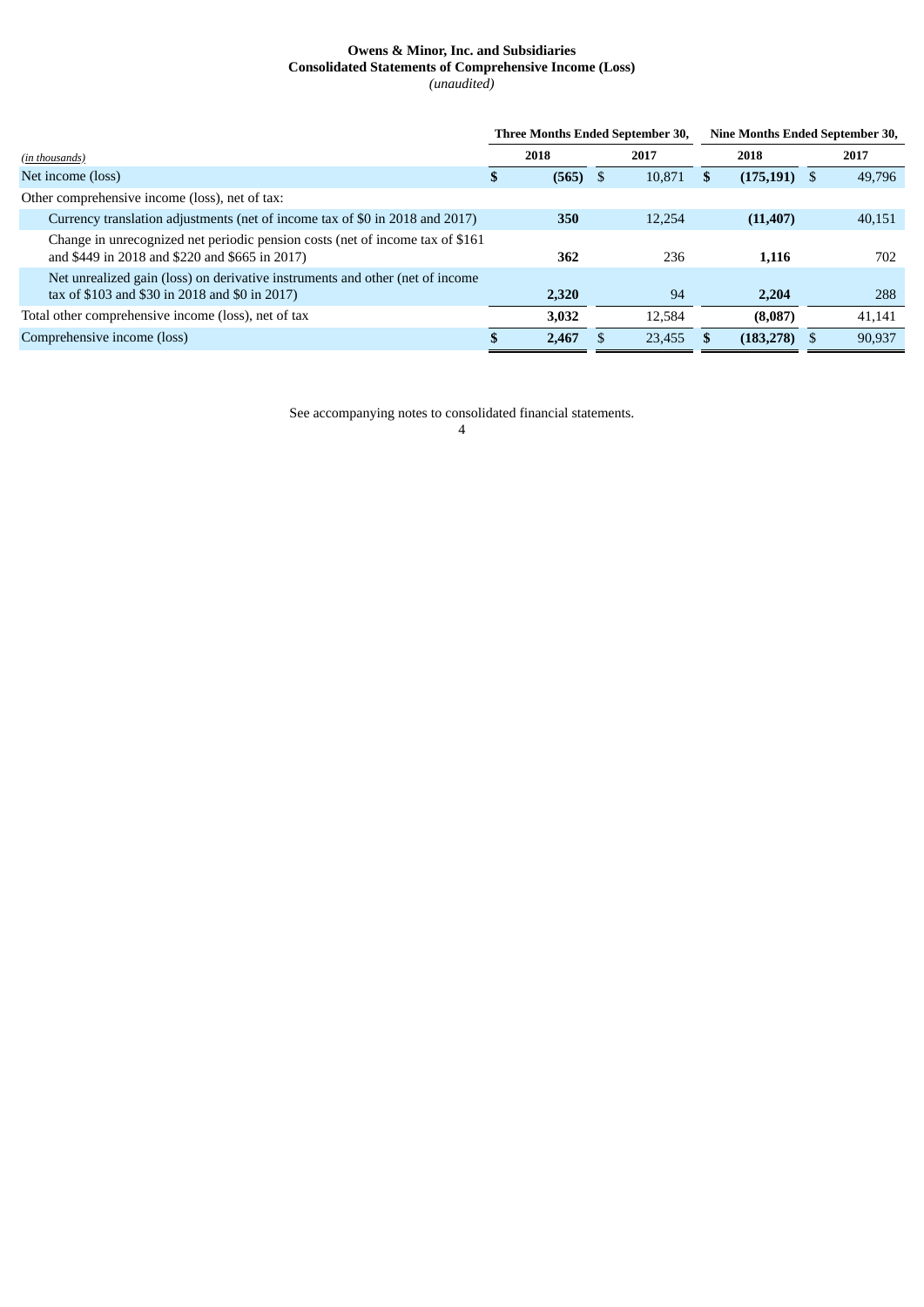# **Owens & Minor, Inc. and Subsidiaries Consolidated Balance Sheets** *(unaudited)*

<span id="page-4-0"></span>

|                                                                                                                                 |                           | September 30, | December 31,    |
|---------------------------------------------------------------------------------------------------------------------------------|---------------------------|---------------|-----------------|
| (in thousands, except per share data)                                                                                           | 2018                      |               | 2017            |
| <b>Assets</b>                                                                                                                   |                           |               |                 |
| <b>Current assets</b>                                                                                                           |                           |               |                 |
| Cash and cash equivalents                                                                                                       | \$                        | 124,890       | \$<br>104,522   |
| Accounts receivable, net of allowances of \$19,558 and \$16,280                                                                 |                           | 870,187       | 758,936         |
| Merchandise inventories                                                                                                         |                           | 1,203,838     | 990,193         |
| Other current assets                                                                                                            |                           | 293,993       | 328,254         |
| <b>Total current assets</b>                                                                                                     |                           | 2,492,908     | 2,181,905       |
| Property and equipment, net of accumulated depreciation of \$259,730 and \$239,581                                              |                           | 343,710       | 206,490         |
| Goodwill, net                                                                                                                   |                           | 761,173       | 713,811         |
| Intangible assets, net                                                                                                          |                           | 332,172       | 184,468         |
| Other assets, net                                                                                                               |                           | 102,318       | 89,619          |
| <b>Total assets</b>                                                                                                             | \$                        | 4,032,281     | \$<br>3,376,293 |
| <b>Liabilities and equity</b>                                                                                                   |                           |               |                 |
| <b>Current liabilities</b>                                                                                                      |                           |               |                 |
| Accounts payable                                                                                                                | $\boldsymbol{\mathsf{s}}$ | 1,107,541     | \$<br>947,572   |
| Accrued payroll and related liabilities                                                                                         |                           | 47,404        | 30,416          |
| Other current liabilities                                                                                                       |                           | 301,800       | 331,745         |
| <b>Total current liabilities</b>                                                                                                |                           | 1,456,745     | 1,309,733       |
| Long-term debt, excluding current portion                                                                                       |                           | 1,640,455     | 900,744         |
| Deferred income taxes                                                                                                           |                           | 66,445        | 74,247          |
| Other liabilities                                                                                                               |                           | 76,223        | 76,090          |
| <b>Total liabilities</b>                                                                                                        |                           | 3,239,868     | 2,360,814       |
| <b>Commitments and contingencies</b>                                                                                            |                           |               |                 |
| <b>Equity</b>                                                                                                                   |                           |               |                 |
| Common stock, par value \$2 per share; authorized - 200,000 shares; issued and outstanding - 62,269<br>shares and 61,476 shares |                           | 124,538       | 122,952         |
| Paid-in capital                                                                                                                 |                           | 233,920       | 226,937         |
| Retained earnings                                                                                                               |                           | 467,126       | 690,674         |
| Accumulated other comprehensive loss                                                                                            |                           | (33, 171)     | (25,084)        |
| <b>Total equity</b>                                                                                                             |                           | 792,413       | 1,015,479       |
| <b>Total liabilities and equity</b>                                                                                             | \$                        | 4,032,281     | \$<br>3,376,293 |
|                                                                                                                                 |                           |               |                 |

See accompanying notes to consolidated financial statements.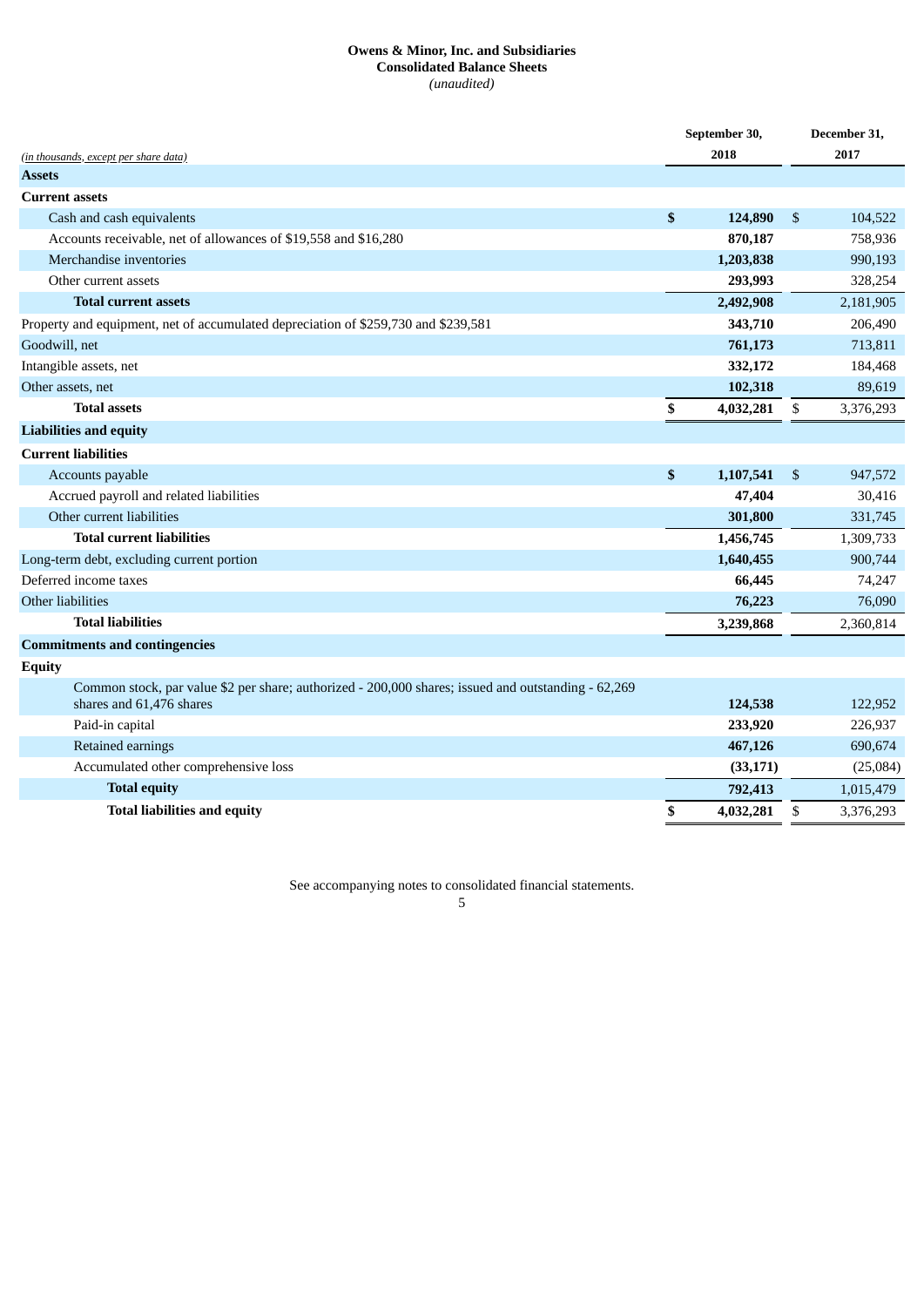# **Owens & Minor, Inc. and Subsidiaries Consolidated Statements of Cash Flows** *(unaudited)*

<span id="page-5-0"></span>

|                                                                                                 |    |            | Nine Months Ended September 30, |            |  |
|-------------------------------------------------------------------------------------------------|----|------------|---------------------------------|------------|--|
| (in thousands)                                                                                  |    | 2018       |                                 | 2017       |  |
| <b>Operating activities:</b>                                                                    |    |            |                                 |            |  |
| Net income (loss)                                                                               | \$ | (175, 191) | - \$                            | 49,796     |  |
| Adjustments to reconcile net income (loss) to cash provided by (used for) operating activities: |    |            |                                 |            |  |
| Depreciation and amortization                                                                   |    | 73,596     |                                 | 41,060     |  |
| Share-based compensation expense                                                                |    | 10,499     |                                 | 8,592      |  |
| Goodwill and intangible asset impairment charges                                                |    | 165,447    |                                 |            |  |
| Provision for losses on accounts receivable                                                     |    | 5,757      |                                 | 1,158      |  |
| Deferred income tax (benefit) expense                                                           |    | (6,754)    |                                 | (4,585)    |  |
| Changes in operating assets and liabilities:                                                    |    |            |                                 |            |  |
| Accounts receivable                                                                             |    | (51, 603)  |                                 | (79, 114)  |  |
| Merchandise inventories                                                                         |    | 21,244     |                                 | (56, 134)  |  |
| Accounts payable                                                                                |    | 88,198     |                                 | 79,787     |  |
| Net change in other assets and liabilities                                                      |    | (11, 522)  |                                 | (40, 634)  |  |
| Other, net                                                                                      |    | 2,838      |                                 | 5,719      |  |
| <b>Cash provided by operating activities</b>                                                    |    | 122,509    |                                 | 5,645      |  |
| <b>Investing activities:</b>                                                                    |    |            |                                 |            |  |
| Acquisitions, net of cash acquired                                                              |    | (751, 834) |                                 | (366, 569) |  |
| Additions to property and equipment                                                             |    | (32, 489)  |                                 | (24, 963)  |  |
| Additions to computer software and intangible assets                                            |    | (14, 816)  |                                 | (12, 826)  |  |
| Proceeds from sale of property and equipment                                                    |    | 258        |                                 | 780        |  |
| <b>Cash used for investing activities</b>                                                       |    | (798, 881) |                                 | (403, 578) |  |
| <b>Financing activities:</b>                                                                    |    |            |                                 |            |  |
| Proceeds from issuance of debt                                                                  |    | 695,750    |                                 | 250,000    |  |
| Financing costs paid                                                                            |    | (28, 512)  |                                 | (1,798)    |  |
| Repayments of debt                                                                              |    | (9, 375)   |                                 |            |  |
| Proceeds from revolving credit facility                                                         |    | 74,762     |                                 | 117,200    |  |
| Cash dividends paid                                                                             |    | (32, 151)  |                                 | (47, 316)  |  |
| Repurchases of common stock                                                                     |    |            |                                 | (5,000)    |  |
| Other, net                                                                                      |    | (5,308)    |                                 | (7, 363)   |  |
| <b>Cash provided by financing activities</b>                                                    |    | 695,166    |                                 | 305,723    |  |
| Effect of exchange rate changes on cash and cash equivalents                                    |    | 1,574      |                                 | 5,137      |  |
| Net increase (decrease) in cash and cash equivalents                                            |    | 20,368     |                                 | (87,073)   |  |
| Cash and cash equivalents at beginning of period                                                |    | 104,522    |                                 | 185,488    |  |
| Cash and cash equivalents at end of period                                                      | \$ | 124,890    | \$                              | 98,415     |  |
| Supplemental disclosure of cash flow information:                                               |    |            |                                 |            |  |
| Income taxes paid, net                                                                          | \$ | 26,570     | \$                              | 26,917     |  |
| Interest paid                                                                                   | \$ | 45,313     | $\mathbb{S}$                    | 19,951     |  |

See accompanying notes to consolidated financial statements.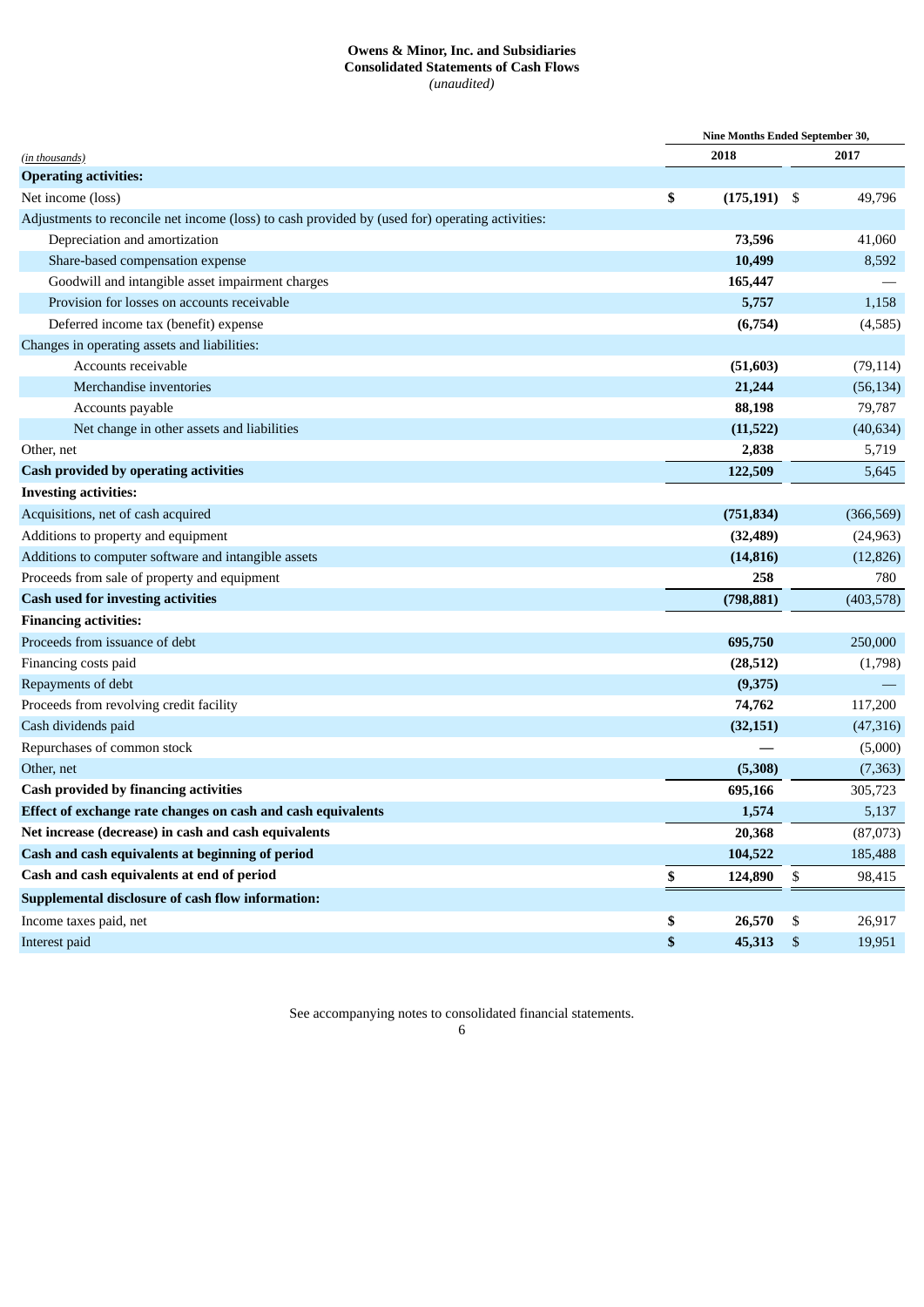# **Owens & Minor, Inc. and Subsidiaries Consolidated Statements of Changes in Equity** *(unaudited)*

<span id="page-6-0"></span>

| (in thousands, except per share data)                 | Common<br><b>Shares</b><br>Outstanding |              | Common<br><b>Stock</b><br>(\$2 par value) |               | Paid-In<br>Capital |          | Retained<br><b>Earnings</b> |              | <b>Accumulated</b><br>Other<br><b>Comprehensive Income</b><br>(Loss) |     | <b>Total</b><br><b>Equity</b> |
|-------------------------------------------------------|----------------------------------------|--------------|-------------------------------------------|---------------|--------------------|----------|-----------------------------|--------------|----------------------------------------------------------------------|-----|-------------------------------|
| Balance December 31, 2016                             | 61,031                                 | \$.          | 122,062                                   | <sup>\$</sup> | 219,955            | \$.      | 685,504                     | $\mathbb{S}$ | (67, 483)                                                            | S.  | 960,038                       |
| Net income (loss)                                     |                                        |              |                                           |               |                    |          | 49,796                      |              |                                                                      |     | 49,796                        |
| Other comprehensive income (loss)                     |                                        |              |                                           |               |                    |          |                             |              | 41,141                                                               |     | 41,141                        |
| Dividends declared (\$0.7725 per share)               |                                        |              |                                           |               |                    |          | (47, 169)                   |              |                                                                      |     | (47, 169)                     |
| Shares repurchased and retired                        | (155)                                  |              | (310)                                     |               |                    |          | (4,687)                     |              |                                                                      |     | (4,997)                       |
| Share-based compensation expense, exercises and other | 373                                    |              | 747                                       |               | 4,228              |          |                             |              |                                                                      |     | 4,975                         |
| Balance September 30, 2017                            | 61,249                                 | .S           | 122,499                                   | -86           | 224,183            | <b>S</b> | 683,444                     | \$.          | (26, 342)                                                            | -S  | 1,003,784                     |
|                                                       |                                        |              |                                           |               |                    |          |                             |              |                                                                      |     |                               |
| Balance December 31, 2017                             | 61,476                                 | $\mathbb{S}$ | 122,952                                   | $\mathbb{S}$  | 226,937            | \$       | 690,674                     | $\mathbb{S}$ | (25,084)                                                             | -\$ | 1,015,479                     |
| Net income (loss)                                     |                                        |              |                                           |               |                    |          | (175, 191)                  |              |                                                                      |     | (175, 191)                    |
| Other comprehensive income (loss)                     |                                        |              |                                           |               |                    |          |                             |              | (8,087)                                                              |     | (8,087)                       |
| Dividends declared (\$0.78 per share)                 |                                        |              |                                           |               |                    |          | (48, 357)                   |              |                                                                      |     | (48, 357)                     |
| Share-based compensation expense, exercises and other | 793                                    |              | 1,586                                     |               | 6,983              |          |                             |              |                                                                      |     | 8,569                         |
| <b>Balance September 30, 2018</b>                     | 62,269                                 | ä.           | 124,538                                   | Ъ             | 233,920            | S        | 467,126                     | \$           | (33, 171)                                                            | S   | 792,413                       |

See accompanying notes to consolidated financial statements.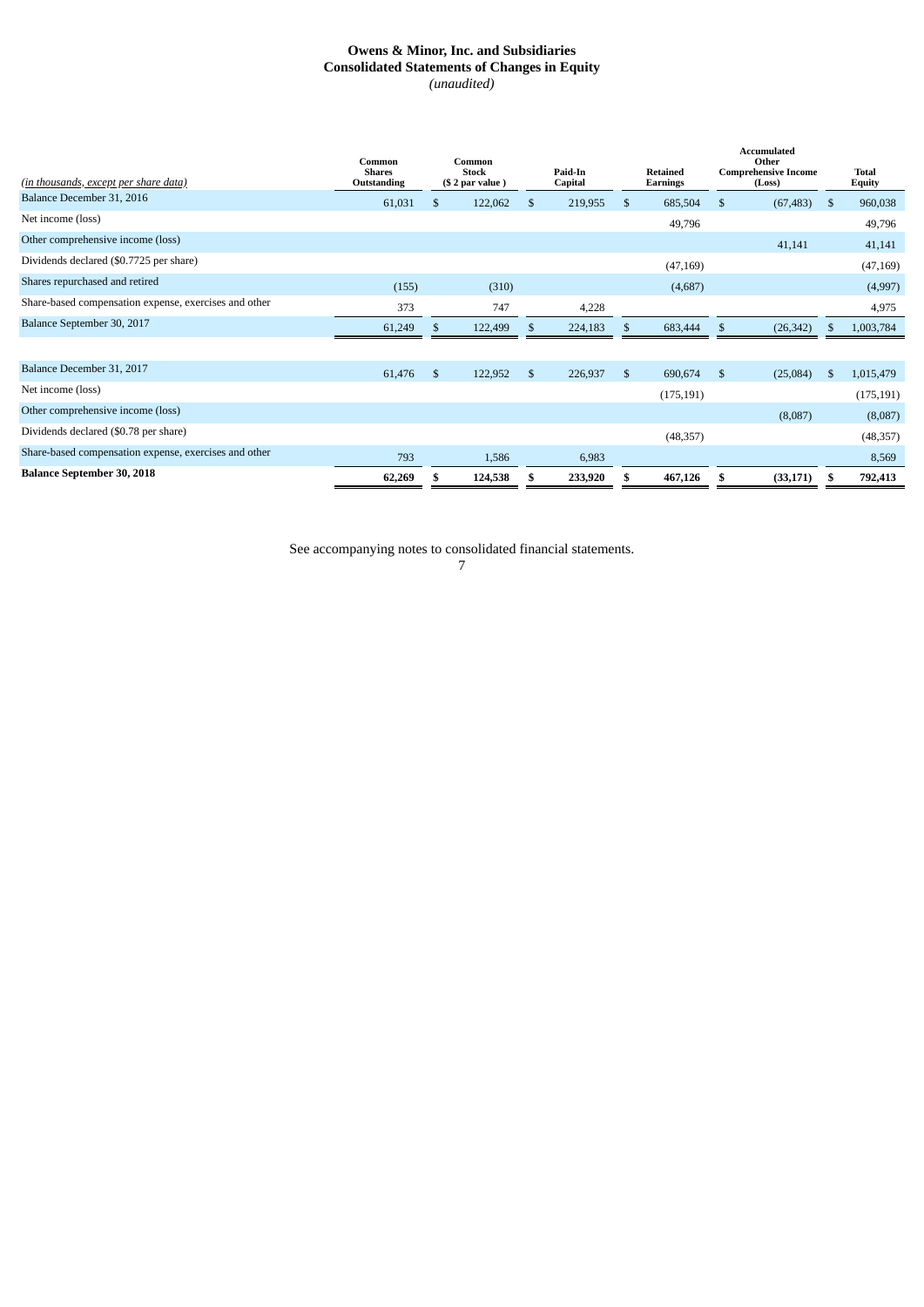# **Owens & Minor, Inc. and Subsidiaries Notes to Consolidated Financial Statements** *(unaudited)*

*(in thousands, unless otherwise indicated)*

### <span id="page-7-0"></span>**Note 1—Summary of Significant Accounting Policies**

#### *Basis of Presentation*

The accompanying unaudited consolidated financial statements include the accounts of Owens & Minor, Inc. and the subsidiaries it controls (we, us, or our) and contain all adjustments (which are comprised only of normal recurring accruals and use of estimates) necessary to conform with U.S. generally accepted accounting principles (GAAP). All significant intercompany accounts and transactions have been eliminated. The results of operations for interim periods are not necessarily indicative of the results expected for the full year.

During the first quarter, we made certain changes to the leadership team, organizational structure, budgeting and financial reporting processes which resulted in changes to our segment reporting. These changes align our operations into two distinct business units: Global Solutions and Global Products. Global Solutions (previously Domestic and International) is our U.S. and European distribution, logistics and value-added services business. Global Products (previously Proprietary Products) provides product-related solutions, including surgical and procedural kitting and sourcing. The Halyard Surgical & Infection Prevention business (Halyard S&IP or Halyard), acquired April 30, 2018, is included in the Global Products segment. Beginning with the quarter ended March 31, 2018, we reported financial results using this two segment structure and have recast prior year segment results on the same basis.

#### *Reclassifications*

Certain prior year amounts have been reclassified to conform to current year presentation.

#### *Use of Estimates*

The preparation of consolidated financial statements in conformity with GAAP requires us to make assumptions and estimates that affect reported amounts and related disclosures. Actual results may differ from these estimates.

#### *Revenue Recognition*

On January 1, 2018, we adopted ASC 606 *Revenue from Contracts with Customers*, which establishes principles for recognizing revenue and reporting information about the nature, amount, timing and uncertainty of revenue and cash flows arising from contracts with customers. We applied the guidance using the modified retrospective transition method. The adoption of this guidance had no impact on the amount and timing of revenue recognized, therefore, no adjustments were recorded to our consolidated financial statements upon adoption.

Our revenue is primarily generated from sales contracts with customers. Under most of our distribution and product sales arrangements, our performance obligations are limited to delivery of products to a customer upon receipt of a purchase order. For these arrangements, we recognize revenue at the point in time when shipment is completed, as control passes to the customer upon product receipt.

Revenue for activity-based fees and other services is recognized over time as activities are performed. Depending on the specific contractual provisions and nature of the performance obligation, revenue from services may be recognized on a straight-line basis over the term of the service, on a proportional performance model, based on level of effort, or when final deliverables have been provided.

Our contracts sometimes allow for forms of variable consideration including rebates, discounts and performance guarantees. In these cases, we estimate the amount of consideration to which we will be entitled in exchange for transferring the product or service to the customer. Rebates and customer discounts are estimated based on contractual terms or historical experience and we maintain a liability for rebates or discounts that have been earned but are unpaid. The amount accrued for rebates and discounts due to customers was \$41.7 million at September 30, 2018 and \$13.0 million at December 31, 2017.

Additionally, we generate fees from arrangements that include performance targets related to cost-saving initiatives for customers that result from our supply-chain management services. Achievement against performance targets, measured in accordance with contractual terms, may result in additional fees paid to us or, if performance targets are not achieved, we may be obligated to refund or reduce a portion of our fees or to provide credits toward future purchases by the customer. For these arrangements, contingent revenue is deferred and recognized as the performance target is achieved and the applicable contingency is released. When we determine that a loss is probable under a contract, the estimated loss is accrued. The amount deferred under these arrangements is not material.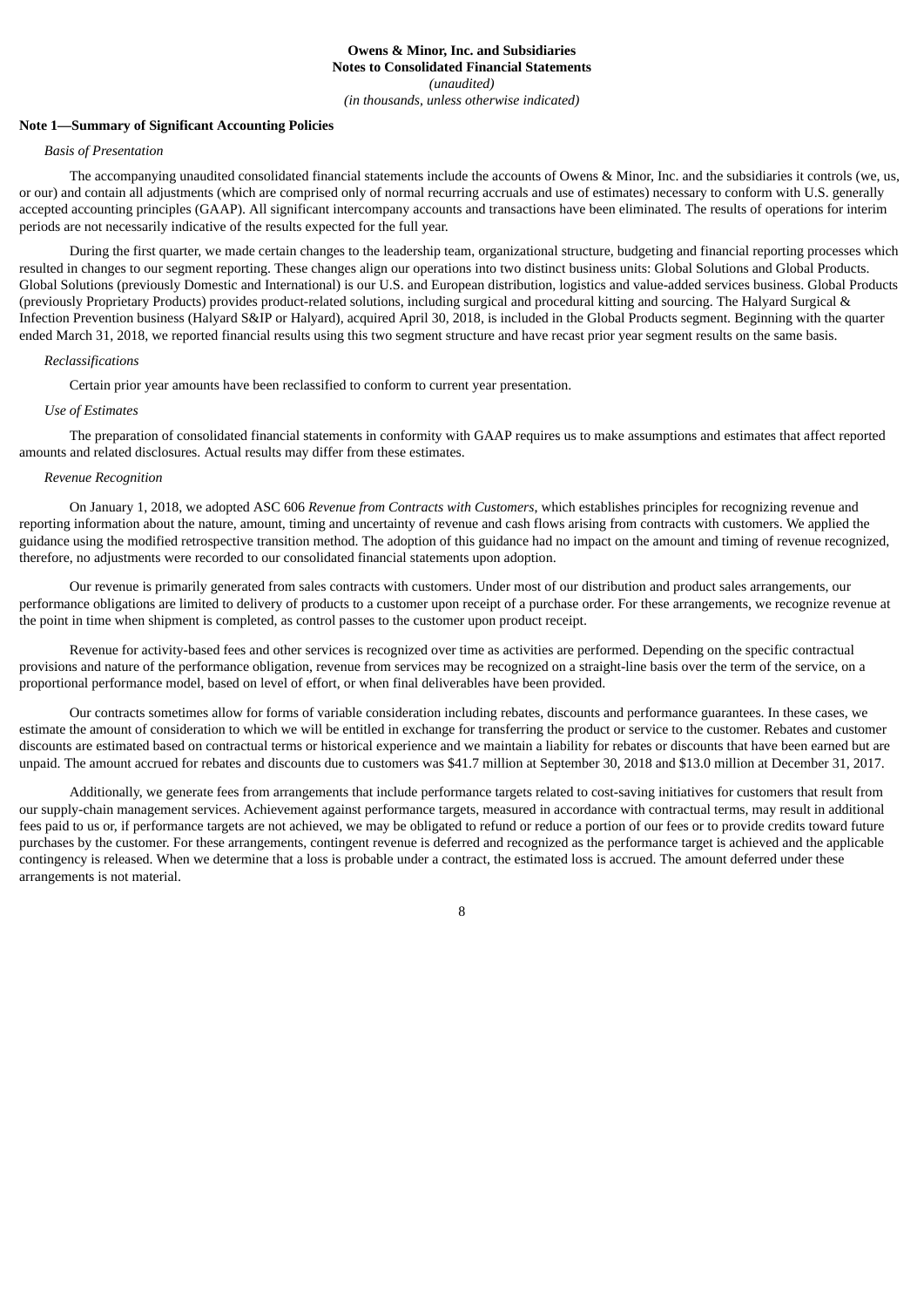For our direct to patient sales, revenues are recorded based upon the estimated amounts due from patients and third-party payors. Third-party payors include federal and state agencies (under Medicare and Medicaid programs), managed care health plans and commercial insurance companies. Estimates of contractual allowances are based upon historical collection rates for the related payor agreements. The estimated reimbursement amounts are made on a payor-specific basis and are recorded based on the best information available regarding management's interpretation of the applicable laws, regulations and reimbursement terms.

In most cases, we record revenue gross, as we are the primary obligor in the arrangement and we obtain control of the products before they are transferred to the customer. When we act as an agent in a sales arrangement and do not bear a significant portion of inventory risks, primarily for our thirdparty logistics business, we record revenue net of product cost. Sales taxes collected from customers and remitted to governmental authorities are excluded from revenues.

See Note 14 for disaggregation of revenue by segment and geography as we believe that best depicts how the nature, amount, timing and uncertainty of our revenue and cash flows are affected by economic factors.

#### **Note 2—Fair Value**

The carrying amounts of cash and cash equivalents, accounts receivable, financing receivables, accounts payable and financing payables included in the consolidated balance sheets approximate fair value due to the short-term nature of these instruments. The fair value of long-term debt is estimated based on quoted market prices or dealer quotes for the identical liability when traded as an asset in an active market (Level 1) or, if quoted market prices or dealer quotes are not available, on the borrowing rates currently available for loans with similar terms, credit ratings and average remaining maturities (Level 2). We determine the fair value of our derivatives based on estimated amounts that would be received or paid to terminate the contracts at the reporting date based on current market prices for applicable currencies. See Notes 6 and 9 for the fair value of derivatives and long-term debt.

### **Note 3—Acquisitions**

### *Avanos Medical Inc.'s (previously Halyard Health, Inc.) S&IP Business*

On April 30, 2018 (the Closing Date), we completed the previously announced acquisition of substantially all of Avanos Medical, Inc.'s (Avanos, previously Halyard Health, Inc.) Surgical and Infection Prevention business, the name "Halyard Health" (and all variations of that name and related intellectual property rights) and its IT system in exchange for \$758 million, net of cash acquired. The Halyard S&IP business is a leading global provider of medical supplies and solutions for the prevention of healthcare associated infections across acute care and non-acute care markets. This business is reported as part of the Global Products segment.

The following table presents the preliminary estimated fair value of the assets acquired and liabilities assumed recognized as of the acquisition date. The fair value of intangibles from this acquisition was primarily determined by applying the income approach, using several significant unobservable inputs for projected cash flows and a discount rate. These inputs are considered Level 3 inputs. The allocation of purchase price to assets and liabilities acquired is not yet complete, as valuations of tangible and intangible assets and liabilities are still in process.

|                                                | <b>Differences Between Prior</b><br><b>Preliminary Fair Value</b><br>and the Current Periods<br><b>Originally Estimated as of</b><br><b>Preliminary Fair Value</b><br><b>Acquisition Date (1)</b><br><b>Estimate</b> |         |      |        |    | <b>Fair Value Estimated as of</b><br><b>Acquisition Date</b> |  |  |  |
|------------------------------------------------|----------------------------------------------------------------------------------------------------------------------------------------------------------------------------------------------------------------------|---------|------|--------|----|--------------------------------------------------------------|--|--|--|
| Assets acquired:                               |                                                                                                                                                                                                                      |         |      |        |    |                                                              |  |  |  |
| Current assets                                 | \$                                                                                                                                                                                                                   | 307,427 | - \$ |        | \$ | 307,427                                                      |  |  |  |
| Goodwill                                       |                                                                                                                                                                                                                      | 183,711 |      | 19,055 |    | 202,766                                                      |  |  |  |
| Intangible assets                              |                                                                                                                                                                                                                      | 191,000 |      |        |    | 191,000                                                      |  |  |  |
| Other noncurrent assets                        |                                                                                                                                                                                                                      | 152,555 |      | 1,019  |    | 153,574                                                      |  |  |  |
| Total assets                                   |                                                                                                                                                                                                                      | 834,693 |      | 20,074 |    | 854,767                                                      |  |  |  |
| Liabilities assumed:                           |                                                                                                                                                                                                                      |         |      |        |    |                                                              |  |  |  |
| Current liabilities                            |                                                                                                                                                                                                                      | 83,822  |      | 1,673  |    | 85,495                                                       |  |  |  |
| Noncurrent liabilities                         |                                                                                                                                                                                                                      | 11,223  |      |        |    | 11,223                                                       |  |  |  |
| <b>Total liabilities</b>                       |                                                                                                                                                                                                                      | 95,045  |      | 1,673  |    | 96,718                                                       |  |  |  |
| Fair value of net assets acquired, net of cash | \$                                                                                                                                                                                                                   | 739,648 | -\$  | 18,401 | \$ | 758,049                                                      |  |  |  |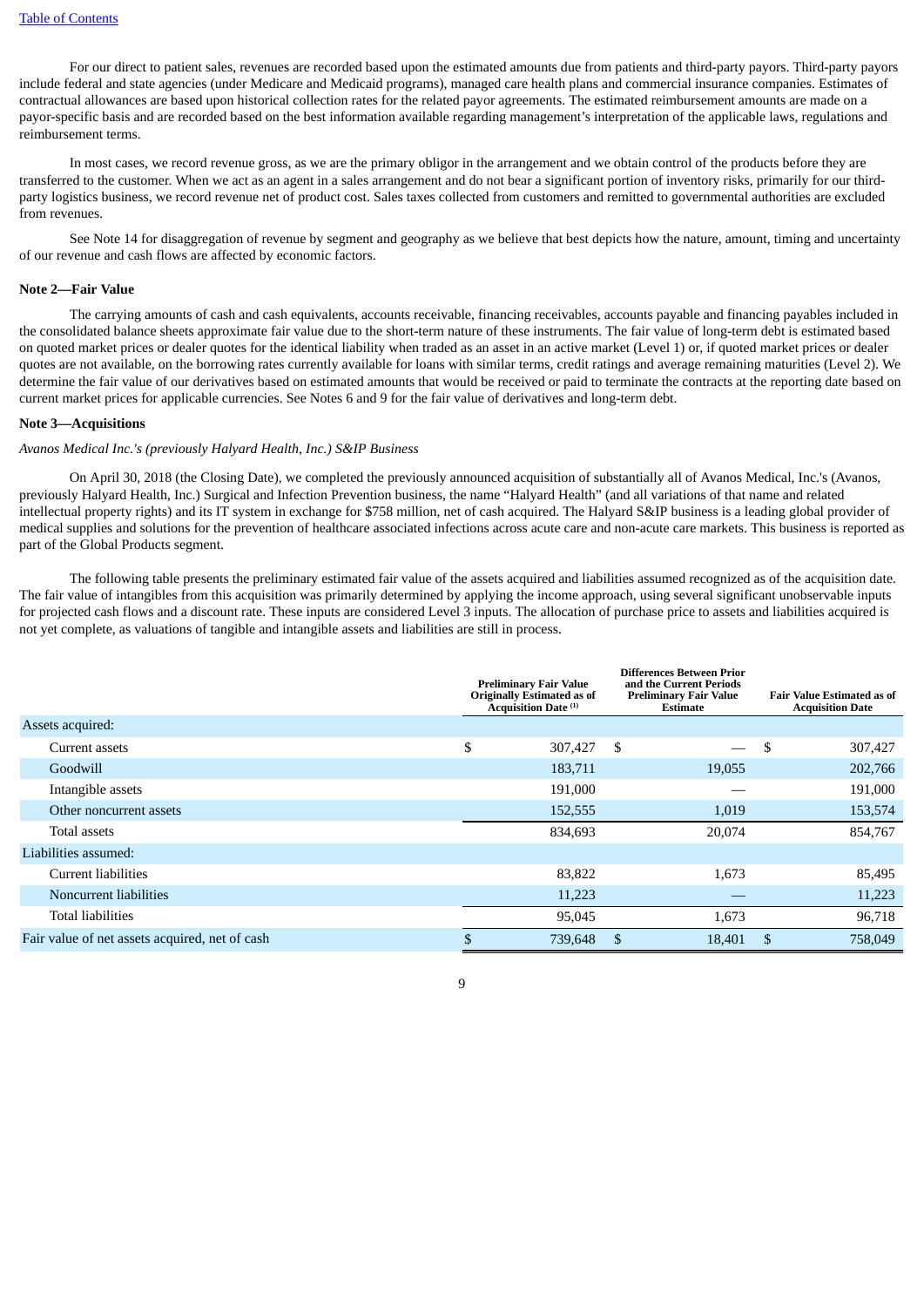(1) *As previously reported in our second quarter 2018 Form 10-Q.*

The change in fair value of net assets acquired, net of cash, of \$18.4 million was the result of the final purchase price settlement with the seller of the Halyard S&IP business.

We are amortizing the preliminary fair value of acquired intangible assets, primarily customer relationships, a trade name and other intellectual property, over their estimated weighted average useful lives of eight to 12 years.

Goodwill of \$203 million, which we assigned to our Global Products segment, consists largely of expected opportunities to expand into new markets and further develop a presence in the medical products segment. None of the goodwill recognized is expected to be deductible for income tax purposes.

The following table provides pro forma results of net revenue for the three and nine months ended September 30, 2018 and 2017 as if Halyard S&IP was acquired on January 1, 2017. The pro forma results of net income (loss) and net income (loss) per common share have not been represented because the effects were not material to our historic consolidated financial statements. Accordingly, the pro forma results below are not necessarily indicative of the results that would have been if the acquisition had occurred on the dates indicated, nor are the pro forma results indicative of results which may occur in the future.

|             | Three Months Ended September 30, |      |                |  | Nine Months Ended September 30, |           |
|-------------|----------------------------------|------|----------------|--|---------------------------------|-----------|
|             | 2018                             | 2017 |                |  | 2018                            | 2017      |
| Net revenue | 2.464.877 \$                     |      | $2,543,961$ \$ |  | 7,575,727                       | 7,558,441 |

### *Byram Healthcare*

On August 1, 2017, we completed the acquisition of Byram Healthcare, a leading domestic distributor of reimbursable medical supplies sold directly to patients and home health agencies. The consideration was \$360 million, net of cash acquired. The purchase price was allocated to the underlying assets acquired and liabilities assumed based upon our estimate of their fair values at the date of acquisition. The purchase price exceeded the estimated fair value of the net tangible and identifiable intangible assets by \$284 million which was allocated to goodwill.

The following table presents the fair value of the assets acquired and liabilities assumed recognized as of the acquisition date. The fair value of intangibles from this acquisition was primarily determined by applying the income approach, using several significant unobservable inputs for projected cash flows and a discount rate. These inputs are considered Level 3 inputs.

|                                                | <b>Preliminary Fair Value</b><br><b>Originally Estimated as</b><br>of<br><b>Acquisition Date (2)</b> | <b>Differences Between Prior</b><br>and the Current Periods<br><b>Preliminary Fair Value</b><br><b>Estimate</b> | <b>Fair Value as of</b><br><b>Acquisition Date</b> |
|------------------------------------------------|------------------------------------------------------------------------------------------------------|-----------------------------------------------------------------------------------------------------------------|----------------------------------------------------|
| Assets acquired:                               |                                                                                                      |                                                                                                                 |                                                    |
| Current assets                                 | \$<br>61.986                                                                                         | - \$                                                                                                            | \$<br>61,986                                       |
| Goodwill                                       | 288,691                                                                                              | (4,933)                                                                                                         | 283,758                                            |
| Intangible assets                              | 115,000                                                                                              |                                                                                                                 | 115,000                                            |
| Other noncurrent assets                        | 5,069                                                                                                | (1,282)                                                                                                         | 3,787                                              |
| <b>Total assets</b>                            | 470,746                                                                                              | (6,215)                                                                                                         | 464,531                                            |
| Liabilities assumed:                           |                                                                                                      |                                                                                                                 |                                                    |
| Current liabilities                            | 72,962                                                                                               |                                                                                                                 | 72,962                                             |
| Noncurrent liabilities                         | 31,215                                                                                               |                                                                                                                 | 31,215                                             |
| <b>Total liabilities</b>                       | 104,177                                                                                              |                                                                                                                 | 104,177                                            |
| Fair value of net assets acquired, net of cash | \$<br>366,569                                                                                        | \$.<br>(6,215)                                                                                                  | 360,354<br>-S                                      |

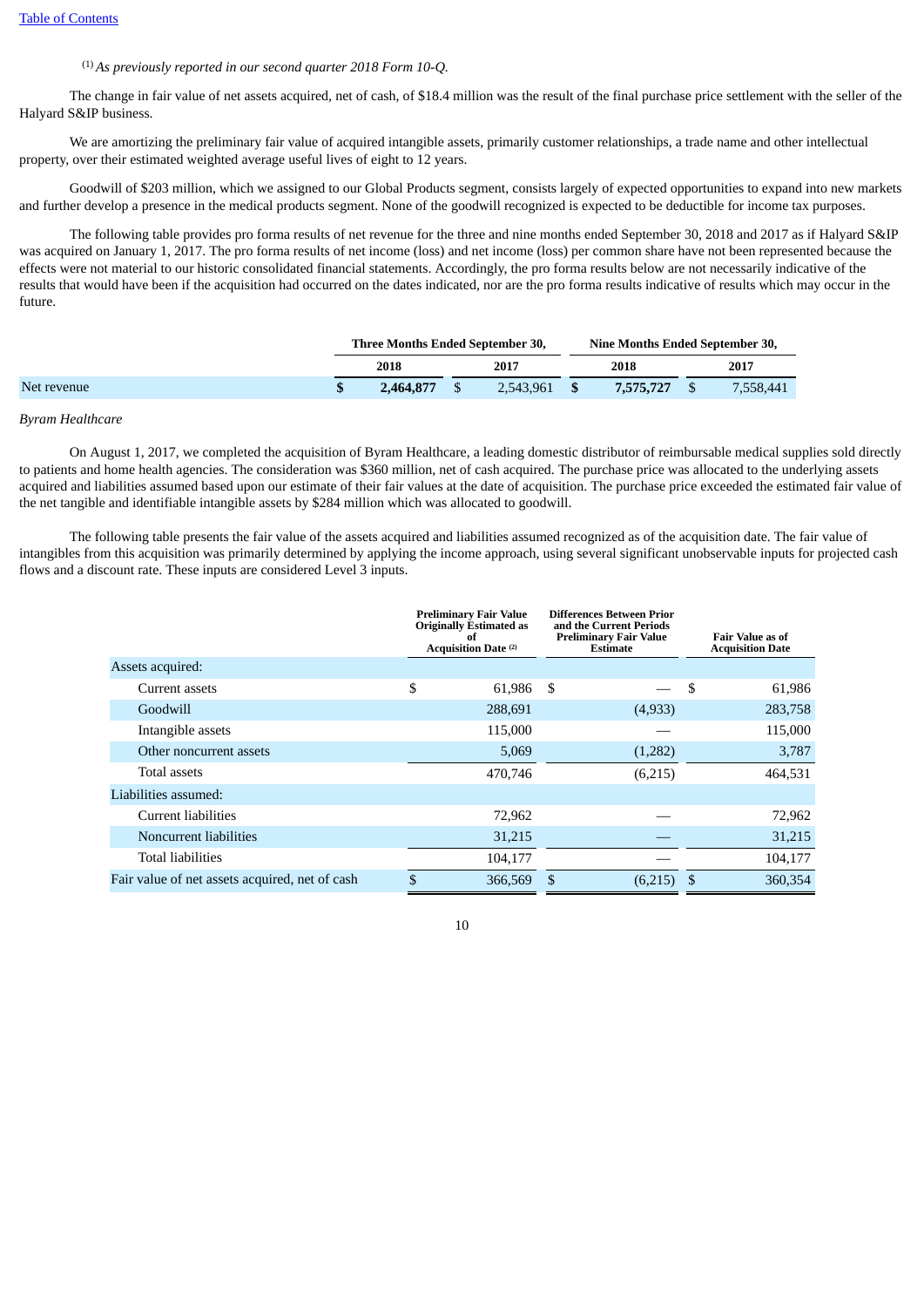# (2) *As previously reported in our 2017 Form 10-K.*

We are amortizing the fair value of acquired intangible assets, primarily chronic customer relationships and a trade name, over their weighted average useful lives of three to 10 years.

Goodwill of \$284 million, which we assigned to our Global Solutions segment, consists largely of expected opportunities to grow in the non-acute market with direct to patient and home health agency distribution capabilities. None of the goodwill recognized is expected to be deductible for income tax purposes.

Pro forma results of operations for Byram have not been presented because the effects on revenue and net income were not material to our historic consolidated financial statements.

The change in fair value of net assets acquired, net of cash, of \$6.2 million was the result of the final purchase price settlement with the seller of Byram.

Acquisition-related expenses in the current quarter and year-to-date consisted primarily of transition and transaction costs for the Halyard S&IP transaction. Expenses in the prior year periods were primarily related to Byram. We recognized pre-tax acquisition-related expenses of \$5.7 million and \$41.0 million in the three and nine month periods ended September 30, 2018 and \$4.3 million and \$6.3 million related to these activities in the same periods of 2017.

#### **Note 4—Financing Receivables and Payables**

At September 30, 2018 and December 31, 2017, we had financing receivables of \$146.8 million and \$192.1 million and related payables of \$88.1 million and \$124.9 million outstanding under our order-to-cash program and product financing arrangements, which were included in other current assets and other current liabilities, respectively, in the consolidated balance sheets.

### **Note 5—Goodwill and Intangible Assets**

We test goodwill for impairment annually (as of October 1) or more frequently whenever events or circumstances more likely than not indicate that the fair value of the reporting unit may be below its carrying amount. As a result of lower than projected financial results of certain reporting units due to customer losses and operational inefficiencies, which have caused us to revise our expectations with regard to future performance, and a decline in market capitalization of the Company, we determined that there were indicators present that would require an interim impairment analysis. During the quarter ended June 30, 2018, we performed an interim goodwill impairment test and concluded that the fair values for certain reporting units comprising our kitting business within our Global Products segment were below their carrying amount.

We determined the estimated fair value of our reporting units by using an income (discounted cash flow analysis) approach. The income approach is dependent upon several assumptions regarding future periods, including assumptions with respect to future sales growth and a terminal growth rate. In addition, a weighted average cost of capital ("WACC") was used to discount future estimated cash flows to their present values. The WACC was based on externally observable data considering market participants' cost of equity and debt, optimal capital structure and risk factors specific to our company.

In conjunction with our interim impairment testing performed during the quarter ended June 30, 2018, we adopted ASU 2017-04, *Intangibles - Goodwill and Other (Topic 350): Simplifying the Test for Goodwill Impairment*. See Note 16 for further information.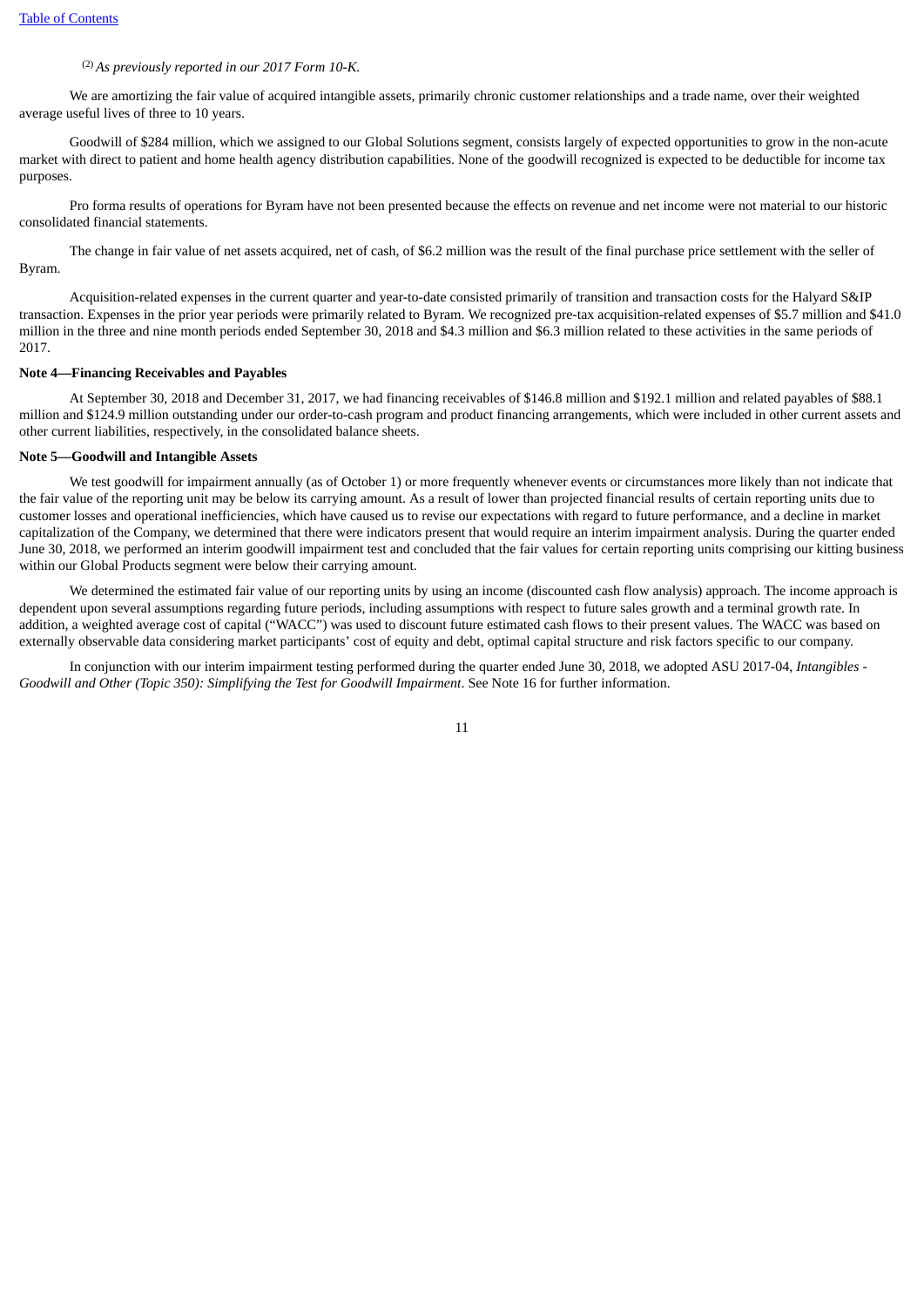The amount by which the carrying values of the impaired reporting units' goodwill exceeded their fair values was \$149.0 million, which was recognized as an impairment loss for the quarter ended June 30, 2018 in the accompanying consolidated statements of income (loss) as "Goodwill and intangible asset impairment charges."

In connection with our new segment structure, which began in the first quarter of 2018, goodwill is now reported as part of Global Solutions or Global Products. There was no change to our underlying reporting units as part of that segment change and therefore no reallocation of goodwill. The following table summarizes the goodwill balances by segment and the changes in the carrying amount of goodwill through September 30, 2018:

|                                                     |   | <b>Global Solutions</b> |    | <b>Global Products</b> |   | Consolidated |
|-----------------------------------------------------|---|-------------------------|----|------------------------|---|--------------|
| Carrying amount of goodwill, December 31, 2017      | S | 495,860                 | -S | 217,951                | S | 713,811      |
| Currency translation adjustments                    |   | (1,013)                 |    | (490)                  |   | (1,503)      |
| Acquisitions (see Note 3)                           |   | (4,933)                 |    | 202,766                |   | 197,833      |
| Carrying amount of goodwill, September 30, 2018     |   | 489.914                 |    | 420,227                |   | 910,141      |
| Accumulated goodwill impairment, December 31, 2017  |   |                         |    |                        |   |              |
| Goodwill impairment charge                          |   |                         |    | (148, 968)             |   | (148,968)    |
| Accumulated goodwill impairment, September 30, 2018 |   |                         |    | (148, 968)             |   | (148, 968)   |
| Net carrying amount of goodwill, September 30, 2018 |   | 489,914                 |    | 271,259                | S | 761,173      |

Intangible assets at September 30, 2018, and December 31, 2017, were as follows:

|                          |   | September 30, 2018               |                   |         |                             |         |                                  | <b>December 31, 2017</b> |                   |         |  |                             |  |  |
|--------------------------|---|----------------------------------|-------------------|---------|-----------------------------|---------|----------------------------------|--------------------------|-------------------|---------|--|-----------------------------|--|--|
|                          |   | Customer<br><b>Relationships</b> | <b>Tradenames</b> |         | Other<br><b>Intangibles</b> |         | Customer<br><b>Relationships</b> |                          | <b>Tradenames</b> |         |  | Other<br><b>Intangibles</b> |  |  |
| Gross intangible assets  | Φ | 267,850                          |                   | 97,000  | \$                          | 44,261  |                                  | 199.265                  | \$                | 31,000  |  | 12,537                      |  |  |
| Accumulated amortization |   | (66, 233)                        |                   | (6,308) |                             | (4,398) |                                  | (54, 757)                |                   | (1,769) |  | (1,808)                     |  |  |
| Net intangible assets    |   | 201,617                          |                   | 90,692  | \$                          | 39,863  |                                  | 144,508                  | \$                | 29,231  |  | 10,729                      |  |  |

During the quarter ended June 30, 2018, we noted impairment indicators related to our intangible assets. Consistent with the impairment indicators that were considered in performing our interim goodwill impairment assessment, lower than projected financial results of certain reporting units due to customer losses and operational inefficiencies have caused us to revise our expectations with regard to future performance. We performed an impairment test based on the projected undiscounted future cash flows, resulting in the recording of an impairment charge of \$16.5 million related to a write-off of customer relationships in our kitting business within our Global Products segment. We recorded this amount in "Goodwill and intangible asset impairment charges" in our accompanying consolidated statements of income (loss).

At September 30, 2018, \$112.1 million in net intangible assets were held in the Global Solutions segment and \$220.1 million were held in the Global Products segment. Amortization expense for intangible assets was \$10.4 million and \$5.1 million for the three months ended September 30, 2018 and 2017 and \$26.1 million and \$9.7 million for the nine months ended September 30, 2018 and 2017.

Based on the current carrying value of intangible assets subject to amortization, estimated amortization expense is \$10.4 million for the remainder of 2018, \$41.6 million for 2019, \$40.6 million for 2020, \$38.9 million for 2021, \$38.0 million for 2022 and \$37.8 million for 2023.

#### **Note 6—Derivatives**

We are directly and indirectly affected by changes in foreign currency, which may adversely impact our financial performance and are referred to as "market risks." When deemed appropriate, we use derivatives as a risk management tool to mitigate the potential impact of certain market risks. We do not enter into derivative financial instruments for trading purposes.

We use a layered hedging program to hedge select anticipated foreign currency cash flows to reduce volatility in cash flows. We account for the designated foreign exchange forward contracts as cash flow hedges. These foreign exchange forward contracts generally have maturities up to 12 months and the counterparties to the transactions are typically large international financial institutions.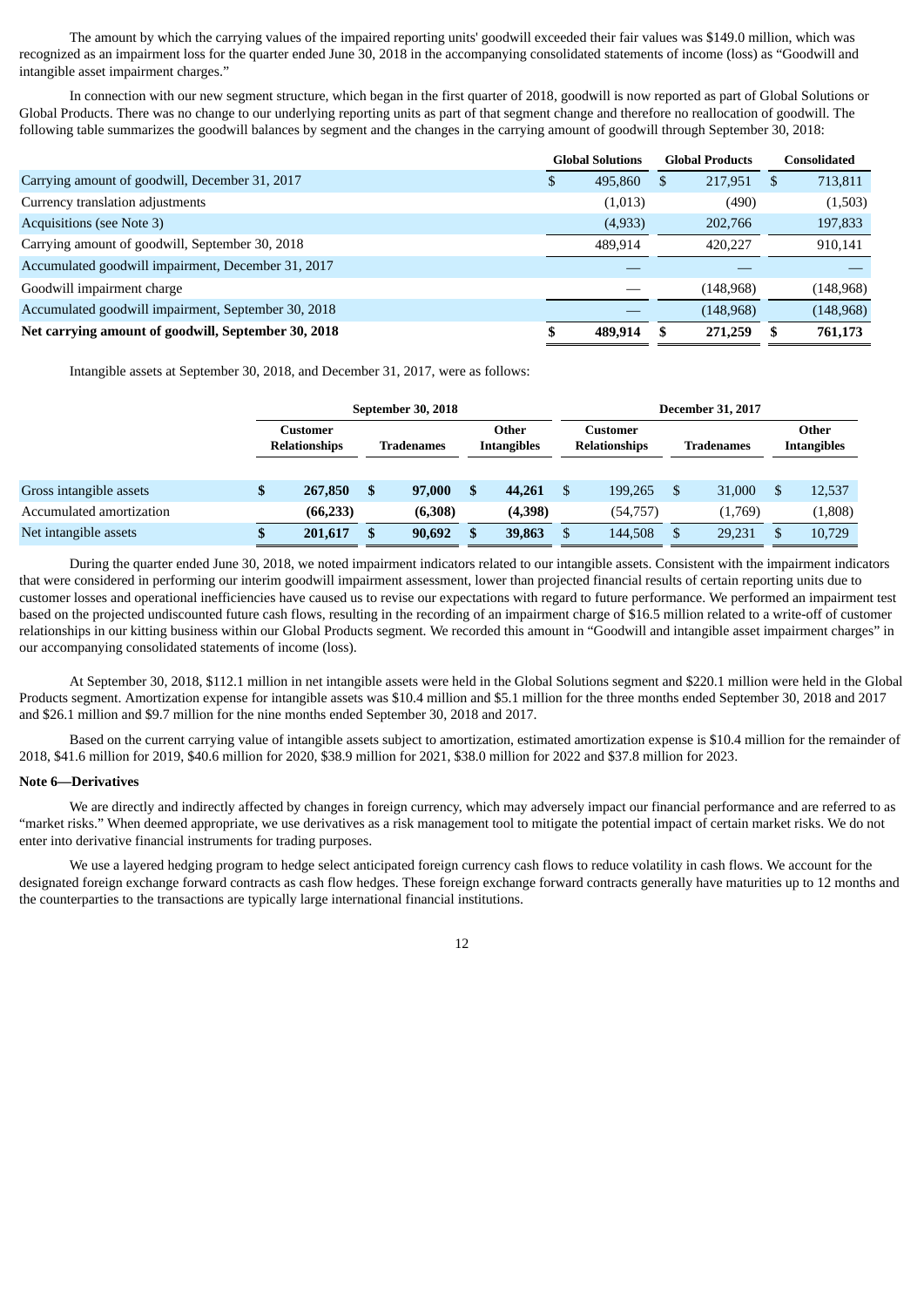We pay interest under our Credit Agreement which fluctuates based on changes in our benchmark interest rates. In order to mitigate the risk, we entered into interest rate swaps during the third quarter whereby we agree to exchange with the counterparty, at specified intervals, the difference between fixed and variable amounts calculated by reference to the notional amount. The interest rate swaps were designated as cash flow hedges. Cash flows related to the interest rate swap agreements is included in interest expense.

We determine the fair value of our foreign currency derivatives and our interest rate swaps based on observable market-based inputs or unobservable inputs that are corroborated by market data. We do not view the fair value of our derivatives in isolation, but rather in relation to the fair values or cash flows of the underlying exposure. Our derivatives are over-the-counter instruments with liquid markets. All derivatives are carried at fair value in our consolidated balance sheets in other assets and other liabilities line items. We consider the risk of counterparty default to be minimal. We present cash flows from our hedging instruments in the same cash flow statement category as the hedged items.

The following table summarizes our outstanding cash flow hedges as of September 30, 2018:

|                            | <b>Notional</b> |            | Level in Fair   |                                |
|----------------------------|-----------------|------------|-----------------|--------------------------------|
|                            | Amount          | Fair Value | Value Hierarchy | <b>Maturity Date</b>           |
| Interest rate swaps        | 450.000 \$      | 1.794      | Level 2         | May 2022 & May 2025            |
| Foreign currency contracts | 20.595 \$       | 166        | Level 2         | December 2018 - September 2019 |

The following table summarizes the gain (loss) included in accumulated other comprehensive loss for our hedges as of September 30, 2018:

| Interest rate swaps        | 1.794 |
|----------------------------|-------|
| Foreign currency contracts | 166   |

For the three and nine months ended September 30, 2018, we reclassified \$0.4 million associated with our interest rate swaps and \$0.1 million and \$0.4 million, respectively, associated with our foreign currency contracts out of accumulated other comprehensive income (loss). The amount of ineffectiveness associated with these contracts was immaterial for the periods presented.

We enter into foreign currency contracts to manage our foreign exchange exposure related to certain balance sheet items that do not meet the requirements for hedge accounting. With the acquisition of the Halyard business, we also assumed foreign currency contracts that mature through April 2019 and do not meet the requirements for hedge accounting treatment. These derivative instruments are adjusted to fair value at the end of each period through earnings. The gain or loss recorded on these instruments is substantially offset by the remeasurement adjustment on the foreign currency denominated asset or liability. We record the change in fair value of derivative instruments and the remeasurement adjustment on the foreign currency denominated asset or liability in acquisition-related and exit and realignment charges for contracts assumed with the Halyard acquisition and in other operating (income) expense, net for all other foreign exchange contracts.

The following table summarizes our outstanding economic (non-designated) hedges as of September 30, 2018:

|                                   | <b>Notional</b><br>Amount | <b>Fair Value</b> | Level in Fair<br><b>Value Hierarchy</b> | <b>Maturity Date</b>      |
|-----------------------------------|---------------------------|-------------------|-----------------------------------------|---------------------------|
| <b>Foreign currency contracts</b> | 34.817 \$                 | 317               | Level 2                                 | October 2018 - April 2019 |

For the three and nine months ended September 30, 2018, we recognized income of \$0.5 million and losses of \$2.3 million associated with our economic (non-designated) foreign currency contacts.

We were not a party to any derivatives for the year ended December 31, 2017.

# **Note 7—Exit and Realignment Charges**

We periodically incur exit and realignment and other charges associated with optimizing our operations, which includes the consolidation of certain distribution and logistics centers, administrative offices and warehouses in the United States and Europe. These charges also include costs associated with our strategic organizational realignment which include management changes, certain professional fees and costs to streamline administrative functions and processes.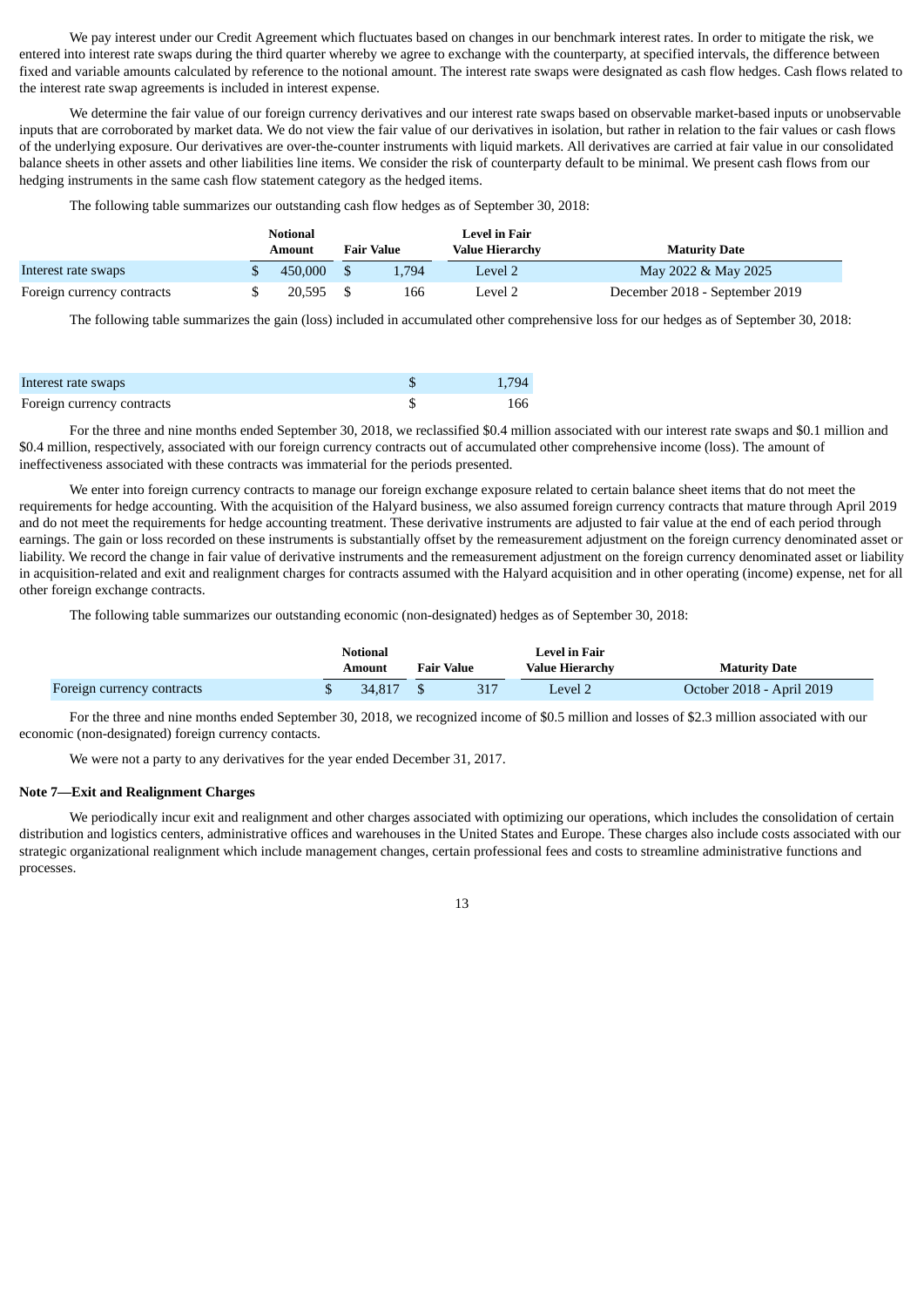Exit and realignment charges by segment for the three and nine months ended September 30, 2018 and 2017 were as follows:

|                                    | <b>Three Months Ended September 30,</b> |       |  |       |              | Nine Months Ended September 30, |                |        |  |  |
|------------------------------------|-----------------------------------------|-------|--|-------|--------------|---------------------------------|----------------|--------|--|--|
|                                    |                                         | 2018  |  | 2017  |              | 2018                            | 2017           |        |  |  |
| <b>Global Solutions segment</b>    |                                         | 2.085 |  | 4.454 |              | 6,523                           | $\mathfrak{L}$ | 13,827 |  |  |
| Global Products segment            |                                         | (80)  |  | 592   |              | (108)                           |                | 1,015  |  |  |
| Total exit and realignment charges |                                         | 2.005 |  | 5.046 | $\mathbf{s}$ | 6.415                           |                | 14,842 |  |  |

The following table summarizes the activity related to exit and realignment cost accruals through September 30, 2018 and 2017:

|                                                        | Lease<br><b>Obligations</b> | <b>Severance and</b><br>Other |                | <b>Total</b> |
|--------------------------------------------------------|-----------------------------|-------------------------------|----------------|--------------|
| Accrued exit and realignment costs, December 31, 2017  | \$                          | \$<br>11,972                  | $\mathfrak{s}$ | 11,972       |
| Provision for exit and realignment activities          |                             | 2,295                         |                | 2,295        |
|                                                        |                             |                               |                |              |
| Change in estimate                                     |                             | (23)                          |                | (23)         |
| Cash payments                                          |                             | (6, 479)                      |                | (6, 479)     |
| Accrued exit and realignment costs, March 31, 2018     |                             | 7,765                         |                | 7,765        |
| Provision for exit and realignment activities          |                             | (415)                         |                | (415)        |
| Change in estimate                                     |                             |                               |                |              |
| Cash payments                                          |                             | (4,207)                       |                | (4,207)      |
| Accrued exit and realignment costs, June 30, 2018      |                             | 3,143                         |                | 3,143        |
| Provision for exit and realignment activities          |                             | 640                           |                | 640          |
| Change in estimate                                     |                             | (85)                          |                | (85)         |
| Cash payments                                          |                             | (2,487)                       |                | (2,487)      |
| Accrued exit and realignment costs, September 30, 2018 | \$                          | \$<br>1,211                   | \$             | 1,211        |
|                                                        |                             |                               |                |              |
| Accrued exit and realignment costs, December 31, 2016  | \$                          | \$<br>2,238                   | \$             | 2,238        |
| Provision for exit and realignment activities          |                             | 3,211                         |                | 3,211        |
| Change in estimate                                     |                             | (304)                         |                | (304)        |
| Cash payments                                          |                             | (3,034)                       |                | (3,034)      |
| Accrued exit and realignment costs, March 31, 2017     |                             | 2,111                         |                | 2,111        |
| Provision for exit and realignment activities          |                             | 1,382                         |                | 1,382        |
| Change in estimate                                     |                             | (18)                          |                | (18)         |
| Cash payments                                          |                             | (667)                         |                | (667)        |
| Accrued exit and realignment costs, June 30, 2017      |                             | 2,808                         |                | 2,808        |
| Provision for exit and realignment activities          |                             | 3,156                         |                | 3,156        |
| Cash payments                                          |                             | (423)                         |                | (423)        |
| Accrued exit and realignment costs, September 30, 2017 | \$                          | \$<br>5,541                   | \$             | 5,541        |

In addition to the exit and realignment accruals in the preceding table, we also incurred \$1.4 million of costs that were expensed as incurred for the quarter ended September 30, 2018, including \$0.6 million in information system restructuring costs and \$0.8 million in other costs. For the first nine months of 2018, we incurred \$4.0 million in costs that were expensed as incurred, including \$1.9 million in information system restructuring costs and \$2.1 million in other costs.

We incurred \$1.9 million of costs that were expensed as incurred for the three months ended September 30, 2017, including \$1.7 million in information system restructuring costs and \$0.2 million in other costs. In the first nine months of 2017, we incurred \$7.4 million of costs that were expensed as incurred, including \$4.5 million in asset write-downs, \$1.9 million in information system restructuring costs and \$1.0 million in other costs.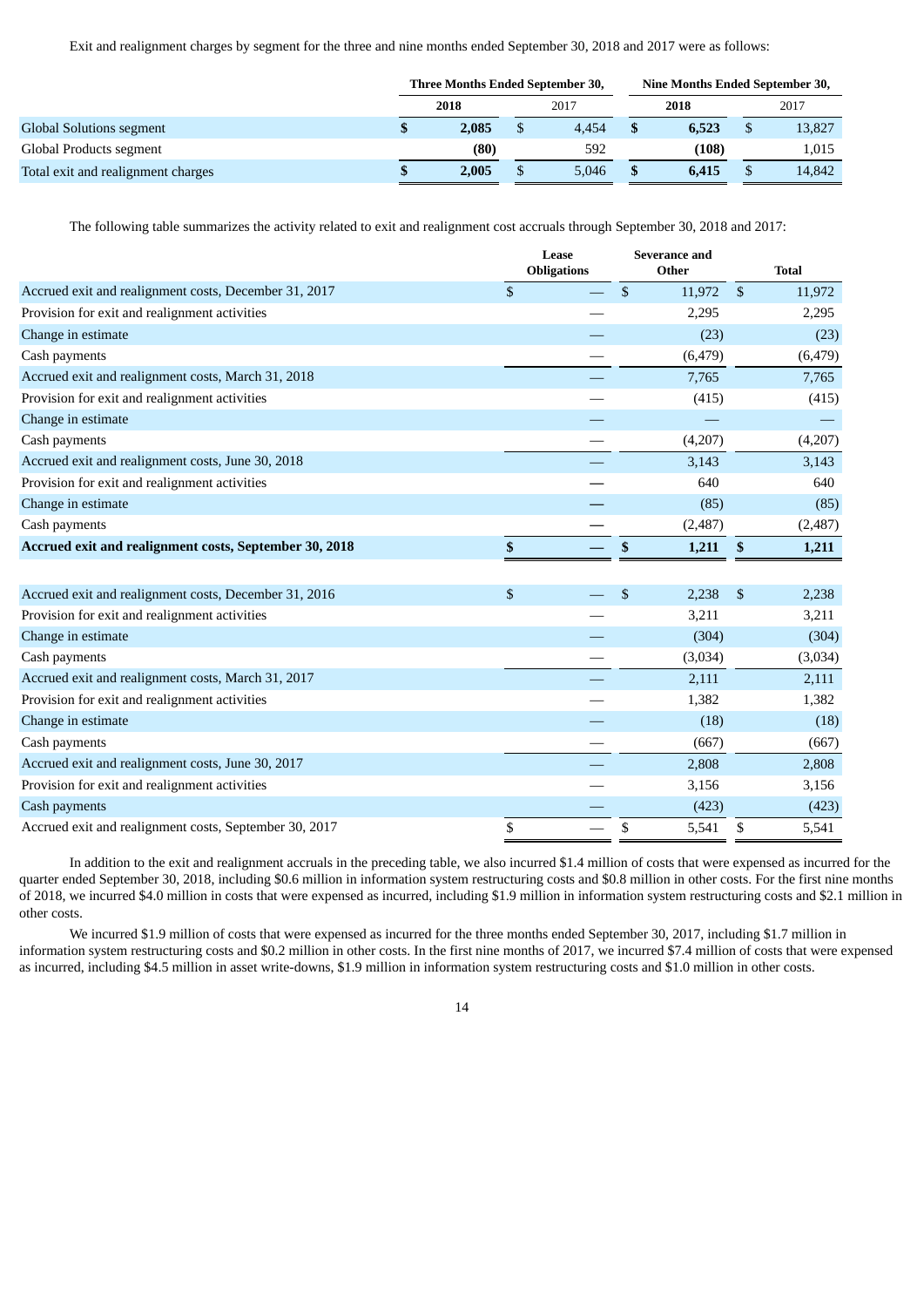# **Note 8—Retirement Plans**

We have a noncontributory, unfunded retirement plan for certain officers and retirees in the United States. Certain of our foreign subsidiaries also have defined benefit pension plans covering substantially all of their respective employees.

The components of net periodic benefit cost, which are included in distribution, selling and administrative expenses, for the three and nine months ended September 30, 2018 and 2017, were as follows:

|                               |           | Three Months Ended September 30, | Nine Months Ended September 30, |       |  |  |  |
|-------------------------------|-----------|----------------------------------|---------------------------------|-------|--|--|--|
|                               | 2018      | 2017                             | 2018                            | 2017  |  |  |  |
| Service cost                  | (28)<br>S | 26<br>-S                         | 10                              | 53    |  |  |  |
| Interest cost                 | 418       | 474                              | 1,256                           | 1,422 |  |  |  |
| Recognized net actuarial loss | 522       | 456                              | 1,566                           | 1,367 |  |  |  |
| Net periodic benefit cost     | 912       | 956                              | 2,832                           | 2,842 |  |  |  |

Certain of our foreign subsidiaries have health and welfare plans covering substantially all of their respective employees. Our expense for these plans totaled \$0.5 million and \$0.5 million for the three months ended September 30, 2018 and 2017, respectively and \$1.6 million and \$1.3 million for the nine months ended September 30, 2018 and 2017, respectively.

### **Note 9—Debt**

We have \$275 million of 3.875% senior notes due 2021 (the "2021 Notes") and \$275 million of 4.375% senior notes due 2024 (the "2024 Notes"), with interest payable semi-annually. The 2021 Notes were sold at 99.5% of the principal amount with an effective yield of 3.951%. The 2024 Notes were sold at 99.6% of the principal with an effective yield of 4.422% . We have the option to redeem the 2021 Notes and 2024 Notes in part or in whole prior to maturity at a redemption price equal to the greater of 100% of the principal amount or the present value of the remaining scheduled payments discounted at the Treasury Rate plus 30 basis points. As of September 30, 2018 and December 31, 2017, the estimated fair value of the 2021 Notes was \$258.0 million and \$278.1 million and the estimated fair value of the 2024 Notes was \$235.5 million and \$277.9 million, respectively.

We have a Credit Agreement with a borrowing capacity of \$600 million and a \$250 million Term A-1 loan. In connection with the Halyard S&IP acquisition, we amended our Credit Agreement to include, among others things, an additional \$195.8 million Term A-2 loan and \$500 million Term B loan. The revolving credit facility and Term A loans mature in July 2022 and the Term B loan matures in October 2025.

In connection with amending our Credit Agreement, we entered into a Security and Pledge Agreement (the "Security Agreement") pursuant to which we granted collateral on behalf of the holders of the 2021 Notes and the 2024 Notes and parties secured on the Credit Agreement ("the Secured Parties") including first priority liens and security interests in (a) all present and future shares of capital stock owned by the Credit Parties (as defined) in the Credit Parties' present and future subsidiaries (limited, in the case of controlled foreign corporations, to a pledge of 65% of the voting capital stock of each first-tier foreign subsidiary of each Credit Party) and (b) all present and future personal property and assets of the Credit Parties, subject to certain exceptions. Our Credit Agreement has a "springing maturity date" with respect to the revolving loans and the term A loans and the term B loans, if as of the date that is 91 days prior to the maturity date of the Company's 2021 Notes or the 2024 Notes, respectively, all outstanding amounts owing under the 2021 Notes or the 2024 Notes, respectively, have not been paid in full then the Termination Date (as defined in the Credit Agreement) of the revolving loans, term A loans and term B loans shall be the date that is 91 days prior to the maturity date of the 2021 Notes.

We make principal payments under the term loans on a quarterly basis with the remaining outstanding principal due upon maturity. Under the Credit Agreement, we have the ability to request two one-year extensions and to request an increase in aggregate commitments by up to \$200 million. The interest rate on our revolving credit facility and Term A loans, which is subject to adjustment quarterly, is based on the Eurocurrency Rate, the Federal Funds Rate or the Prime Rate, plus an adjustment based on the better of our credit ratings or debt to EBITDA ratio as defined by the Credit Agreement. Our Term B loan pays interest based on the Eurocurrency Rate, the Federal Funds Rate or the Prime Rate, plus interest rate margin of 3.50% per annum with respect to Base Rate Loans (as defined in the Credit Agreement), and 4.50% per annum with respect to Eurocurrency Rate Loans (as defined in the Credit Agreement). We are charged a commitment fee of between 12.5 and 25.0 basis points on the unused portion of the facility. The terms of the Credit Agreement limit the amount of indebtedness that we may incur and require us to maintain ratios for leverage and interest coverage, including on a pro forma basis in the event of an acquisition. Based on our Credit Spread, the interest rate under the credit facility at September 30, 2018 is Eurocurrency Rate plus 2.00%.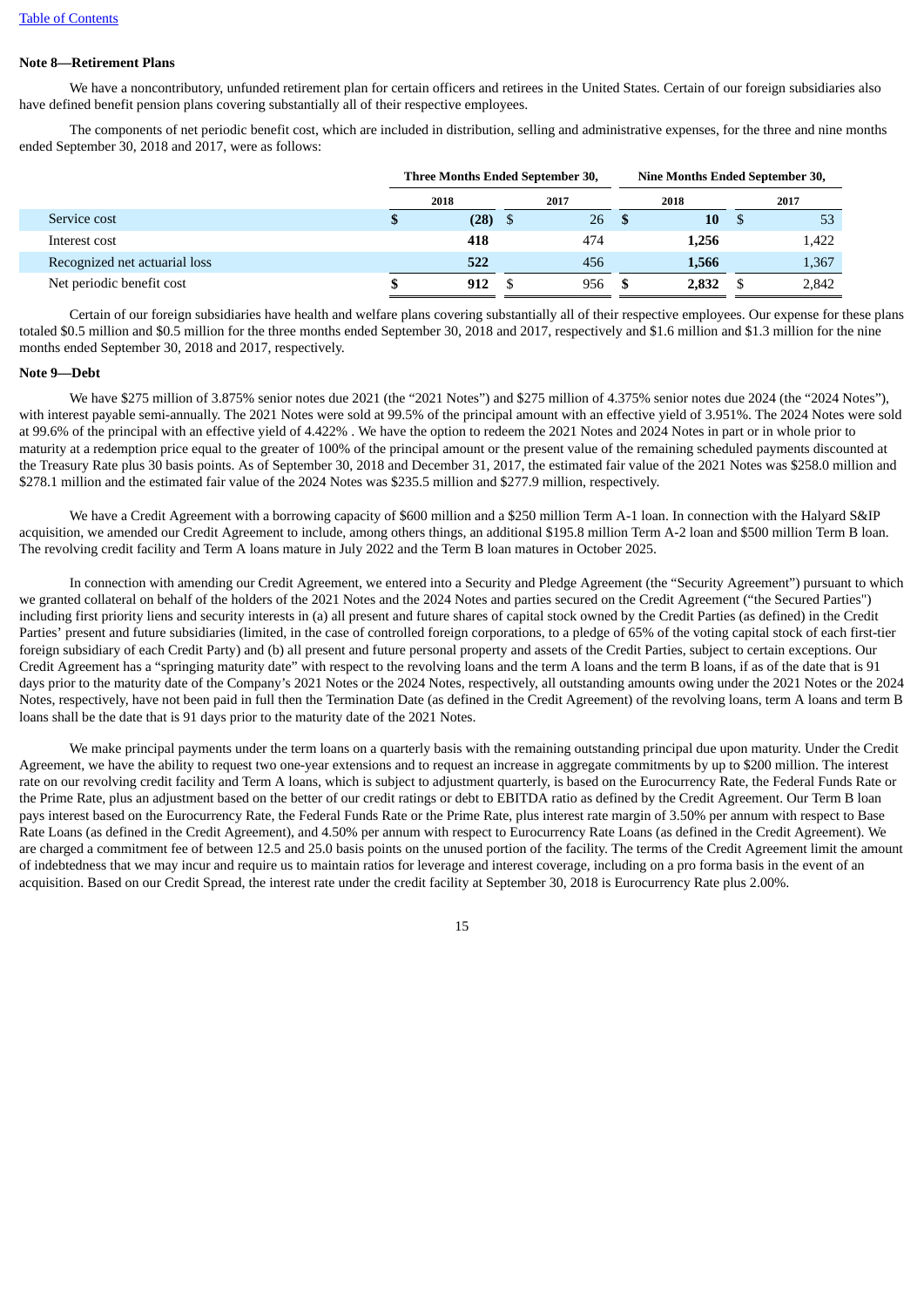At September 30, 2018, we had borrowings of \$179.4 million under the revolver and letters of credit of \$13.9 million outstanding under the Credit Agreement, leaving \$406.7 million available for borrowing. We also had letters of credit outstanding for \$6.4 million as of September 30, 2018 and \$1.3 million as of December 31, 2017, which supports certain facilities leased in the United States and Europe.

Scheduled future principal payments of debt are \$6.9 million in 2018, \$27.5 million in 2019, \$30.3 million in 2020, \$316.6 million in 2021, \$527.7 million in 2022, and \$753.8 million thereafter.

The Credit Agreement and senior notes contain cross-default provisions which could result in the acceleration of payments due in the event of default of either agreement. We believe we were in compliance with our debt covenants at September 30, 2018.

#### **Note 10—Income Taxes**

The effective tax rate was 77.1% and 2.2% for the three and nine months ended September 30, 2018, compared to 48.1% and 34.3% in the same periods of 2017. The change in the effective tax rate compared to 2017 resulted primarily from losses in jurisdictions with full valuation allowances, and discrete items related to tax reform and the release of certain reserves for uncertain tax positions. On a year-to-date basis, the rate was also affected by the goodwill and intangible asset impairment charges in the second quarter which were not deductible for income tax purposes. The liability for unrecognized tax benefits was \$9.5 million at September 30, 2018, and \$13.6 million at December 31, 2017. Included in the liability at September 30, 2018 were \$1.7 million of tax positions for which ultimate deductibility is highly certain but for which there is uncertainty about the timing of such deductibility.

On December 22, 2017, the President signed the Tax Cuts and Jobs Act (the Act). While we substantially completed our analysis of the Act as of December 31, 2017, the amounts recorded for the Act remained provisional for the transition tax, the remeasurement of deferred taxes, our reassessment of permanently reinvested earnings, uncertain tax positions and valuation allowances. During the third quarter of 2018, we recorded a discrete tax benefit of \$1.6 million for adjustments related to the transition tax, remeasurement of deferred taxes, and other items. There could be additional regulatory guidance issued or changes in the interpretations and assumptions taken that would adjust the provisional amounts recorded. We included an estimate of the current GILTI impact in our tax provision for 2018, however, we have not yet determined our policy election with respect to whether such taxes are recorded as a current period expense when incurred or whether such amounts should be factored into our measurement of its deferred taxes. Our analysis will be completed in the fourth quarter of 2018.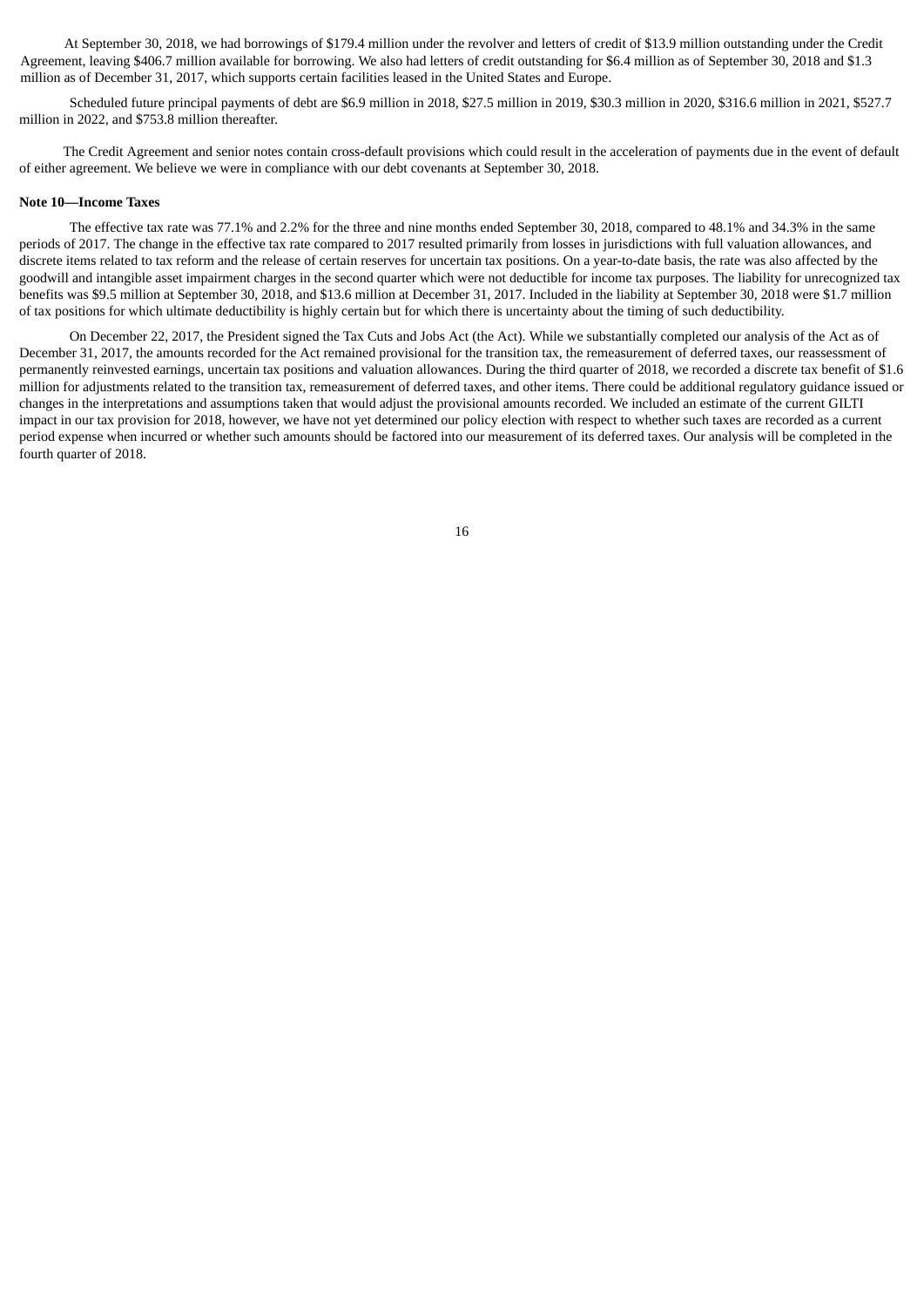### **Note 11—Net Income per Common Share**

The following summarizes the calculation of net income per common share attributable to common shareholders for the three and nine months ended September 30, 2018 and 2017.

|                                                                                       | Three Months Ended |        |              | September 30, |      | <b>Nine Months Ended</b> |      | September 30, |  |
|---------------------------------------------------------------------------------------|--------------------|--------|--------------|---------------|------|--------------------------|------|---------------|--|
| (in thousands, except per share data)                                                 | 2018               |        | 2017         |               | 2018 |                          | 2017 |               |  |
| Numerator:                                                                            |                    |        |              |               |      |                          |      |               |  |
| Net income (loss)                                                                     | \$                 | (565)  | \$           | 10,871        | \$   | $(175, 191)$ \$          |      | 49,796        |  |
| Less: income allocated to unvested restricted shares                                  |                    |        |              | (279)         |      |                          |      | (738)         |  |
| Net income (loss) attributable to common shareholders - basic                         |                    | (565)  |              | 10,592        |      | (175, 191)               |      | 49,058        |  |
| Add: undistributed income attributable to unvested restricted shares -<br>basic       |                    |        |              |               |      |                          |      | 16            |  |
| Less: undistributed income attributable to unvested restricted shares<br>- diluted    |                    |        |              |               |      |                          |      | (16)          |  |
| Net income (loss) attributable to common shareholders - diluted                       |                    | (565)  | $\mathbb{S}$ | 10,592        | \$   | $(175, 191)$ \$          |      | 49,058        |  |
| Denominator:                                                                          |                    |        |              |               |      |                          |      |               |  |
| Weighted average shares outstanding - basic and diluted                               |                    | 59,766 |              | 59,849        |      | 59,996                   |      | 60,010        |  |
| Net income (loss) per share attributable to common shareholders: basic and<br>diluted | \$                 | (0.01) | \$           | 0.18          | \$   | (2.92)                   | Ъ    | 0.82          |  |

### **Note 12—Shareholders' Equity**

Our Board of Directors has authorized a share repurchase program of up to \$100 million of our outstanding common stock to be executed at the discretion of management over a three-year period, expiring in December 2019. The timing of repurchases and the exact number of shares of common stock to be purchased will depend upon market conditions and other factors and may be suspended or discontinued at any time. Purchases under the share repurchase program are made either pursuant to 10b5-1 plans entered into by the company from time to time and/or during the company's scheduled quarterly trading windows for officers and directors. Our Credit Agreement contains restrictions on the amount and timing of share repurchase activity. This includes prohibiting share repurchases should a default under the Credit Agreement exist prior to or immediately after any share repurchases. There are also limitations depending upon our leverage ratio prior to any share repurchases or on a pro forma basis. We did not repurchase any shares during the nine months ended September 30, 2018. As of September 30, 2018, we have approximately \$94.0 million remaining under the repurchase program. We have elected to allocate any excess of share repurchase price over par value to retained earnings.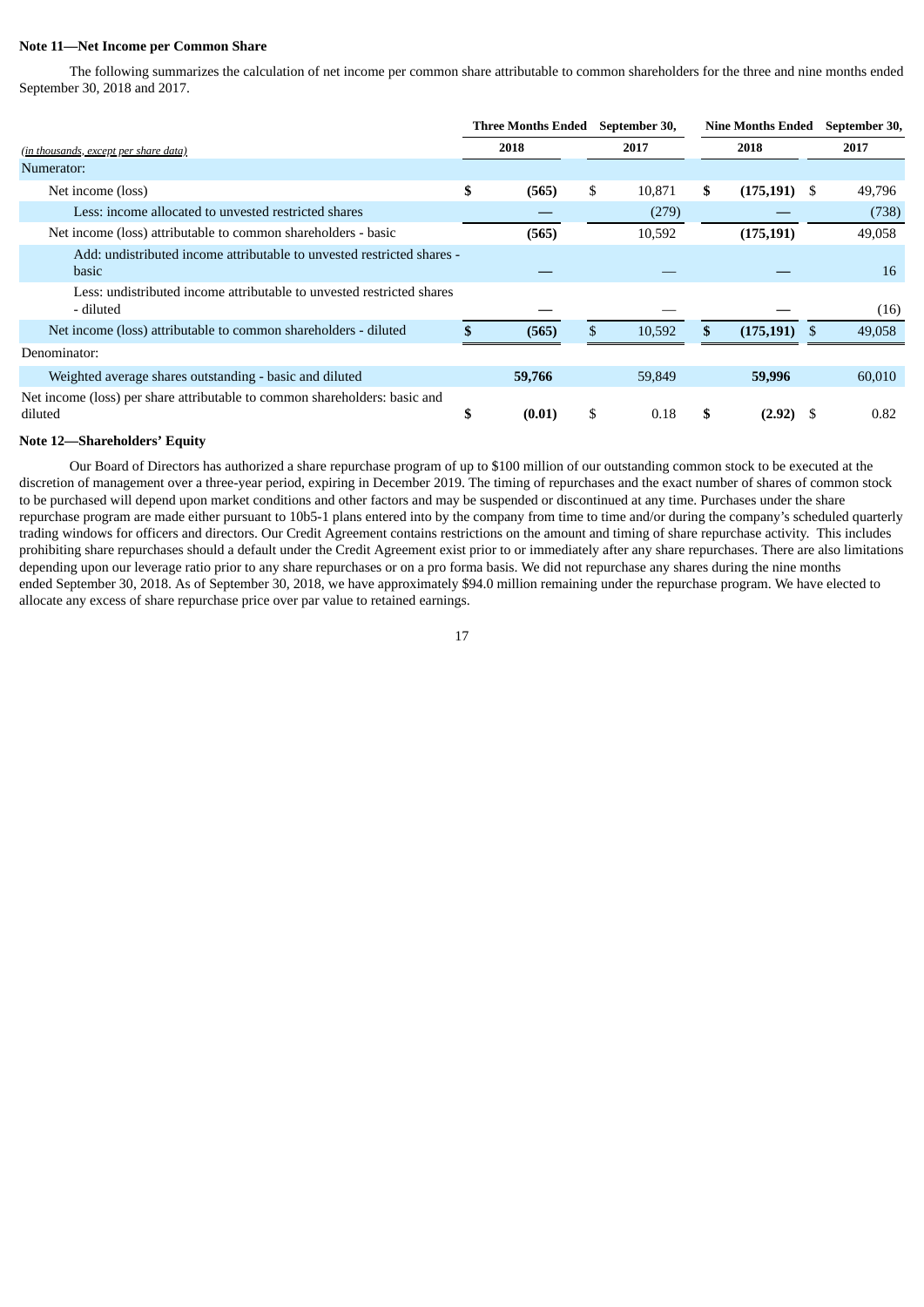# **Note 13—Accumulated Other Comprehensive Loss**

The following table shows the changes in accumulated other comprehensive income (loss) by component for the three and nine months ended September 30, 2018 and 2017:

|                                                                                        |            | <b>Retirement Plans</b> |                | Currency<br><b>Translation</b><br><b>Adjustments</b> | <b>Derivatives and Other</b> |       |     | <b>Total</b> |
|----------------------------------------------------------------------------------------|------------|-------------------------|----------------|------------------------------------------------------|------------------------------|-------|-----|--------------|
| Accumulated other comprehensive income (loss), June 30, 2018                           | $\sqrt{2}$ | (11, 312)               | $\mathfrak{S}$ | (24, 942)                                            | \$                           | 51    | \$  | (36,203)     |
| Other comprehensive income (loss) before reclassifications                             |            |                         |                | 350                                                  |                              | 1,932 |     | 2,282        |
| Income tax                                                                             |            |                         |                |                                                      |                              | (5)   |     | (5)          |
| Other comprehensive income (loss) before reclassifications,<br>net of tax              |            |                         |                | 350                                                  |                              | 1,927 |     | 2,277        |
| Amounts reclassified from accumulated other comprehensive<br>income (loss)             |            | 523                     |                |                                                      |                              | 491   |     | 1,014        |
| Income tax                                                                             |            | (161)                   |                |                                                      |                              | (98)  |     | (259)        |
| Amounts reclassified from accumulated other<br>comprehensive income (loss), net of tax |            | 362                     |                |                                                      |                              | 393   |     | 755          |
| Other comprehensive income (loss)                                                      |            | 362                     |                | 350                                                  |                              | 2,320 |     | 3,032        |
| Accumulated other comprehensive income (loss), September 30,<br>2018                   | \$         | (10, 950)               | \$             | (24, 592)                                            | $\boldsymbol{\mathsf{s}}$    | 2,371 | -\$ | (33, 171)    |
|                                                                                        |            |                         |                |                                                      |                              |       |     |              |
| Accumulated other comprehensive income (loss), June 30, 2017                           | \$         | (10,743)                | -\$            | (28, 348)                                            | \$                           | 165   | \$  | (38, 926)    |
| Other comprehensive income (loss) before reclassifications                             |            |                         |                | 12,254                                               |                              | 94    |     | 12,348       |
| Income tax                                                                             |            |                         |                |                                                      |                              |       |     |              |
| Other comprehensive income (loss) before reclassifications,<br>net of tax              |            |                         |                | 12,254                                               |                              | 94    |     | 12,348       |
| Amounts reclassified from accumulated other comprehensive<br>income (loss)             |            | 456                     |                |                                                      |                              |       |     | 456          |
| Income tax                                                                             |            | (220)                   |                |                                                      |                              |       |     | (220)        |
| Amounts reclassified from accumulated other<br>comprehensive income (loss), net of tax |            | 236                     |                |                                                      |                              |       |     | 236          |
| Other comprehensive income (loss)                                                      |            | 236                     |                | 12,254                                               |                              | 94    |     | 12,584       |
| Accumulated other comprehensive income (loss), September 30,<br>2017                   | \$         | (10,507)                | - \$           | (16,094)                                             | -\$                          | 259   | \$  | (26, 342)    |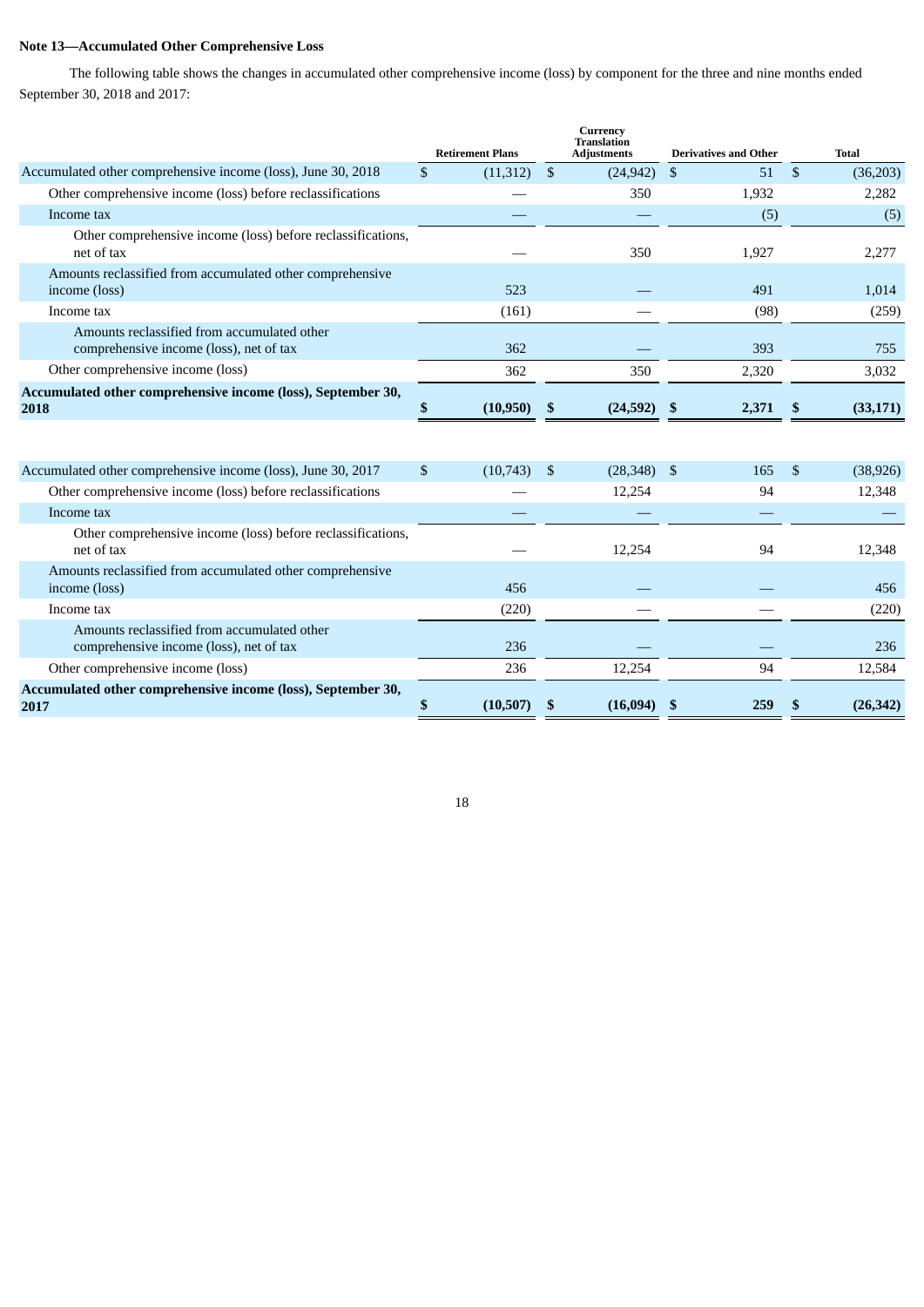|                                                                                        | <b>Retirement Plans</b> |      | Currency<br><b>Translation</b><br><b>Adjustments</b> |                | <b>Derivatives and Other</b> |              | <b>Total</b> |
|----------------------------------------------------------------------------------------|-------------------------|------|------------------------------------------------------|----------------|------------------------------|--------------|--------------|
| Accumulated other comprehensive income (loss), December 31, 2017 \$                    | (12,066)                | $\$$ | (13, 185)                                            | $\mathfrak{F}$ | 167                          | $\mathbb{S}$ | (25,084)     |
| Other comprehensive income (loss) before reclassifications                             |                         |      | (11, 407)                                            |                | 2,169                        |              | (9,238)      |
| Income tax                                                                             |                         |      |                                                      |                | (21)                         |              | (21)         |
| Other comprehensive income (loss) before reclassifications,<br>net of tax              |                         |      | (11, 407)                                            |                | 2,148                        |              | (9,259)      |
| Amounts reclassified from accumulated other comprehensive<br>income (loss)             | 1,565                   |      |                                                      |                | 65                           |              | 1,630        |
| Income tax                                                                             | (449)                   |      |                                                      |                | (9)                          |              | (458)        |
| Amounts reclassified from accumulated other<br>comprehensive income (loss), net of tax | 1,116                   |      |                                                      |                | 56                           |              | 1,172        |
| Other comprehensive income (loss)                                                      | 1,116                   |      | (11, 407)                                            |                | 2,204                        |              | (8,087)      |
| Accumulated other comprehensive income (loss), September 30,<br>2018                   | \$<br>(10, 950)         | \$   | (24, 592)                                            | \$             | 2,371                        | <sup>S</sup> | (33, 171)    |
|                                                                                        |                         |      |                                                      |                |                              |              |              |
| Accumulated other comprehensive income (loss), December 31, 2016 \$                    | (11,209)                | \$   | (56, 245)                                            | -\$            | (29)                         | - \$         | (67, 483)    |
| Other comprehensive income (loss) before reclassifications                             |                         |      | 40.151                                               |                | 288                          |              | 40,439       |
| Income tax                                                                             |                         |      |                                                      |                |                              |              |              |
| Other comprehensive income (loss) before reclassifications,<br>net of tax              |                         |      | 40,151                                               |                | 288                          |              | 40,439       |
| Amounts reclassified from accumulated other comprehensive<br>income (loss)             | 1,367                   |      |                                                      |                |                              |              | 1,367        |
| Income tax                                                                             | (665)                   |      |                                                      |                |                              |              | (665)        |
| Amounts reclassified from accumulated other<br>comprehensive income (loss), net of tax | 702                     |      |                                                      |                |                              |              | 702          |
| Other comprehensive income (loss)                                                      | 702                     |      | 40,151                                               |                | 288                          |              | 41,141       |
| Accumulated other comprehensive income (loss), September 30,<br>2017                   | \$<br>(10,507)          | \$   | (16,094)                                             | -\$            | 259                          | S,           | (26, 342)    |
|                                                                                        |                         |      |                                                      |                |                              |              |              |

We include amounts reclassified out of accumulated other comprehensive income (loss) related to defined benefit pension plans as a component of net periodic pension cost recorded in distribution, selling and administrative expenses. For the three and nine months ended September 30, 2018, we reclassified \$0.5 million and \$1.6 million of actuarial net losses. For the three and nine months ended September 30, 2017, we reclassified \$0.5 million and \$1.4 million of actuarial net losses.

### **Note 14—Segment Information**

We periodically evaluate our application of accounting guidance for reportable segments and disclose information about reportable segments based on the way management organizes the enterprise for making operating decisions and assessing performance. We report our business under two segments: Global Solutions and Global Products. The Global Solutions segment includes our United States and European distribution, logistics and value-added services business. Global Products provides product-related solutions, including surgical and procedural kitting and sourcing. The Halyard S&IP business, acquired on April 30, 2018, is a part of Global Products.

We evaluate the performance of our segments based on their operating income excluding acquisition-related and exit and realignment charges, certain purchase price fair value adjustments, and other substantive items that, either as a result of their nature or size, would not be expected to occur as part of our normal business operations on a regular basis. Beginning in the second quarter of 2018, the Company is excluding acquisition-related intangible amortization from the measure of segment operating income. This change is consistent with management's internal measure of segment results. Prior periods have been recast on a consistent basis.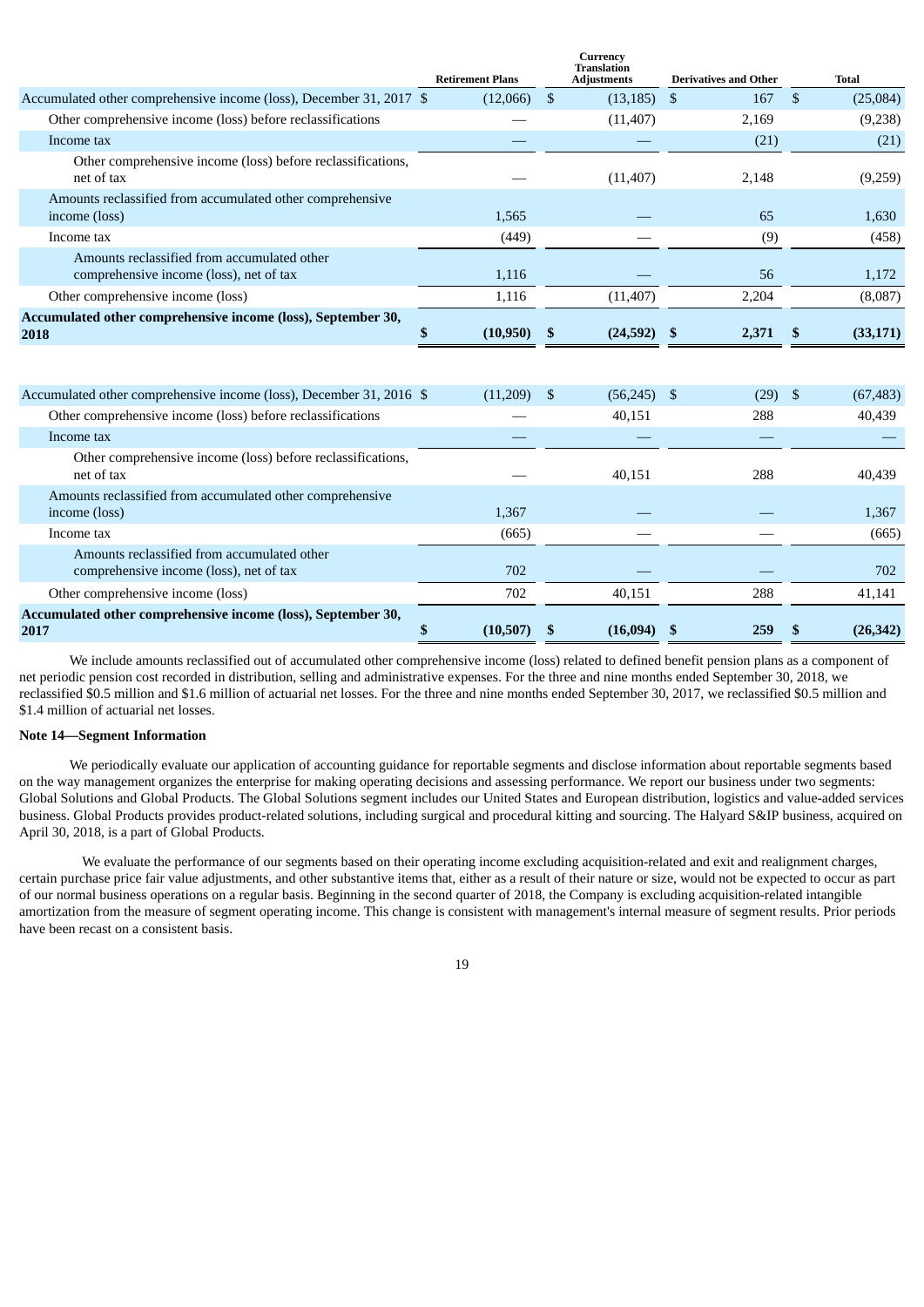Segment assets exclude inter-segment account balances as we believe their inclusion would be misleading and not meaningful. We believe all intersegment sales are at prices that approximate market.

The following tables present financial information by segment:

|                                                      |                    | Three Months Ended September 30, |      |                    |                           |                                        | Nine Months Ended September 30, |                   |  |
|------------------------------------------------------|--------------------|----------------------------------|------|--------------------|---------------------------|----------------------------------------|---------------------------------|-------------------|--|
|                                                      |                    | 2018                             |      | 2017               |                           | 2018                                   |                                 | 2017              |  |
| Net revenue:                                         |                    |                                  |      |                    |                           |                                        |                                 |                   |  |
| Segment net revenue                                  |                    |                                  |      |                    |                           |                                        |                                 |                   |  |
| <b>Global Solutions</b>                              | \$                 | 2,243,782                        | \$   | 2,290,804          | $\mathbf{s}$              | 6,875,077                              | \$                              | 6,806,126         |  |
| <b>Global Products</b>                               |                    | 349,895                          |      | 124,542            |                           | 750,770                                |                                 | 392,654           |  |
| Total segment net revenue                            |                    | 2,593,677                        |      | 2,415,346          |                           | 7,625,847                              |                                 | 7,198,780         |  |
| Inter-segment revenue                                |                    |                                  |      |                    |                           |                                        |                                 |                   |  |
| <b>Global Products</b>                               |                    | (128, 800)                       |      | (81, 385)          |                           | (330, 120)                             |                                 | (270, 339)        |  |
| Total inter-segment revenue                          |                    | (128, 800)                       |      | (81, 385)          |                           | (330, 120)                             |                                 | (270, 339)        |  |
| Consolidated net revenue                             | $\pmb{\mathbb{S}}$ | 2,464,877                        | \$   | 2,333,961          | $\boldsymbol{\mathsf{s}}$ | 7,295,727                              | \$                              | 6,928,441         |  |
|                                                      |                    |                                  |      |                    |                           |                                        |                                 |                   |  |
| Operating income (loss):                             |                    |                                  |      |                    |                           |                                        |                                 |                   |  |
| <b>Global Solutions</b>                              | \$                 | 24,150                           | \$   | 37,556             | \$                        | 84,742                                 | \$                              | 107,636           |  |
| <b>Global Products</b>                               |                    | 27,634                           |      | 10,510             |                           | 61,351                                 |                                 | 30,199            |  |
| Inter-segment eliminations                           |                    | (2,957)                          |      | 416                |                           | (3,032)                                |                                 | (266)             |  |
| Goodwill and intangible asset impairment charges     |                    |                                  |      |                    |                           | (165, 447)                             |                                 |                   |  |
| Acquisition-related intangible amortization          |                    | (10, 366)                        |      | (5,071)            |                           | (26, 147)                              |                                 | (9,737)           |  |
| Acquisition-related and exit and realignment charges |                    | (7, 727)                         |      | (9,299)            |                           | (47, 416)                              |                                 | (21, 134)         |  |
| Other $(1)$                                          |                    | (9, 377)                         |      | (4, 441)           |                           | (30,527)                               |                                 | (8,674)           |  |
| Consolidated operating income (loss)                 | \$                 | 21,357                           | $\$$ | 29,671             | \$                        | (126, 476)                             | \$                              | 98,024            |  |
|                                                      |                    |                                  |      |                    |                           |                                        |                                 |                   |  |
| Depreciation and amortization:                       |                    |                                  |      |                    |                           |                                        |                                 |                   |  |
| <b>Global Solutions</b>                              | \$                 | 15,829                           | \$   | 13,906             | \$                        | 47,464                                 | \$                              | 35,305            |  |
| <b>Global Products</b>                               |                    | 13,953                           |      | 1,947              |                           | 26,132                                 |                                 | 5,755             |  |
| Consolidated depreciation and amortization           | \$                 | 29,782                           | \$   | 15,853             | \$                        | 73,596                                 | \$                              | 41,060            |  |
|                                                      |                    |                                  |      |                    |                           |                                        |                                 |                   |  |
| Capital expenditures:                                |                    |                                  |      |                    |                           |                                        |                                 |                   |  |
| <b>Global Solutions</b>                              | \$                 | 12,006                           | \$   | 12,778             | $\boldsymbol{\mathsf{s}}$ | 40,152                                 | \$                              | 35,035            |  |
| <b>Global Products</b>                               |                    | 5,245                            |      | 718                |                           | 7,153                                  |                                 | 2,754             |  |
| Consolidated capital expenditures                    | \$                 | 17,251                           | \$   | 13,496             | \$                        | 47,305                                 | $\mathbb{S}$                    | 37,789            |  |
|                                                      |                    |                                  |      |                    |                           |                                        |                                 |                   |  |
|                                                      |                    |                                  |      | September 30, 2018 |                           |                                        |                                 | December 31, 2017 |  |
| Total assets:                                        |                    |                                  |      |                    |                           |                                        |                                 |                   |  |
| <b>Global Solutions</b>                              |                    |                                  |      | \$                 |                           | \$<br>2,779,512                        |                                 | 2,870,999         |  |
| <b>Global Products</b>                               |                    |                                  |      |                    |                           | 1,127,879                              |                                 | 400,772           |  |
| Segment assets                                       |                    |                                  |      |                    |                           | 3,907,391                              |                                 | 3,271,771         |  |
| Cash and cash equivalents                            |                    |                                  |      |                    |                           | 124,890                                |                                 | 104,522           |  |
| Consolidated total assets                            |                    |                                  |      | \$                 |                           | 4,032,281<br>$\boldsymbol{\mathsf{S}}$ |                                 | 3,376,293         |  |

(1) Software as a Service (SaaS) implementation costs associated with significant global IT platforms in connection with the redesign of our global information system strategy and incremental charge to cost of goods sold from purchase accounting impacts related to the sale of acquired inventory that was written up to fair value.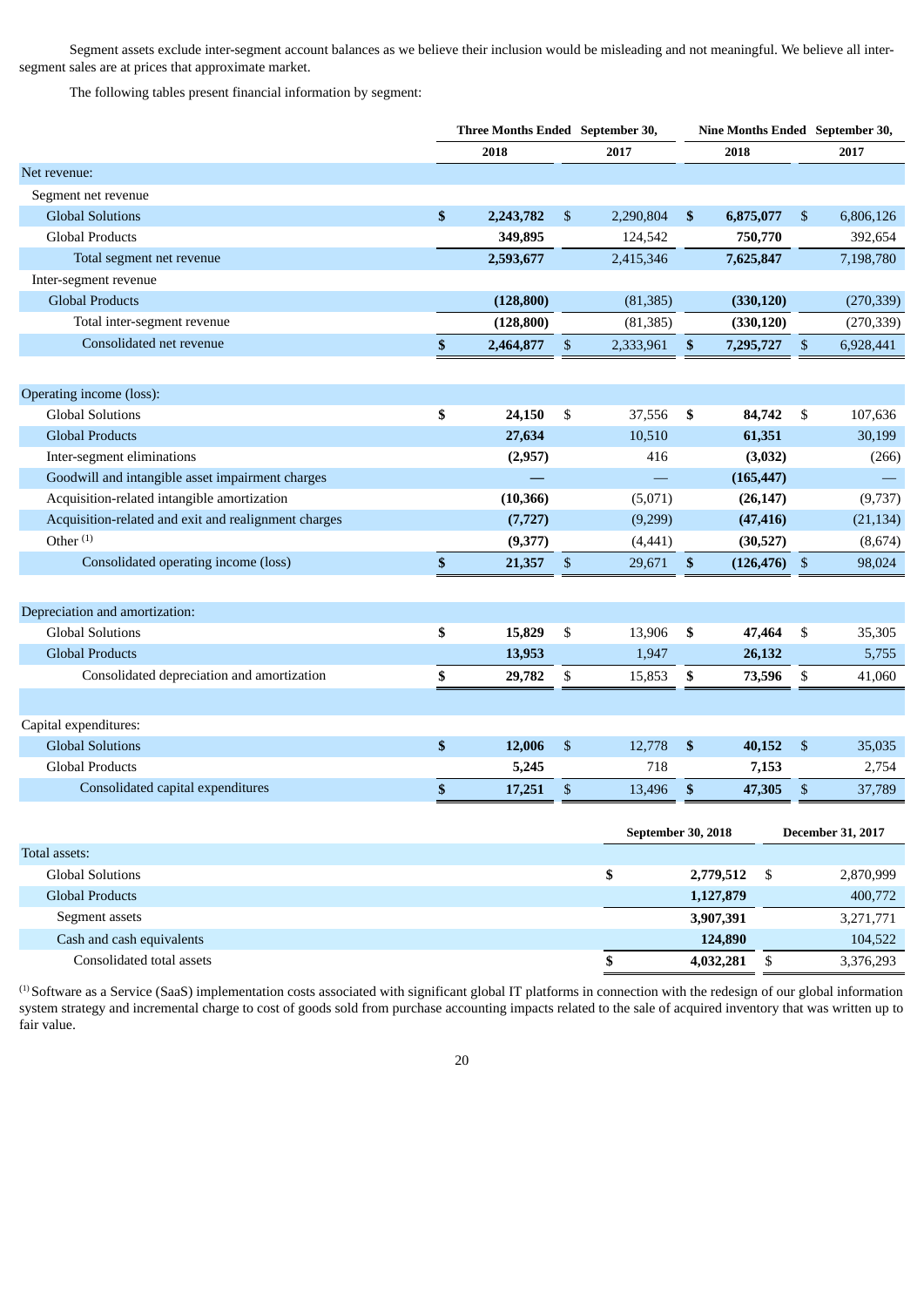The following table presents net revenue by geographic area, which were attributed based on the location from which we ship products or provide services.

|                              | <b>Three Months Ended September 30,</b> |  |           | Nine Months Ended September 30, |           |     |           |  |  |
|------------------------------|-----------------------------------------|--|-----------|---------------------------------|-----------|-----|-----------|--|--|
|                              | 2018                                    |  | 2017      |                                 | 2018      |     | 2017      |  |  |
| Net revenue:                 |                                         |  |           |                                 |           |     |           |  |  |
| <b>United States</b>         | 2,200,196                               |  | 2.214.175 | S                               | 6,694,761 | \$. | 6,577,373 |  |  |
| Outside of the United States | 264,681                                 |  | 119,786   |                                 | 600,966   |     | 351,068   |  |  |
| Consolidated net revenue     | 2,464,877                               |  | 2,333,961 | \$                              | 7,295,727 |     | 6,928,441 |  |  |

### **Note 15—Condensed Consolidating Financial Information**

The following tables present condensed consolidating financial information for: Owens & Minor, Inc. (O&M); the guarantors of Owens & Minor, Inc.'s 2021 Notes and 2024 Notes, on a combined basis; and the non-guarantor subsidiaries of the 2021 Notes and 2024 Notes, on a combined basis. The guarantor subsidiaries are 100% owned by Owens & Minor, Inc. Separate financial statements of the guarantor subsidiaries are not presented because the guarantees by our guarantor subsidiaries are full and unconditional, as well as joint and several, and we believe the condensed consolidating financial information is more meaningful in understanding the financial position, results of operations and cash flows of the guarantor subsidiaries.

| <b>Three Months Ended September 30, 2018</b>            | Owens &<br>Minor, Inc. |         | Guarantor<br><b>Subsidiaries</b> |           | Non-guarantor<br><b>Subsidiaries</b> | <b>Eliminations</b> |            | Consolidated |           |
|---------------------------------------------------------|------------------------|---------|----------------------------------|-----------|--------------------------------------|---------------------|------------|--------------|-----------|
|                                                         |                        |         |                                  |           |                                      |                     |            |              |           |
| <b>Statements of Income (Loss)</b>                      |                        |         |                                  |           |                                      |                     |            |              |           |
| Net revenue                                             | \$                     |         | \$                               | 2,242,265 | \$<br>464,567                        | \$.                 | (241, 955) | S            | 2,464,877 |
| Cost of goods sold                                      |                        |         |                                  | 2,015,614 | 335,819                              |                     | (239, 130) |              | 2,112,303 |
| Gross margin                                            |                        |         |                                  | 226,651   | 128,748                              |                     | (2,825)    |              | 352,574   |
| Distribution, selling and administrative expenses       |                        | 92      |                                  | 191,831   | 133,089                              |                     |            |              | 325,012   |
| Acquisition-related and exit and realignment<br>charges |                        |         |                                  | 6,818     | 909                                  |                     |            |              | 7,727     |
| Other operating (income) expense, net                   |                        |         |                                  | (1, 156)  | (366)                                |                     |            |              | (1,522)   |
| Operating income (loss)                                 |                        | (92)    |                                  | 29,158    | (4,884)                              |                     | (2,825)    |              | 21,357    |
| Interest expense (income), net                          |                        | 6,554   |                                  | 15,717    | 1,555                                |                     |            |              | 23,826    |
| Income (loss) before income taxes                       |                        | (6,646) |                                  | 13,441    | (6, 439)                             |                     | (2,825)    |              | (2,469)   |
| Income tax provision (benefit)                          |                        | (1,729) |                                  | 2,163     | (2,338)                              |                     |            |              | (1,904)   |
| Equity in earnings of subsidiaries                      |                        | 4,352   |                                  | (12, 284) |                                      |                     | 7,932      |              |           |
| <b>Net income (loss)</b>                                |                        | (565)   |                                  | (1,006)   | (4,101)                              |                     | 5,107      |              | (565)     |
| Other comprehensive income (loss)                       |                        | 3,032   |                                  | 3,674     | 3,032                                |                     | (6,706)    |              | 3,032     |
| <b>Comprehensive income (loss)</b>                      | \$                     | 2,467   | \$                               | 2,668     | \$<br>(1,069)                        | - \$                | (1,599)    | \$           | 2,467     |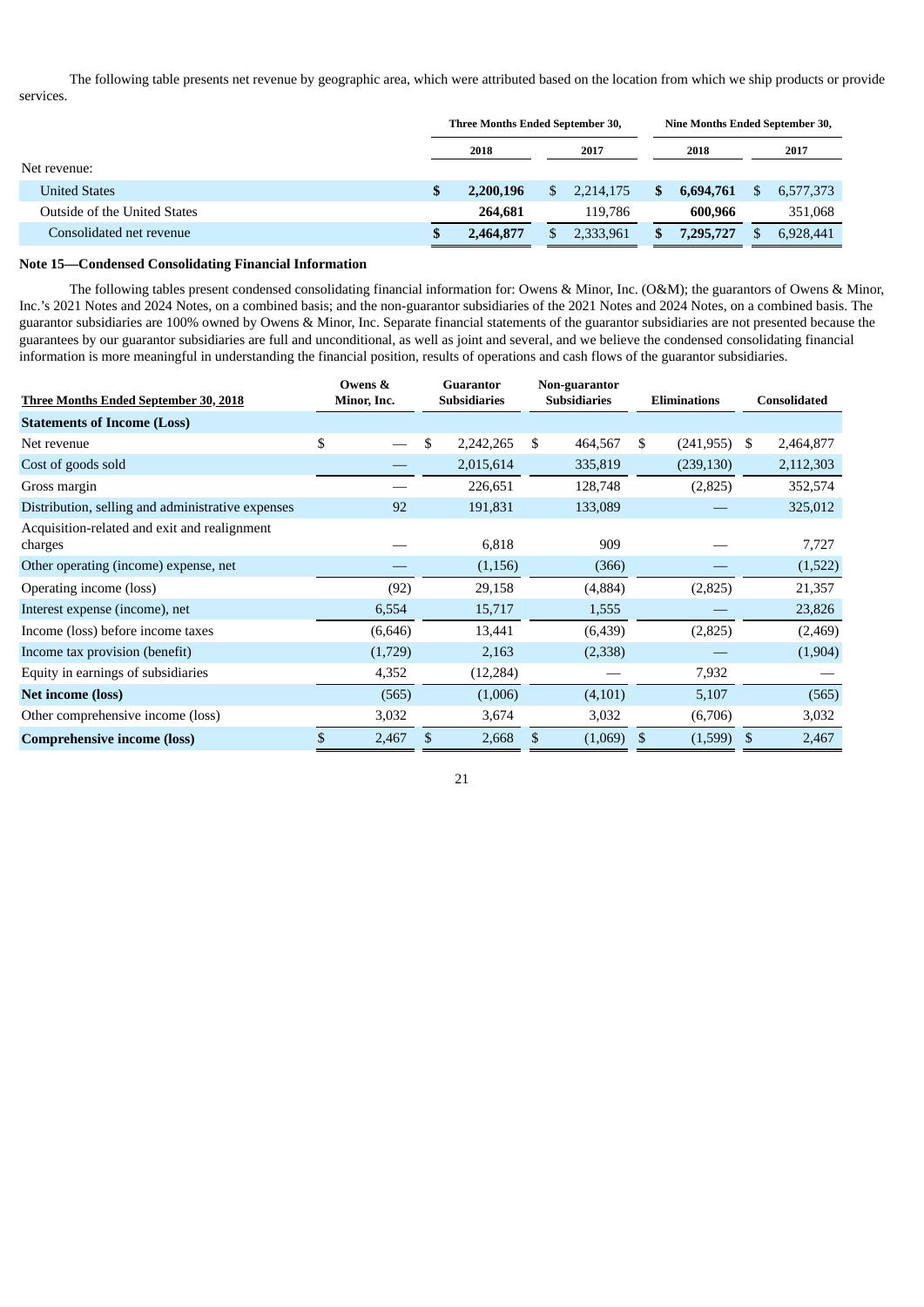| <b>Three Months Ended September 30, 2017</b>            | Owens &<br>Minor, Inc. |         | <b>Guarantor</b><br><b>Subsidiaries</b> | Non-guarantor<br><b>Subsidiaries</b> |     |          | <b>Eliminations</b> | <b>Consolidated</b> |    |           |
|---------------------------------------------------------|------------------------|---------|-----------------------------------------|--------------------------------------|-----|----------|---------------------|---------------------|----|-----------|
| <b>Statements of Income (Loss)</b>                      |                        |         |                                         |                                      |     |          |                     |                     |    |           |
| Net revenue                                             | \$                     |         | \$                                      | 2,113,450                            | \$. | 264,765  | \$                  | (44, 254)           | S. | 2,333,961 |
| Cost of goods sold                                      |                        |         |                                         | 1,919,049                            |     | 157,439  |                     | (44, 469)           |    | 2,032,019 |
| Gross margin                                            |                        |         |                                         | 194,401                              |     | 107,326  |                     | 215                 |    | 301,942   |
| Distribution, selling and administrative expenses       |                        | (117)   |                                         | 159,108                              |     | 102,054  |                     |                     |    | 261,045   |
| Acquisition-related and exit and realignment<br>charges |                        |         |                                         | 6,960                                |     | 2,339    |                     |                     |    | 9,299     |
| Other operating (income) expense, net                   |                        |         |                                         | 448                                  |     | 1,479    |                     |                     |    | 1,927     |
| Operating income (loss)                                 |                        | 117     |                                         | 27,885                               |     | 1,454    |                     | 215                 |    | 29,671    |
| Interest expense (income), net                          |                        | 7,018   |                                         | (1, 184)                             |     | 2,903    |                     |                     |    | 8,737     |
| Income (loss) before income taxes                       |                        | (6,901) |                                         | 29,069                               |     | (1, 449) |                     | 215                 |    | 20,934    |
| Income tax provision (benefit)                          |                        |         |                                         | 7,881                                |     | 2,182    |                     |                     |    | 10,063    |
| Equity in earnings of subsidiaries                      |                        | 17,772  |                                         | (4,105)                              |     |          |                     | (13,667)            |    |           |
| <b>Net income (loss)</b>                                |                        | 10,871  |                                         | 17,083                               |     | (3,631)  |                     | (13, 452)           |    | 10,871    |
| Other comprehensive income (loss)                       |                        | 12,584  |                                         | 12,905                               |     | 12,254   |                     | (25, 159)           |    | 12,584    |
| <b>Comprehensive income (loss)</b>                      | \$                     | 23,455  | \$                                      | 29,988                               | \$  | 8,623    | \$                  | (38, 611)           | \$ | 23,455    |

| <b>Nine Months Ended September 30, 2018</b>             | Owens &<br>Minor, Inc. |    | <b>Guarantor</b><br><b>Subsidiaries</b> |    | Non-guarantor<br><b>Subsidiaries</b> | <b>Eliminations</b> |            |     | Consolidated |
|---------------------------------------------------------|------------------------|----|-----------------------------------------|----|--------------------------------------|---------------------|------------|-----|--------------|
| <b>Statements of Income (Loss)</b>                      |                        |    |                                         |    |                                      |                     |            |     |              |
| Net revenue                                             | \$                     | \$ | 6,572,420                               | \$ | 1,163,679                            | \$.                 | (440,372)  | \$. | 7,295,727    |
| Cost of goods sold                                      |                        |    | 5,960,655                               |    | 769,936                              |                     | (437, 117) |     | 6,293,474    |
| Gross margin                                            |                        |    | 611,765                                 |    | 393,743                              |                     | (3,255)    |     | 1,002,253    |
| Distribution, selling and administrative expenses       | 853                    |    | 531,665                                 |    | 385,629                              |                     |            |     | 918,147      |
| Acquisition-related and exit and realignment<br>charges |                        |    | 44,075                                  |    | 3,341                                |                     |            |     | 47,416       |
| Goodwill and intangible asset impairment charges        |                        |    |                                         |    | 165,447                              |                     |            |     | 165,447      |
| Other operating (income) expense, net                   |                        |    | 2,447                                   |    | (4,728)                              |                     |            |     | (2,281)      |
| Operating income (loss)                                 | (853)                  |    | 33,578                                  |    | (155, 946)                           |                     | (3,255)    |     | (126, 476)   |
| Interest expense (income), net                          | 20,167                 |    | 28,061                                  |    | 4,423                                |                     |            |     | 52,651       |
| Income (loss) before income taxes                       | (21,020)               |    | 5,517                                   |    | (160, 369)                           |                     | (3,255)    |     | (179, 127)   |
| Income tax provision (benefit)                          | (5,465)                |    | (278)                                   |    | 1,807                                |                     |            |     | (3,936)      |
| Equity in earnings of subsidiaries                      | (159, 636)             |    | (45, 994)                               |    |                                      |                     | 205,630    |     |              |
| <b>Net income (loss)</b>                                | (175, 191)             |    | (40, 199)                               |    | (162, 176)                           |                     | 202,375    |     | (175, 191)   |
| Other comprehensive income (loss)                       | (8,087)                |    | (7,619)                                 |    | (8,086)                              |                     | 15,705     |     | (8,087)      |
| <b>Comprehensive income (loss)</b>                      | \$<br>(183, 278)       | \$ | (47, 818)                               |    | (170, 262)                           |                     | 218,080    | S   | (183, 278)   |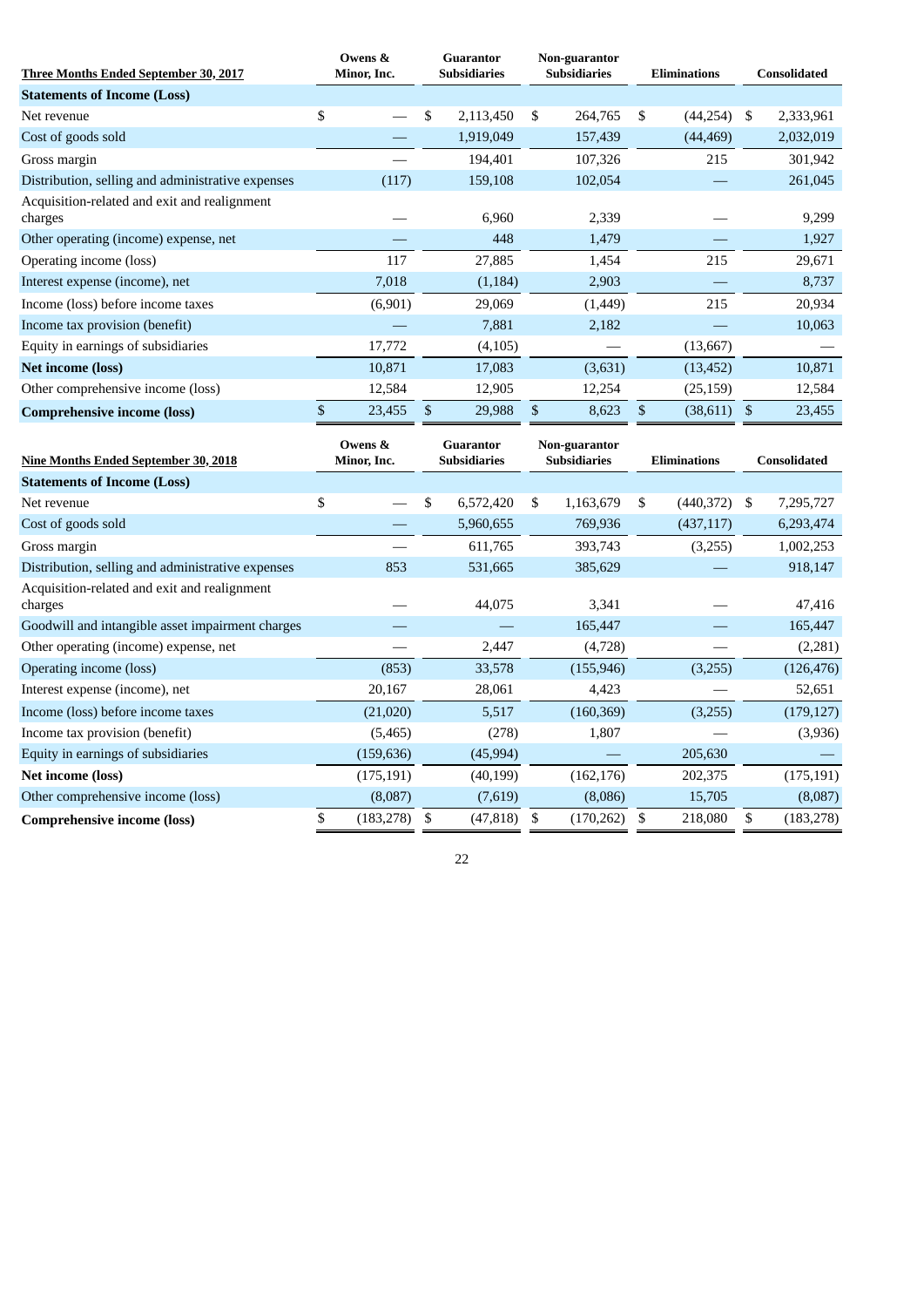| <b>Nine Months Ended September 30, 2017</b>             | Owens &<br>Guarantor<br><b>Subsidiaries</b><br>Minor, Inc. |           |                 | Non-guarantor<br><b>Subsidiaries</b> |         | <b>Eliminations</b> | <b>Consolidated</b> |    |           |
|---------------------------------------------------------|------------------------------------------------------------|-----------|-----------------|--------------------------------------|---------|---------------------|---------------------|----|-----------|
| <b>Statements of Income (Loss)</b>                      |                                                            |           |                 |                                      |         |                     |                     |    |           |
| Net revenue                                             | \$                                                         |           | \$<br>6,436,599 | \$                                   | 635,900 | -S                  | (144, 058)          | S. | 6,928,441 |
| Cost of goods sold                                      |                                                            |           | 5,845,789       |                                      | 369,596 |                     | (143,598)           |    | 6,071,787 |
| Gross margin                                            |                                                            |           | 590,810         |                                      | 266,304 |                     | (460)               |    | 856,654   |
| Distribution, selling and administrative expenses       |                                                            | 434       | 480,765         |                                      | 254,154 |                     |                     |    | 735,353   |
| Acquisition-related and exit and realignment<br>charges |                                                            |           | 17,084          |                                      | 4,050   |                     |                     |    | 21,134    |
| Other operating (income) expense, net                   |                                                            |           | 1,481           |                                      | 662     |                     |                     |    | 2,143     |
| Operating income (loss)                                 |                                                            | (434)     | 91,480          |                                      | 7,438   |                     | (460)               |    | 98,024    |
| Interest expense (income), net                          |                                                            | 20,756    | (2,777)         |                                      | 4,239   |                     |                     |    | 22,218    |
| Income (loss) before income taxes                       |                                                            | (21, 190) | 94,257          |                                      | 3,199   |                     | (460)               |    | 75,806    |
| Income tax provision (benefit)                          |                                                            |           | 23,303          |                                      | 2,707   |                     |                     |    | 26,010    |
| Equity in earnings of subsidiaries                      |                                                            | 70,986    | (2,682)         |                                      |         |                     | (68, 304)           |    |           |
| <b>Net income (loss)</b>                                |                                                            | 49,796    | 68,272          |                                      | 492     |                     | (68, 764)           |    | 49,796    |
| Other comprehensive income (loss)                       |                                                            | 41,141    | 41,910          |                                      | 40,151  |                     | (82,061)            |    | 41,141    |
| Comprehensive income (loss)                             | \$                                                         | 90,937    | \$<br>110,182   | \$                                   | 40,643  |                     | (150, 825)          | \$ | 90,937    |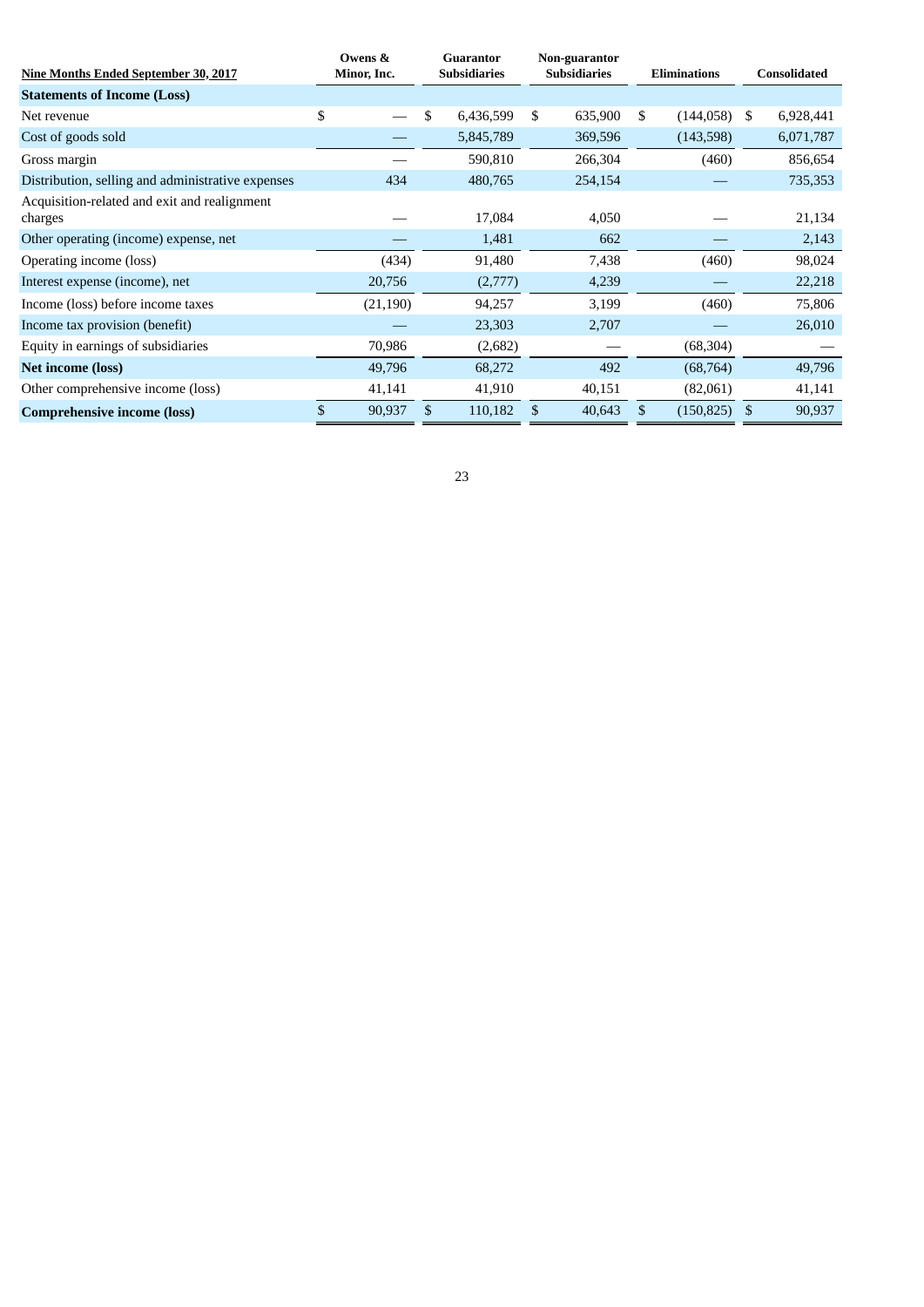| <b>September 30, 2018</b>                                  | Owens &<br>Minor, Inc. |           |              | <b>Guarantor</b><br><b>Subsidiaries</b> | Non-<br>guarantor<br><b>Subsidiaries</b> |            |                | <b>Eliminations</b> | <b>Consolidated</b> |           |  |
|------------------------------------------------------------|------------------------|-----------|--------------|-----------------------------------------|------------------------------------------|------------|----------------|---------------------|---------------------|-----------|--|
| <b>Balance Sheets</b>                                      |                        |           |              |                                         |                                          |            |                |                     |                     |           |  |
| <b>Assets</b>                                              |                        |           |              |                                         |                                          |            |                |                     |                     |           |  |
| <b>Current assets</b>                                      |                        |           |              |                                         |                                          |            |                |                     |                     |           |  |
| Cash and cash equivalents                                  | \$                     | 67,240    | \$           |                                         | \$                                       | 57,650     | \$             |                     | \$                  | 124,890   |  |
| Accounts receivable, net                                   |                        |           |              | 742,145                                 |                                          | 410,172    |                | (282, 130)          |                     | 870,187   |  |
| Merchandise inventories                                    |                        |           |              | 1,012,385                               |                                          | 196,286    |                | (4, 833)            |                     | 1,203,838 |  |
| Other current assets                                       |                        | 204       |              | 121,833                                 |                                          | 171,956    |                |                     |                     | 293,993   |  |
| <b>Total current assets</b>                                |                        | 67,444    |              | 1,876,363                               |                                          | 836,064    |                | (286, 963)          |                     | 2,492,908 |  |
| Property and equipment, net                                |                        |           |              | 202,091                                 |                                          | 141,619    |                |                     |                     | 343,710   |  |
| Goodwill, net                                              |                        |           |              | 382,772                                 |                                          | 378,401    |                |                     |                     | 761,173   |  |
| Intangible assets, net                                     |                        |           |              | 191,547                                 |                                          | 140,625    |                |                     |                     | 332,172   |  |
| Due from O&M and subsidiaries                              |                        |           |              | 633,839                                 |                                          |            |                | (633, 839)          |                     |           |  |
| Advances to and investment in consolidated<br>subsidiaries |                        | 1,955,218 |              | 489,349                                 |                                          |            |                | (2,444,567)         |                     |           |  |
| Other assets, net                                          |                        |           |              | 63,071                                  |                                          | 39,247     |                |                     |                     | 102,318   |  |
| <b>Total assets</b>                                        | \$                     | 2,022,662 | \$           | 3,839,032                               | \$                                       | 1,535,956  | \$             | (3,365,369)         | \$                  | 4,032,281 |  |
| <b>Liabilities and equity</b>                              |                        |           |              |                                         |                                          |            |                |                     |                     |           |  |
| <b>Current liabilities</b>                                 |                        |           |              |                                         |                                          |            |                |                     |                     |           |  |
| Accounts payable                                           | \$                     |           | $\mathbb{S}$ | 1,052,834                               | \$                                       | 348,069    | $\mathfrak{S}$ | (293, 362)          | \$                  | 1,107,541 |  |
| Accrued payroll and related liabilities                    |                        |           |              | 19,980                                  |                                          | 27,424     |                |                     |                     | 47,404    |  |
| Other current liabilities                                  |                        | 22,797    |              | 128,488                                 |                                          | 150,515    |                |                     |                     | 301,800   |  |
| <b>Total current liabilities</b>                           |                        | 22,797    |              | 1,201,302                               |                                          | 526,008    |                | (293, 362)          |                     | 1,456,745 |  |
| Long-term debt, excluding current portion                  |                        | 546,082   |              | 1,080,426                               |                                          | 13,947     |                |                     |                     | 1,640,455 |  |
| Due to O&M and subsidiaries                                |                        | 661,370   |              |                                         |                                          | 526,764    |                | (1, 188, 134)       |                     |           |  |
| Intercompany debt                                          |                        |           |              | 138,890                                 |                                          |            |                | (138, 890)          |                     |           |  |
| Deferred income taxes                                      |                        |           |              | 19,361                                  |                                          | 47,084     |                |                     |                     | 66,445    |  |
| Other liabilities                                          |                        |           |              | 60,125                                  |                                          | 16,098     |                |                     |                     | 76,223    |  |
| <b>Total liabilities</b>                                   |                        | 1,230,249 |              | 2,500,104                               |                                          | 1,129,901  |                | (1,620,386)         |                     | 3,239,868 |  |
| <b>Equity</b>                                              |                        |           |              |                                         |                                          |            |                |                     |                     |           |  |
| Common stock                                               |                        | 124,538   |              |                                         |                                          |            |                |                     |                     | 124,538   |  |
| Paid-in capital                                            |                        | 233,920   |              | 174,614                                 |                                          | 643,031    |                | (817, 645)          |                     | 233,920   |  |
| Retained earnings (deficit)                                |                        | 467,126   |              | 1,195,966                               |                                          | (215, 591) |                | (980, 375)          |                     | 467,126   |  |
| Accumulated other comprehensive income<br>$(\text{loss})$  |                        | (33, 171) |              | (31,652)                                |                                          | (21, 385)  |                | 53,037              |                     | (33, 171) |  |
| <b>Total equity</b>                                        |                        | 792,413   |              | 1,338,928                               |                                          | 406,055    |                | (1,744,983)         |                     | 792,413   |  |
| <b>Total liabilities and equity</b>                        | \$                     | 2,022,662 | $\,$         | 3,839,032                               | $\,$                                     | 1,535,956  | \$             | (3,365,369)         | $\mathfrak{s}$      | 4,032,281 |  |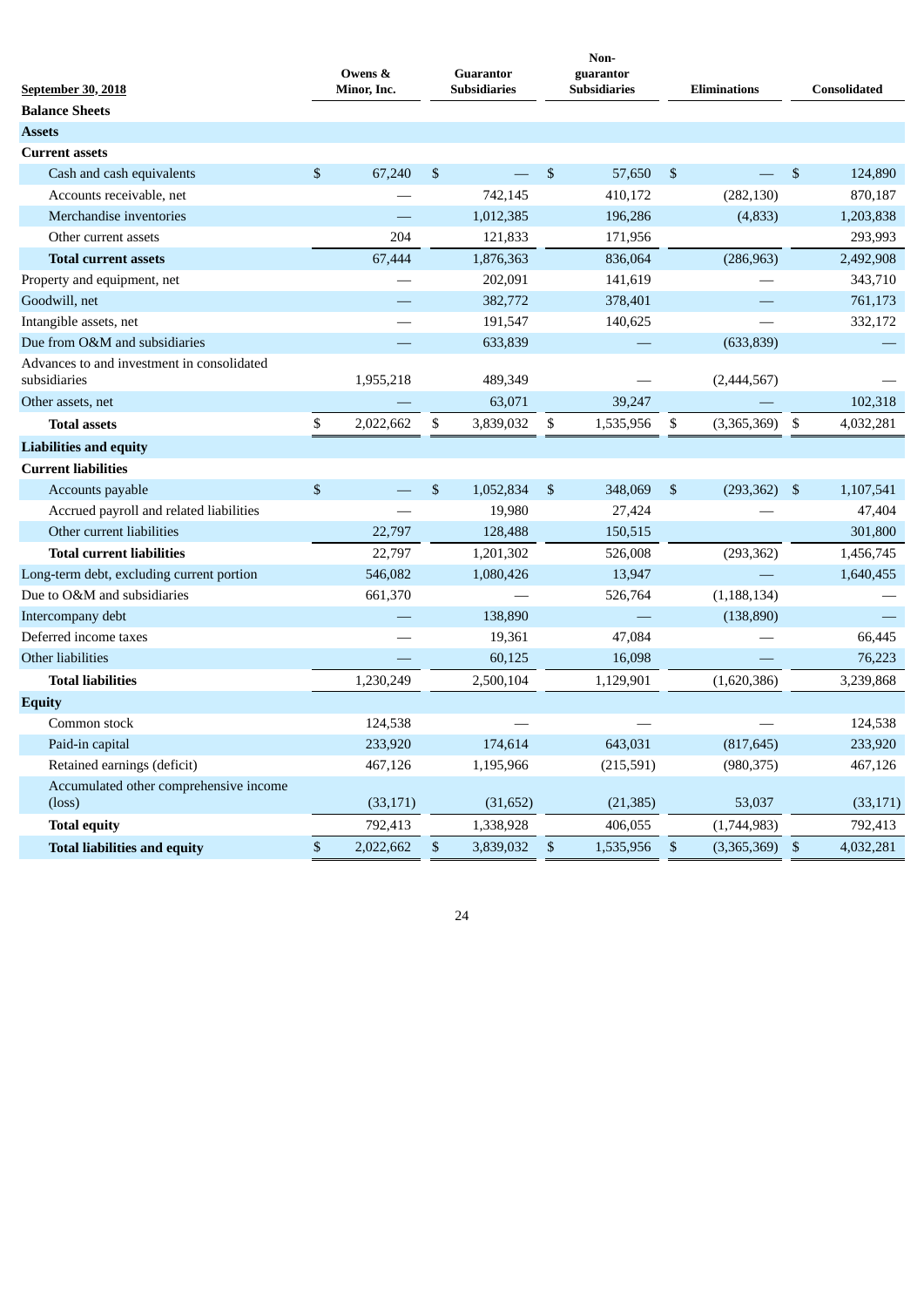| <b>December 31, 2017</b>                    | Owens &<br>Minor, Inc. | <b>Guarantor</b><br><b>Subsidiaries</b> | Non-guarantor<br><b>Subsidiaries</b> |           |                           | <b>Eliminations</b> |            | <b>Consolidated</b> |
|---------------------------------------------|------------------------|-----------------------------------------|--------------------------------------|-----------|---------------------------|---------------------|------------|---------------------|
| <b>Balance Sheets</b>                       |                        |                                         |                                      |           |                           |                     |            |                     |
| <b>Assets</b>                               |                        |                                         |                                      |           |                           |                     |            |                     |
| <b>Current assets</b>                       |                        |                                         |                                      |           |                           |                     |            |                     |
| Cash and cash equivalents                   | \$<br>13,700           | \$<br>865                               | \$                                   | 89,957    | \$                        |                     | \$         | 104,522             |
| Accounts receivable, net                    |                        | 559,269                                 |                                      | 206,410   |                           | (6,743)             |            | 758,936             |
| Merchandise inventories                     |                        | 902,190                                 |                                      | 89,580    |                           | (1,577)             |            | 990,193             |
| Other current assets                        | 100                    | 123,067                                 |                                      | 205,087   |                           |                     |            | 328,254             |
| <b>Total current assets</b>                 | 13,800                 | 1,585,391                               |                                      | 591,034   |                           | (8,320)             |            | 2,181,905           |
| Property and equipment, net                 |                        | 107,010                                 |                                      | 99,480    |                           |                     |            | 206,490             |
| Goodwill, net                               |                        | 180,006                                 |                                      | 533,805   |                           |                     |            | 713,811             |
| Intangible assets, net                      |                        | 9,582                                   |                                      | 174,886   |                           |                     |            | 184,468             |
| Due from O&M and subsidiaries               |                        | 439,654                                 |                                      |           |                           | (439, 654)          |            |                     |
| Advances to and investments in consolidated |                        |                                         |                                      |           |                           |                     |            |                     |
| subsidiaries                                | 2,114,853              | 558,429                                 |                                      |           |                           | (2,673,282)         |            |                     |
| Other assets, net                           |                        | 57,724                                  |                                      | 31,895    |                           |                     |            | 89,619              |
| <b>Total assets</b>                         | \$<br>2,128,653        | \$<br>2,937,796                         | $\$$                                 | 1,431,100 | $\boldsymbol{\mathsf{S}}$ | (3, 121, 256)       | $\sqrt{3}$ | 3,376,293           |
| <b>Liabilities and equity</b>               |                        |                                         |                                      |           |                           |                     |            |                     |
| <b>Current liabilities</b>                  |                        |                                         |                                      |           |                           |                     |            |                     |
| Accounts payable                            | \$                     | \$<br>824,307                           | \$                                   | 130,028   | \$                        | (6,763)             | \$         | 947,572             |
| Accrued payroll and related liabilities     |                        | 15,504                                  |                                      | 14,912    |                           |                     |            | 30,416              |
| Other current liabilities                   | 5,822                  | 140,048                                 |                                      | 185,875   |                           |                     |            | 331,745             |
| <b>Total current liabilities</b>            | 5,822                  | 979,859                                 |                                      | 330,815   |                           | (6,763)             |            | 1,309,733           |
| Long-term debt, excluding current portion   | 545,352                | 340,672                                 |                                      | 14,720    |                           |                     |            | 900,744             |
| Due to O&M and subsidiaries                 | 562,000                |                                         |                                      | 506,703   |                           | (1,068,703)         |            |                     |
| Intercompany debt                           |                        | 138,890                                 |                                      |           |                           | (138, 890)          |            |                     |
| Deferred income taxes                       |                        | 25,493                                  |                                      | 48,754    |                           |                     |            | 74,247              |
| Other liabilities                           |                        | 66,136                                  |                                      | 9,954     |                           |                     |            | 76,090              |
| <b>Total liabilities</b>                    | 1,113,174              | 1,551,050                               |                                      | 910,946   |                           | (1,214,356)         |            | 2,360,814           |
| <b>Equity</b>                               |                        |                                         |                                      |           |                           |                     |            |                     |
| Common stock                                | 122,952                |                                         |                                      |           |                           |                     |            | 122,952             |
| Paid-in capital                             | 226,937                | 174,614                                 |                                      | 583,869   |                           | (758, 483)          |            | 226,937             |
| Retained earnings (deficit)                 | 690,674                | 1,236,165                               |                                      | (50, 416) |                           | (1, 185, 749)       |            | 690,674             |
| Accumulated other comprehensive income      |                        |                                         |                                      |           |                           |                     |            |                     |
| $(\text{loss})$                             | (25,084)               | (24, 033)                               |                                      | (13,299)  |                           | 37,332              |            | (25,084)            |
| <b>Total equity</b>                         | 1,015,479              | 1,386,746                               |                                      | 520,154   |                           | (1,906,900)         |            | 1,015,479           |
| <b>Total liabilities and equity</b>         | \$<br>2,128,653        | \$<br>2,937,796                         | \$                                   | 1,431,100 | \$                        | (3, 121, 256)       | \$         | 3,376,293           |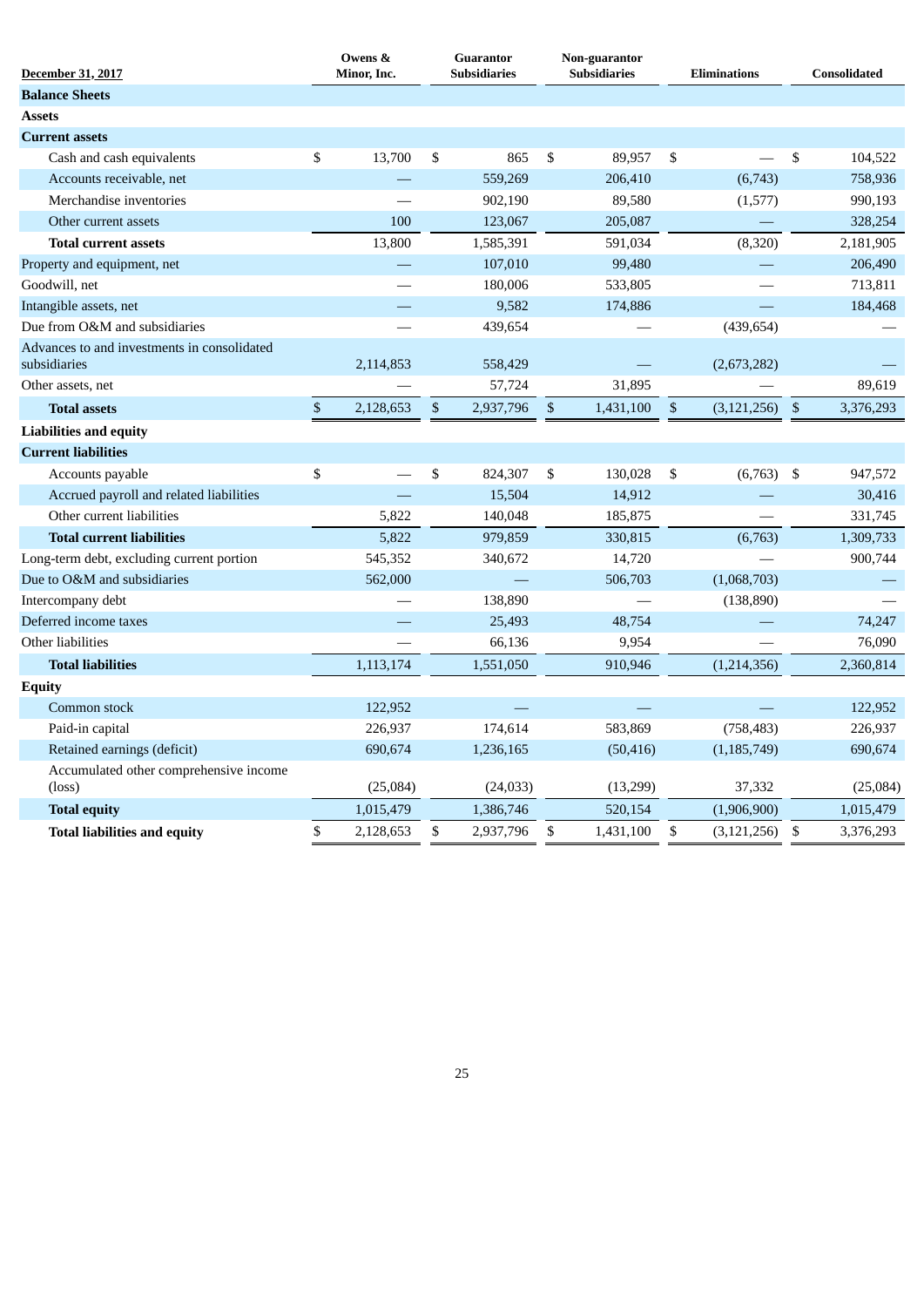| <b>Nine Months Ended September 30, 2018</b>                                                        | Owens &<br>Minor, Inc. | <b>Guarantor</b><br><b>Subsidiaries</b> |              | Non-guarantor<br><b>Subsidiaries</b> |     | <b>Eliminations</b> |              | <b>Consolidated</b> |
|----------------------------------------------------------------------------------------------------|------------------------|-----------------------------------------|--------------|--------------------------------------|-----|---------------------|--------------|---------------------|
| <b>Statements of Cash Flows</b>                                                                    |                        |                                         |              |                                      |     |                     |              |                     |
| <b>Operating activities:</b>                                                                       |                        |                                         |              |                                      |     |                     |              |                     |
| Net income (loss)                                                                                  | \$<br>(175, 191)       | \$<br>(40, 199)                         | - \$         | (162, 176)                           | -\$ | 202,375             | \$           | (175, 191)          |
| Adjustments to reconcile net income (loss) to cash<br>provided by (used for) operating activities: |                        |                                         |              |                                      |     |                     |              |                     |
| Equity in earnings of subsidiaries                                                                 | 159,636                | 45,994                                  |              |                                      |     | (205, 630)          |              |                     |
| Intercompany dividend                                                                              |                        | 15,000                                  |              |                                      |     | (15,000)            |              |                     |
| Depreciation and amortization                                                                      |                        | 25,146                                  |              | 48,450                               |     |                     |              | 73,596              |
| Share-based compensation expense                                                                   |                        | 10,499                                  |              |                                      |     |                     |              | 10,499              |
| Goodwill and intangible asset impairment<br>charges                                                |                        |                                         |              | 165,447                              |     |                     |              | 165,447             |
| Provision for losses on accounts receivable                                                        |                        | (1,206)                                 |              | 6,963                                |     |                     |              | 5,757               |
| Deferred income tax (benefit) expense                                                              |                        | (6,506)                                 |              | (248)                                |     |                     |              | (6,754)             |
| Changes in operating assets and liabilities:                                                       |                        |                                         |              |                                      |     |                     |              |                     |
| Accounts receivable                                                                                |                        | (111, 108)                              |              | (215, 882)                           |     | 275,387             |              | (51, 603)           |
| Merchandise inventories                                                                            |                        | 124,822                                 |              | (106, 832)                           |     | 3,254               |              | 21,244              |
| Accounts payable                                                                                   |                        | 154,987                                 |              | 219,805                              |     | (286, 594)          |              | 88,198              |
| Net change in other assets and liabilities                                                         | 16,959                 | (76, 608)                               |              | 36,919                               |     | 11,208              |              | (11, 522)           |
| Other, net                                                                                         | 641                    | 988                                     |              | 1,209                                |     |                     |              | 2,838               |
| Cash provided by (used for) operating activities                                                   | 2,045                  | 141,809                                 |              | (6, 345)                             |     | (15,000)            |              | 122,509             |
| <b>Investing activities:</b>                                                                       |                        |                                         |              |                                      |     |                     |              |                     |
| Acquisitions, net of cash acquired                                                                 |                        | (751, 834)                              |              |                                      |     |                     |              | (751, 834)          |
| Additions to property and equipment                                                                |                        | (20, 754)                               |              | (11, 735)                            |     |                     |              | (32, 489)           |
| Additions to computer software and intangible<br>assets                                            |                        | (12, 351)                               |              | (2,465)                              |     |                     |              | (14, 816)           |
| Proceeds from the sale of property and equipment                                                   |                        |                                         |              | 258                                  |     |                     |              | 258                 |
| <b>Cash used for investing activities</b>                                                          |                        | (784, 939)                              |              | (13, 942)                            |     |                     |              | (798, 881)          |
| <b>Financing activities:</b>                                                                       |                        |                                         |              |                                      |     |                     |              |                     |
| Change in intercompany advances                                                                    | 85,643                 | (89, 239)                               |              | 3,596                                |     |                     |              |                     |
| Intercompany dividend                                                                              |                        |                                         |              | (15,000)                             |     | 15,000              |              |                     |
| Proceeds from issuance of debt                                                                     |                        | 695,750                                 |              |                                      |     |                     |              | 695,750             |
| Financing costs paid                                                                               |                        | (28, 512)                               |              |                                      |     |                     |              | (28, 512)           |
| Repayments of debt                                                                                 |                        | (9, 375)                                |              |                                      |     |                     |              | (9,375)             |
| Proceeds from revolving credit facility                                                            |                        | 74,762                                  |              |                                      |     |                     |              | 74,762              |
| Cash dividends paid                                                                                | (32, 151)              |                                         |              |                                      |     |                     |              | (32, 151)           |
| Other, net                                                                                         | (1,997)                | (1, 121)                                |              | (2, 190)                             |     |                     |              | (5,308)             |
| Cash provided by (used for) financing activities                                                   | 51,495                 | 642,265                                 |              | (13,594)                             |     | 15,000              |              | 695,166             |
| Effect of exchange rate changes on cash and cash<br>equivalents                                    |                        |                                         |              | 1,574                                |     |                     |              | 1,574               |
| Net increase (decrease) in cash and cash<br>equivalents                                            | 53,540                 | (865)                                   |              | (32, 307)                            |     |                     |              | 20,368              |
| Cash and cash equivalents at beginning of<br>period                                                | 13,700                 | 865                                     |              | 89,957                               |     |                     |              | 104,522             |
| Cash and cash equivalents at end of period                                                         | \$<br>67,240           | \$                                      | $\mathbb{S}$ | 57,650                               | \$  |                     | $\mathbb{S}$ | 124,890             |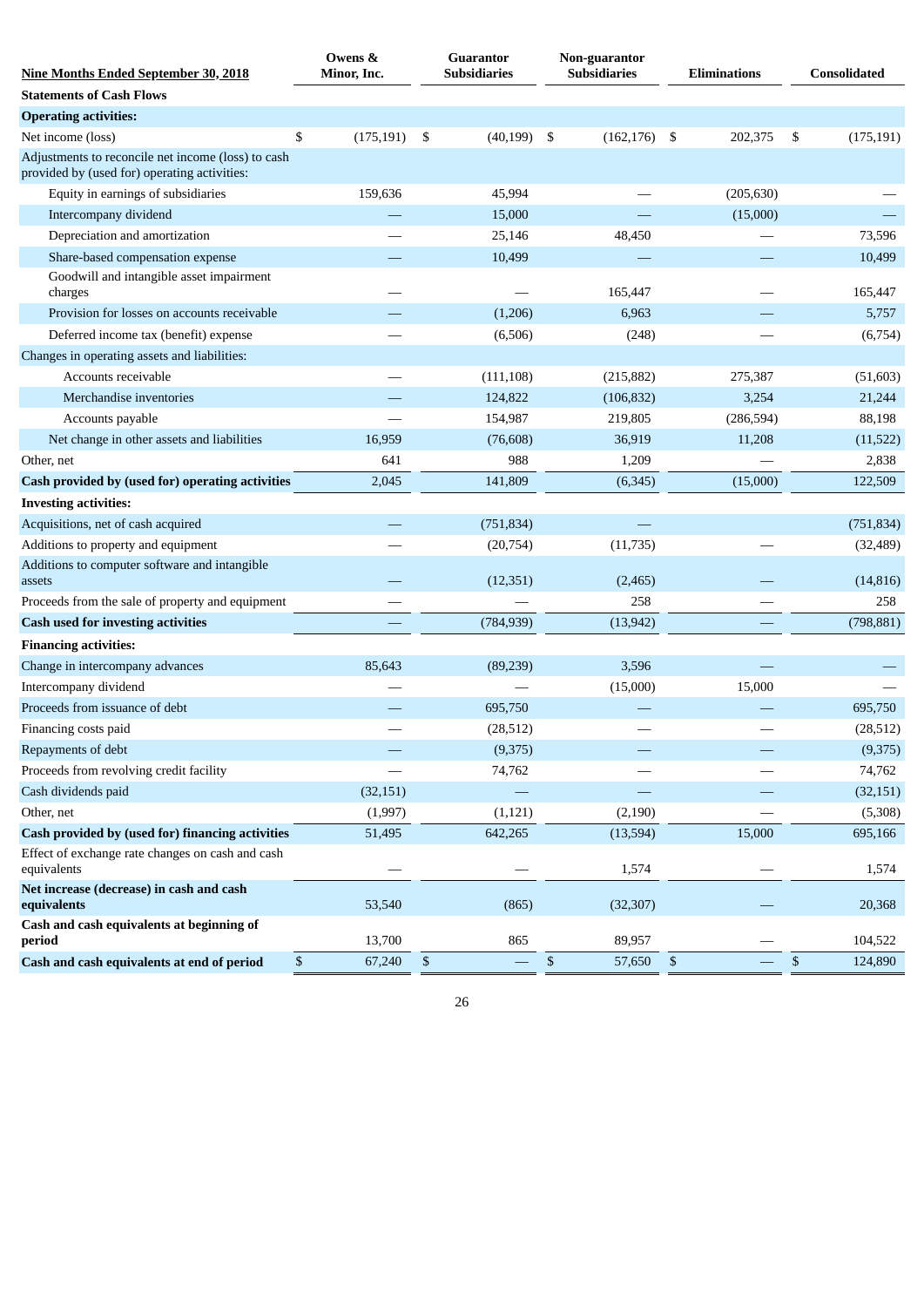| <b>Nine Months Ended September 30, 2017</b>                                                        | Owens &<br>Minor, Inc. | <b>Guarantor</b><br><b>Subsidiaries</b> | Non-guarantor<br><b>Subsidiaries</b> | <b>Eliminations</b> |           |      | Consolidated |
|----------------------------------------------------------------------------------------------------|------------------------|-----------------------------------------|--------------------------------------|---------------------|-----------|------|--------------|
| <b>Statements of Cash Flows</b>                                                                    |                        |                                         |                                      |                     |           |      |              |
| <b>Operating activities:</b>                                                                       |                        |                                         |                                      |                     |           |      |              |
| Net income (loss)                                                                                  | \$<br>49,796           | \$<br>68,272                            | \$<br>492                            | \$                  | (68, 764) | - \$ | 49,796       |
| Adjustments to reconcile net income (loss) to<br>cash provided by (used for) operating activities: |                        |                                         |                                      |                     |           |      |              |
| Equity in earnings of subsidiaries                                                                 | (70, 986)              | 2,682                                   |                                      |                     | 68,304    |      |              |
| Depreciation and amortization                                                                      |                        | 23,281                                  | 17,779                               |                     |           |      | 41,060       |
| Share-based compensation expense                                                                   |                        | 8,592                                   |                                      |                     |           |      | 8,592        |
| Provision for losses on accounts receivable                                                        |                        | (377)                                   | 1,535                                |                     |           |      | 1,158        |
| Deferred income tax (benefit) expense                                                              |                        | (1,208)                                 | (3, 377)                             |                     |           |      | (4,585)      |
| Changes in operating assets and liabilities:                                                       |                        |                                         |                                      |                     |           |      |              |
| Accounts receivable                                                                                |                        | (68, 655)                               | (8,047)                              |                     | (2, 412)  |      | (79, 114)    |
| Merchandise inventories                                                                            |                        | (52, 840)                               | (3,753)                              |                     | 459       |      | (56, 134)    |
| Accounts payable                                                                                   |                        | 85,591                                  | (8,217)                              |                     | 2,413     |      | 79,787       |
| Net change in other assets and liabilities                                                         | (65)                   | (25, 431)                               | (15, 138)                            |                     |           |      | (40, 634)    |
| Other, net                                                                                         | (1)                    | 5,716                                   | 4                                    |                     |           |      | 5,719        |
| Cash provided by (used for) operating<br>activities                                                | (21,256)               | 45,623                                  | (18, 722)                            |                     |           |      | 5,645        |
| <b>Investing activities:</b>                                                                       |                        |                                         |                                      |                     |           |      |              |
| Acquisitions, net of cash acquired                                                                 |                        |                                         | (366, 569)                           |                     |           |      | (366, 569)   |
| Additions to property and equipment                                                                |                        | (17, 884)                               | (7,079)                              |                     |           |      | (24, 963)    |
| Additions to computer software and intangible<br>assets                                            |                        | (5, 333)                                | (7, 493)                             |                     |           |      | (12, 826)    |
| Proceeds from the sale of property and<br>equipment                                                |                        | 198                                     | 582                                  |                     |           |      | 780          |
| <b>Cash used for investing activities</b>                                                          |                        | (23, 019)                               | (380, 559)                           |                     |           |      | (403, 578)   |
| <b>Financing activities:</b>                                                                       |                        |                                         |                                      |                     |           |      |              |
| Change in intercompany advances                                                                    | 50,452                 | (87, 278)                               | 36,826                               |                     |           |      |              |
| Proceeds from debt issuance                                                                        |                        |                                         | 250,000                              |                     |           |      | 250,000      |
| Borrowings from revolving credit facility                                                          |                        | 6,013                                   | 111,187                              |                     |           |      | 117,200      |
| Financing costs paid                                                                               |                        |                                         | (1,798)                              |                     |           |      | (1,798)      |
| Cash dividends paid                                                                                | (47, 316)              |                                         |                                      |                     |           |      | (47, 316)    |
| Repurchases of common stock                                                                        | (5,000)                |                                         |                                      |                     |           |      | (5,000)      |
| Other, net                                                                                         | (3, 439)               | (1,460)                                 | (2,464)                              |                     |           |      | (7, 363)     |
| Cash provided by (used for) financing<br>activities                                                | (5,303)                | (82, 725)                               | 393,751                              |                     |           |      | 305,723      |
| Effect of exchange rate changes on cash and<br>cash equivalents                                    |                        |                                         | 5,137                                |                     |           |      | 5,137        |
| Net increase (decrease) in cash and cash<br>equivalents                                            | (26, 559)              | (60, 121)                               | (393)                                |                     |           |      | (87,073)     |
| Cash and cash equivalents at beginning of<br>period                                                | 38,015                 | 61,266                                  | 86,207                               |                     |           |      | 185,488      |
| Cash and cash equivalents at end of period                                                         | \$<br>11,456           | \$<br>1,145                             | \$<br>85,814                         | \$                  |           | \$   | 98,415       |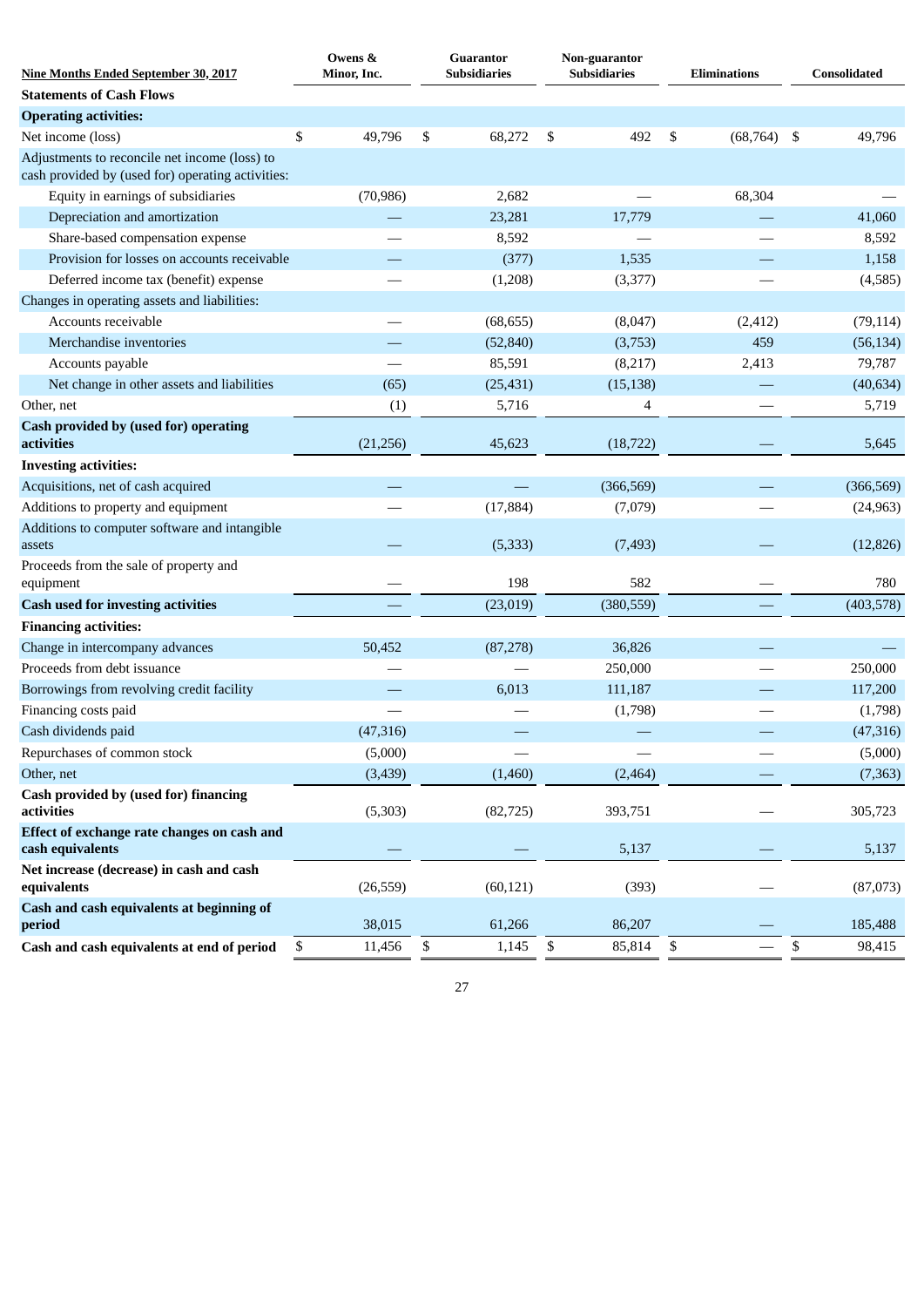#### **Note 16—Recent Accounting Pronouncements**

In May 2014, the Financial Accounting Standards Board ("FASB") issued ASU 2014-09, *Revenue from Contracts with Customers (Topic 606)* which amended the existing accounting standards for revenue recognition. ASU 2014-09 establishes principles for recognizing revenue upon the transfer of promised goods or services to customers, in an amount that reflects the expected consideration received in exchange for those goods or services. We adopted ASU 2014-09 in the first quarter of 2018 using the modified retrospective approach. The impact on our consolidated financial statements is not material. See Note 1 for further information.

In February 2016, the FASB established Topic 842, *Leases*, by issuing Accounting Standards Update (ASU) No. 2016-02, which requires lessees to recognize leases on-balance sheet and disclose key information about leasing arrangements. Topic 842 was subsequently amended by ASU No. 2018-01, Land Easement Practical Expedient for Transition to Topic 842; ASU No. 2018-10, Codification Improvements to Topic 842, Leases; and ASU No. 2018-11, Targeted Improvements. The new standard establishes a right-of-use model (ROU) that requires a lessee to recognize a ROU asset and lease liability on the balance sheet for all leases with a term longer than 12 months. Leases will be classified as finance or operating, with classification affecting the pattern and classification of expense recognition in the income statement.

The new standard is effective for us on January 1, 2019, with early adoption permitted. We expect to adopt the new standard on its effective date. A modified retrospective transition approach is required, applying the new standard to all leases existing at the date of initial application. An entity may choose to use either (1) its effective date or (2) the beginning of the earliest comparative period presented in the consolidated financial statements as its date of initial application. If an entity chooses the second option, the transition requirements for existing leases also apply to leases entered into between the date of initial application and the effective date. The entity must also recast its comparative period consolidated financial statements and provide the disclosures required by the new standard for the comparative periods. We expect to adopt the new standard on January 1, 2019 and use the effective date as our date of initial application. Consequently, financial information will not be updated and the disclosures required under the new standard will not be provided for dates and periods before January 1, 2019.

The new standard provides a number of optional practical expedients in transition. We expect to elect the 'package of practical expedients', which permits us not to reassess under the new standard our prior conclusions about lease identification, lease classification and initial direct costs. We do not expect to elect the use-of-hindsight or the practical expedient pertaining to land easements; the latter not being applicable to us.

We expect that this standard will have a material effect on our consolidated financial statements. While we continue to assess all of the effects of adoption, we currently believe the most significant effects relate to (1) the recognition of new ROU assets and lease liabilities on our balance sheet for our office and warehouse facility operating leases, and (2) providing significant new disclosures about our leasing activities.

The new standard also provides practical expedients for an entity's ongoing accounting. We currently expect to elect the short-term lease recognition exemption for all leases that qualify. This means, for those leases that qualify, we will not recognize ROU assets or lease liabilities, and this includes not recognizing ROU assets or lease liabilities for existing short-term leases of those assets in transition. We also currently expect to elect the practical expedient to not separate lease and non-lease components for all of our leases.

In January 2017, the FASB issued Accounting Standards Update No. 2017-04, *Intangibles - Goodwill and Other (Topic 350): Simplifying the Test for Goodwill Impairment,* to simplify the subsequent measurement of goodwill. The new guidance eliminates the requirement for an entity to calculate the implied fair value of goodwill to measure a goodwill impairment charge. Instead, an entity will perform its annual, or interim, goodwill impairment testing by comparing the fair value of a reporting unit with its carrying amount and recording an impairment charge for the amount by which the carrying amount exceeds the fair value. We early adopted this guidance in conjunction with our interim impairment testing performed during the quarter ended June 30, 2018.

There have been no changes in our significant accounting policies from those contained in our Annual Report on Form 10-K for the year ended December 31, 2017.

### <span id="page-27-0"></span>**Item 2. Management's Discussion and Analysis of Financial Condition and Results of Operations**

The following discussion and analysis describes results of operations and material changes in the financial condition of Owens & Minor, Inc. and its subsidiaries since December 31, 2017. Trends of a material nature are discussed to the extent known and considered relevant. This discussion should be read in conjunction with the consolidated financial statements, related notes thereto, and management's discussion and analysis of financial condition and results of operations included in our Annual Report on Form 10-K for the year ended December 31, 2017.

28

#### **Overview**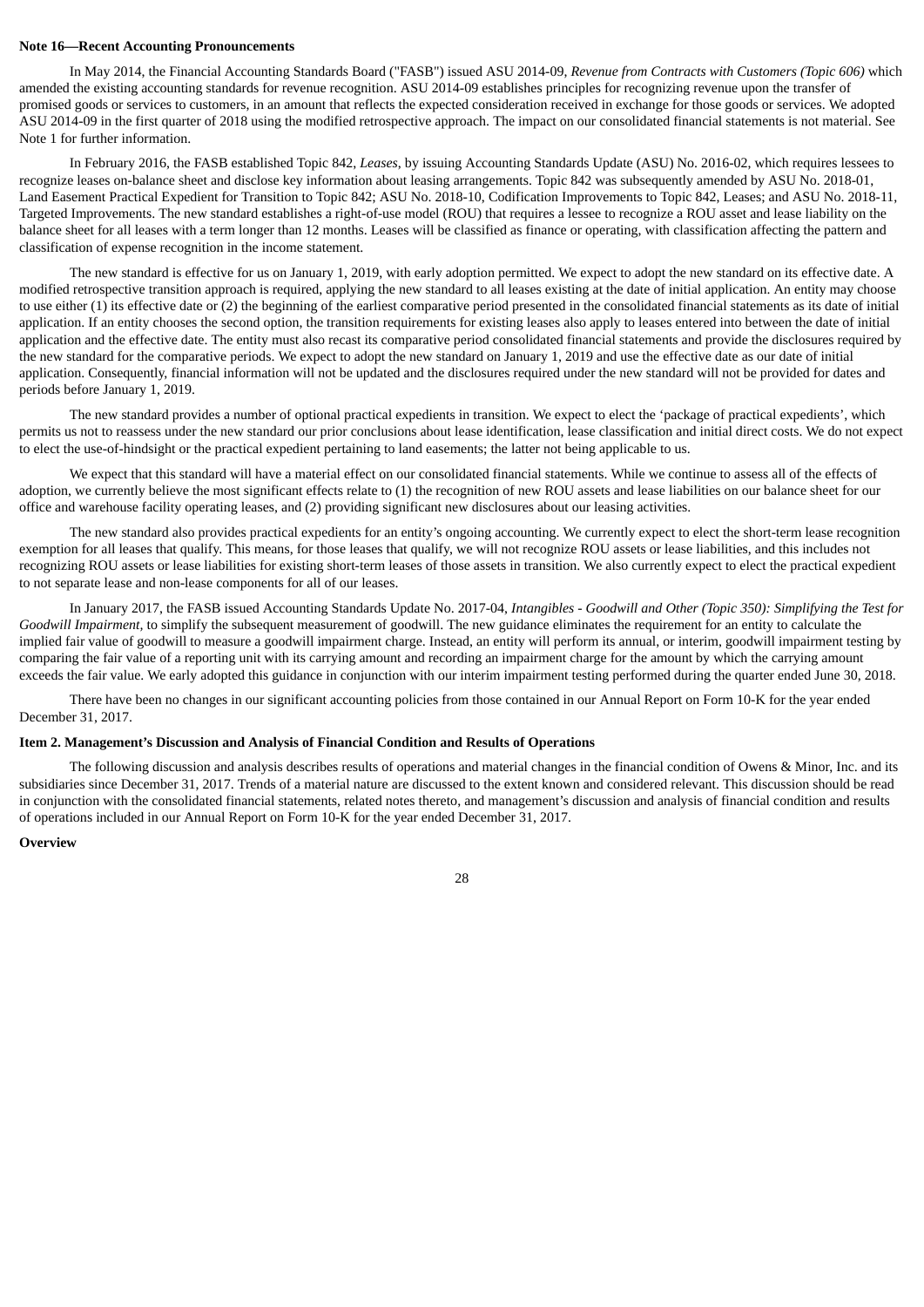Owens & Minor, Inc., along with its subsidiaries, (we, us, or our) is a leading global healthcare services company that connects the world of medical products to the point of care. Recently, we have made certain changes to the leadership team, organizational structure, budgeting and financial reporting processes which drive changes to segment reporting. These changes align our operations into two distinct business units: Global Solutions and Global Products. Global Solutions (previously Domestic and International) is our U.S. and European distribution, logistics and value-added services business. Global Products (previously Proprietary Products) provides product-related solutions, including surgical and procedural kitting and sourcing. Beginning with the quarter ended March 31, 2018, we now report financial results using this two segment structure and have recast prior year segment results on the same basis.

On April 30, 2018 (the Closing Date), we completed the previously announced acquisition of substantially all of Avanos Medical, Inc.'s (Avanos, previously Halyard Health, Inc.) Surgical and Infection Prevention business, the name "Halyard Health" (and all variations of that name and related intellectual property rights) and its IT system in exchange for \$758 million, net of cash acquired, which is subject to further working capital adjustments. The Halyard business is a leading global provider of medical supplies and solutions for the prevention of healthcare associated infections across acute care and non-acute care markets. This business is reported as part of the Global Products segment.

We entered into transition services agreements with Avanos pursuant to which they and we will provide to each other various transitional services, including, but not limited to, facilities, product supply, financial and business services, procurement, human resources, research and development, regulatory affairs and quality assurance, sales and marketing, information technology and other support services. On the Closing Date, certain of our affiliates also entered into transitional distribution agreements with affiliates of Avanos under which the Avanos affiliates will serve as limited risk distributors for our international customer orders on a transitional basis. The services under the transition services agreements and distribution agreements generally commenced on the Closing Date and terminate within 18 months thereafter.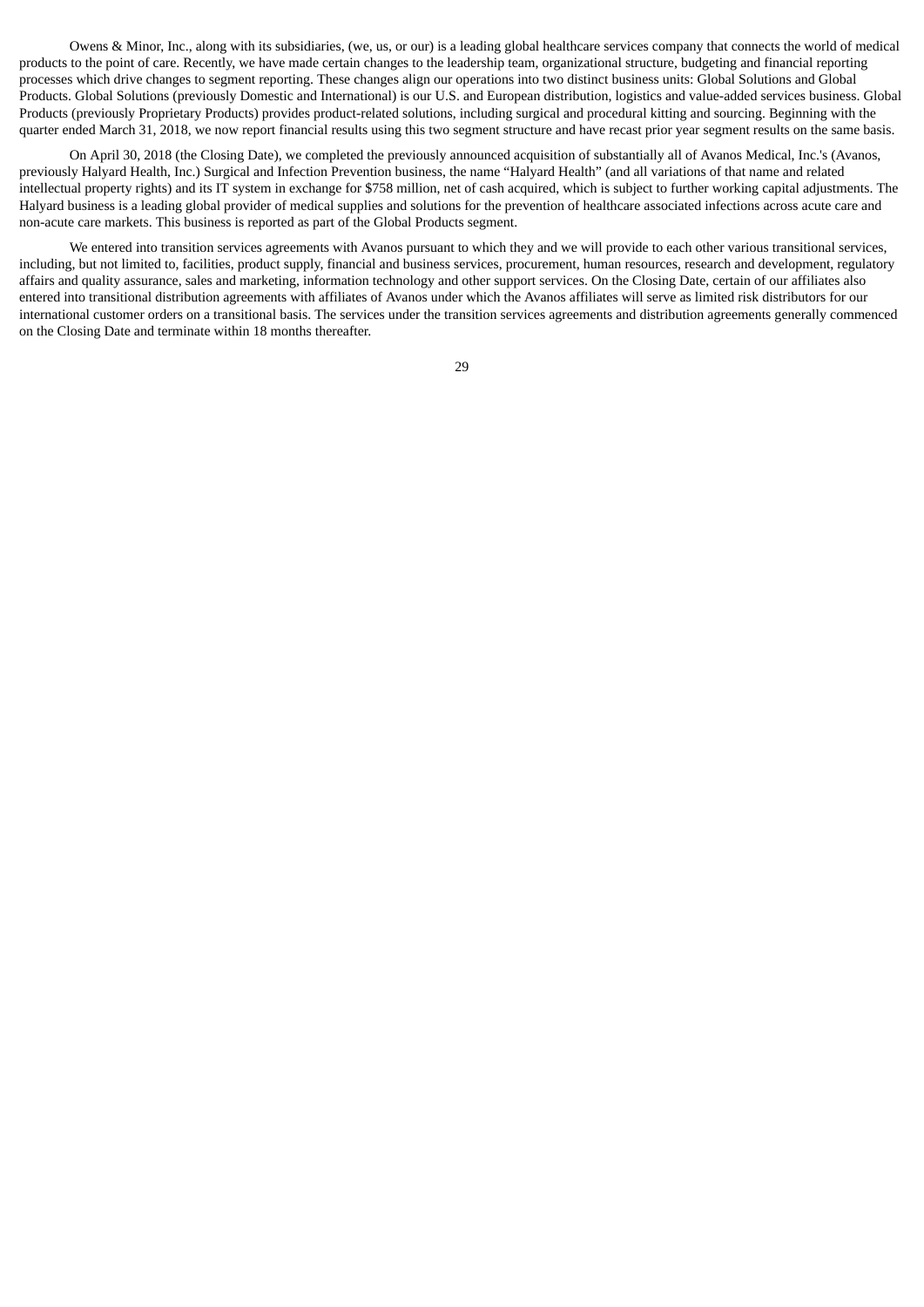*Financial highlights.* The following table provides a reconciliation of reported operating income, net income and net income per diluted common share to non-GAAP measures used by management.

|                                                                                                  |                    | <b>Three Months Ended September</b> | 30,                     |         |                           |                 | <b>Nine Months Ended September</b><br>30. |          |  |
|--------------------------------------------------------------------------------------------------|--------------------|-------------------------------------|-------------------------|---------|---------------------------|-----------------|-------------------------------------------|----------|--|
| (Dollars in thousands except per share data)                                                     |                    | 2018                                |                         | 2017    |                           | 2018            |                                           | 2017     |  |
| Operating income (loss), as reported (GAAP)                                                      | \$                 | 21,357                              | $\mathbb{S}$            | 29,671  | $\mathbf{s}$              | (126, 476)      | $\sqrt{3}$                                | 98,024   |  |
| Acquisition-related intangible amortization <sup>(1)</sup>                                       |                    | 10,366                              |                         | 5,071   |                           | 26,147          |                                           | 9,737    |  |
| Goodwill and intangible asset impairment charges <sup>(2)</sup>                                  |                    |                                     |                         |         |                           | 165,447         |                                           |          |  |
| Acquisition-related and exit and realignment charges <sup>(3)</sup>                              |                    | 7,727                               |                         | 9,299   |                           | 47,416          |                                           | 21,134   |  |
| Fair value adjustments related to purchase accounting (4)                                        |                    | 9,029                               |                         |         |                           | 27,088          |                                           |          |  |
| Other $(5)$                                                                                      |                    | 348                                 |                         | 4,441   |                           | 3,439           |                                           | 8,674    |  |
| Operating income, adjusted (non-GAAP) (Adjusted Operating Income)                                | $\pmb{\mathbb{S}}$ | 48,827                              | $\sqrt[6]{\frac{1}{2}}$ | 48,482  | \$                        | 143,061         | $\boldsymbol{\mathsf{S}}$                 | 137,569  |  |
| Net income (loss), as reported (GAAP)                                                            | \$                 | (565)                               | $\mathfrak{S}$          | 10,871  | \$                        | $(175, 191)$ \$ |                                           | 49,796   |  |
| Acquisition-related intangible amortization <sup>(1)</sup>                                       |                    | 10,366                              |                         | 5,071   |                           | 26,147          |                                           | 9,737    |  |
| Income tax expense (benefit) (6)                                                                 |                    | (2,209)                             |                         | (1,601) |                           | (6, 284)        |                                           | (2,993)  |  |
| Goodwill and intangible asset impairment charges <sup>(2)</sup>                                  |                    |                                     |                         |         |                           | 165,447         |                                           |          |  |
| Income tax expense (benefit) (6)                                                                 |                    |                                     |                         |         |                           | (2,060)         |                                           |          |  |
| Acquisition-related and exit and realignment charges <sup>(3)</sup>                              |                    | 7,727                               |                         | 9,299   |                           | 47,416          |                                           | 21,134   |  |
| Income tax expense (benefit) (6)                                                                 |                    | (1,575)                             |                         | (2,854) |                           | (11, 843)       |                                           | (7, 367) |  |
| Fair value adjustments related to purchase accounting (4)                                        |                    | 9,029                               |                         |         |                           | 27,088          |                                           |          |  |
| Income tax expense (benefit) (6)                                                                 |                    | (1, 922)                            |                         |         |                           | (6, 872)        |                                           |          |  |
| Other <sup>(5)</sup>                                                                             |                    | 348                                 |                         | 4,441   |                           | 3,439           |                                           | 8,674    |  |
| Income tax expense (benefit) (6)                                                                 |                    | (85)                                |                         | (973)   |                           | (558)           |                                           | (2,465)  |  |
| Tax adjustments (7)                                                                              |                    | (1,596)                             |                         |         |                           | (1,596)         |                                           |          |  |
| Net income, adjusted (non-GAAP) (Adjusted Net Income)                                            | \$                 | 19,518                              | \$                      | 24,254  | $\boldsymbol{\mathsf{s}}$ | 65,133          | \$                                        | 76,516   |  |
| Net income (loss) per diluted common share, as reported (GAAP)                                   | \$                 | (0.01)                              | \$                      | 0.18    | \$                        | (2.92)          | \$                                        | 0.82     |  |
| Acquisition-related intangible amortization, per diluted common share (1)                        |                    | 0.14                                |                         | 0.06    |                           | 0.32            |                                           | 0.11     |  |
| Goodwill and intangible asset impairment charges <sup>(2)</sup>                                  |                    |                                     |                         |         |                           | 2.73            |                                           |          |  |
| Acquisition-related and exit and realignment charges, per diluted common<br>share <sup>(3)</sup> |                    | 0.10                                |                         | 0.11    |                           | 0.58            |                                           | 0.23     |  |
| Fair value adjustments related to purchase accounting (4)                                        |                    | 0.11                                |                         |         |                           | 0.33            |                                           |          |  |
| Other, per diluted common share (5)                                                              |                    |                                     |                         | 0.05    |                           | 0.04            |                                           | 0.10     |  |
| Tax adjustments <sup>(7)</sup>                                                                   |                    | (0.02)                              |                         |         |                           | (0.02)          |                                           |          |  |
| Net income per diluted common share, adjusted (non-GAAP) (Adjusted EPS) \$                       |                    | 0.32                                | \$                      | 0.40    | \$                        | 1.06            | \$                                        | 1.26     |  |

Net income (loss) per diluted share was \$(0.01) and \$(2.92) for the three and nine months ended September 30, 2018 compared to \$0.18 and \$0.82 in the same periods of 2017. Adjusted EPS (non-GAAP) was \$0.32 and \$1.06 for the three and nine months ended September 30, 2018, compared to \$0.40 and \$1.26 in the prior year. Global Solutions segment operating income was \$24.2 million in the quarter and \$84.7 million year-to-date, representing declines of \$13.4 million and \$22.9 million from the comparative prior year periods. The declines were a result of continued pressure on provider margins and warehouse inefficiencies in certain of our facilities which were partially offset by positive contributions from Byram Healthcare (acquired in August 2017). Global Products operating income was \$27.6 million for the quarter (increased \$17.1 million from 2017) and was \$61.4 million for the year-to-date (increased \$31.2 million). The increases were a result of the contributions from Halyard (acquired April 30, 2018).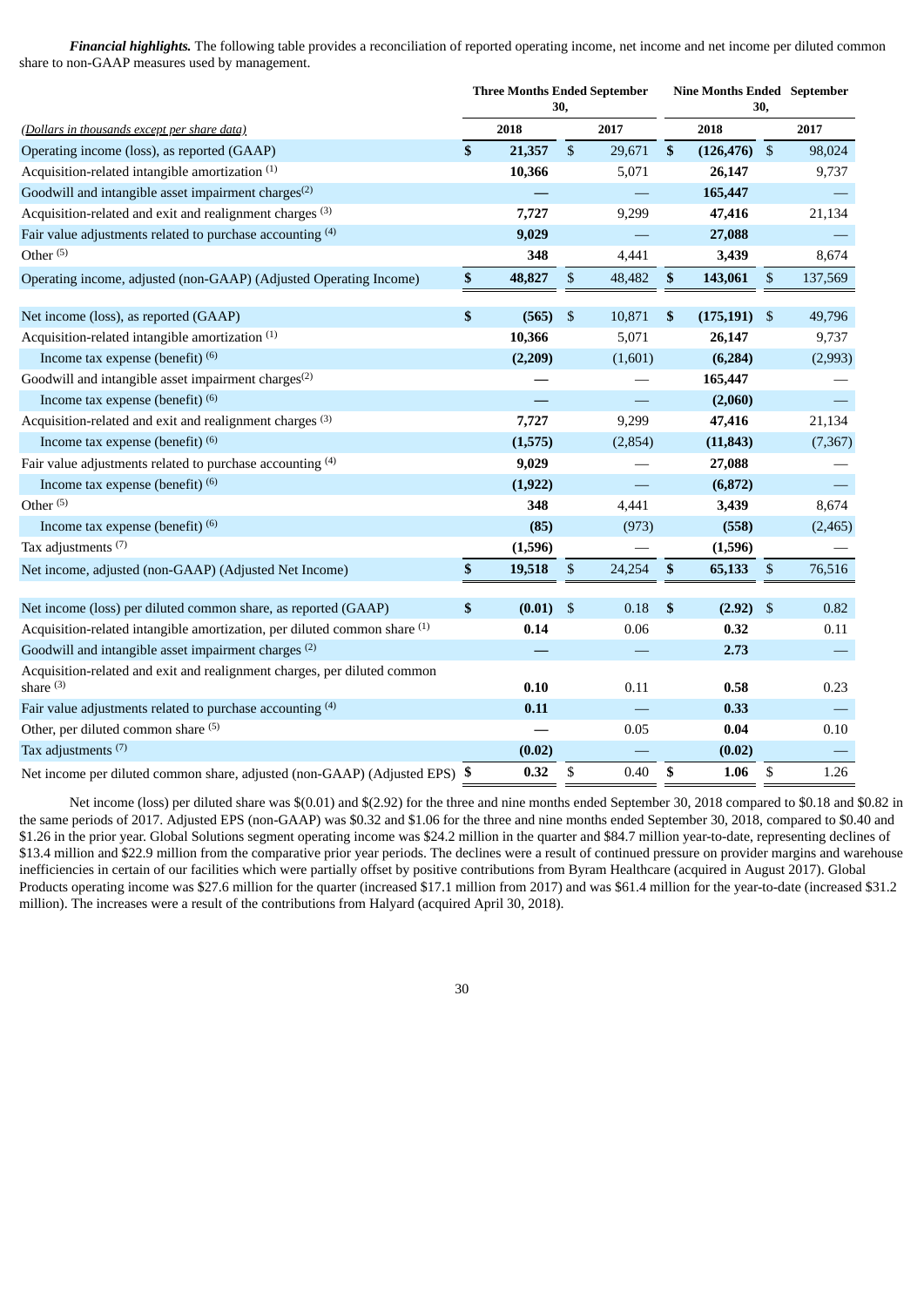#### **Use of Non-GAAP Measures**

Adjusted operating income, adjusted net income and adjusted EPS are an alternative view of performance used by management, and we believe that investors' understanding of our performance is enhanced by disclosing these performance measures. In general, the measures exclude items and charges that (i) management does not believe reflect our core business and relate more to strategic, multi-year corporate activities; or (ii) relate to activities or actions that may have occurred over multiple or in prior periods without predictable trends. Management uses these non-GAAP financial measures internally to evaluate our performance, evaluate the balance sheet, engage in financial and operational planning and determine incentive compensation.

Management provides these non-GAAP financial measures to investors as supplemental metrics to assist readers in assessing the effects of items and events on our financial and operating results and in comparing our performance to that of our competitors. However, the non-GAAP financial measures used by us may be calculated differently from, and therefore may not be comparable to, similarly titled measures used by other companies.

The non-GAAP financial measures disclosed by us should not be considered a substitute for, or superior to, financial measures calculated in accordance with GAAP, and the financial results calculated in accordance with GAAP and reconciliations to those financial statements set forth above should be carefully evaluated.

The following items have been excluded in our non-GAAP financial measures:

(1) Acquisition-related intangible amortization includes amortization of certain intangible assets established during purchase accounting for business combinations. These amounts are highly dependent on the size and frequency of acquisitions and are being excluded to allow for a more consistent comparison with forecasted, current and historical results and the results of our peers.

(2) Goodwill and intangible assets impairment charges included in our Global Products segment were \$149 million and \$16.5 million, respectively. The charges resulted from our second quarter goodwill and intangible asset impairment testing performed as a result of lower than projected financial results of certain reporting units due to customer losses and operational inefficiencies, which have caused us to revise our expectations with regard to future performance and a decline in market capitalization of the Company.

(3) Acquisition-related charges, pre-tax, were \$5.7 million and \$41.0 million for the three and nine months ended September 30, 2018, compared to \$4.3 million and \$6.3 million for the same period of 2017. Acquisition related expenses in 2018 consist primarily of transition and transaction costs for the Halyard S&IP acquisition. Expenses in 2017 consisted of transaction costs for the Byram and Halyard acquisitions.

Exit and realignment charges, pre-tax, were \$2.0 million and \$6.4 million for the three and nine months ended September 30, 2018. Amounts in 2018 were associated with establishment of our client engagement centers. Exit and realignment charges were \$5.0 million and \$14.8 million for the three and nine months ended September 30, 2017. Charges in 2017 were associated with severance from the reduction in force and other employee costs associated with the establishment of our new client engagement centers, the write-down of information system assets no longer used and other IT restructuring charges.

(4) The second and third quarters of 2018 include an incremental charge to cost of goods sold from purchase accounting impacts related to the sale of acquired inventory that was written up to fair value in connection with the Halyard acquisition.

(5) Software as a Service (SaaS) implementation costs associated with significant global IT platforms in connection with the redesign of our global information system strategy.

 $<sup>(6)</sup>$  These charges have been tax effected in the preceding table by determining the income tax rate depending on the amount of charges incurred in</sup> different tax jurisdictions and the deductibility of those charges for income tax purposes.

 $(7)$  Includes tax adjustments primarily associated with the estimated benefits under the Tax Cuts and Jobs Act.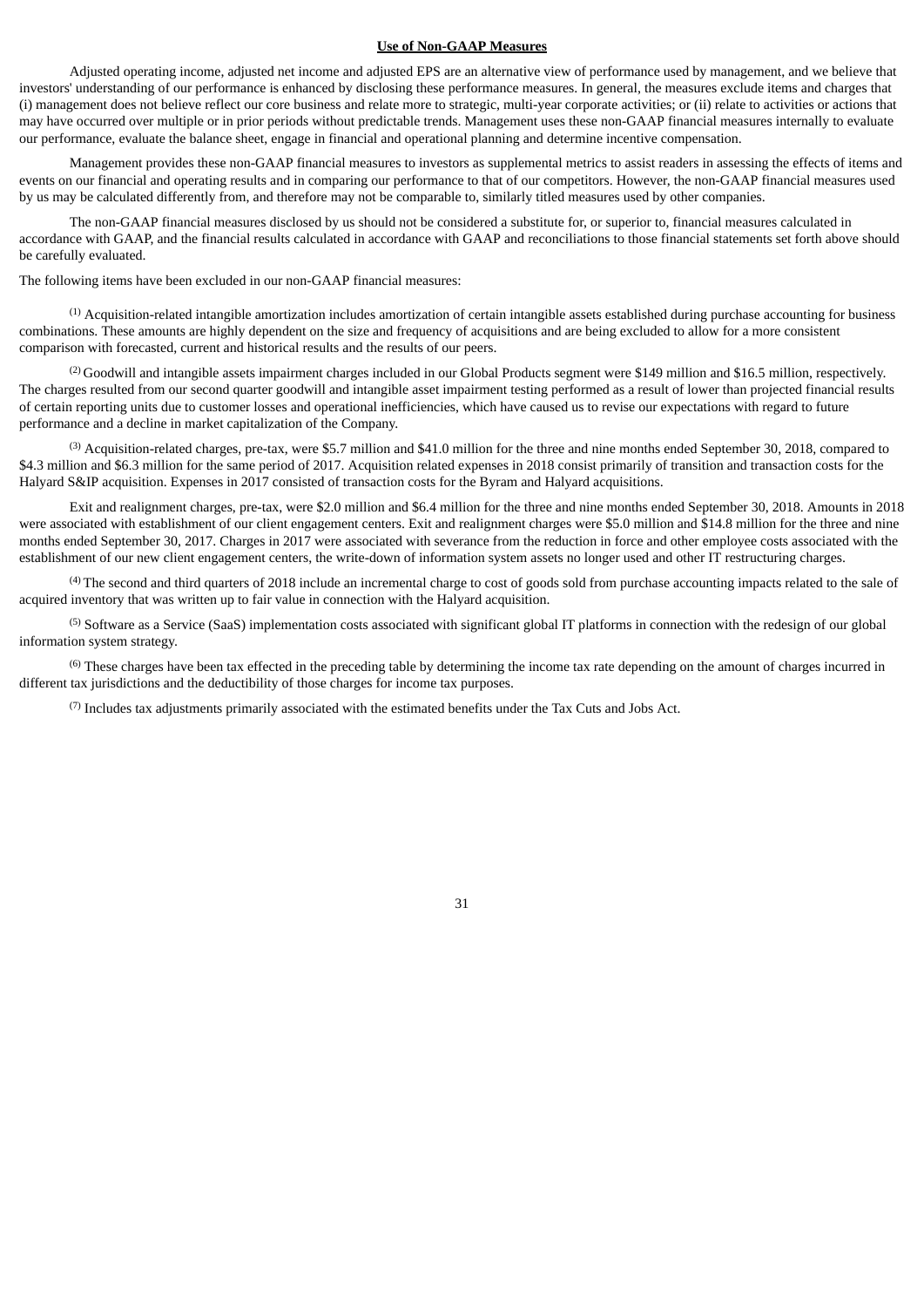# **Results of Operations**

*Net revenue.*

|                         |    |            |               | Three Months Ended September 30, |     | <b>Change</b> |           |  |  |  |  |
|-------------------------|----|------------|---------------|----------------------------------|-----|---------------|-----------|--|--|--|--|
| (Dollars in thousands)  |    | 2018       |               | 2017                             |     | \$            | $\%$      |  |  |  |  |
| <b>Global Solutions</b> | S. | 2,243,782  | <sup>\$</sup> | 2,290,804                        | \$  | (47, 022)     | $(2.1)\%$ |  |  |  |  |
| <b>Global Products</b>  |    | 349,895    |               | 124,542                          |     | 225,353       | 180.9%    |  |  |  |  |
| Inter-segment           |    | (128, 800) |               | (81, 385)                        |     | (47, 415)     | 58.3%     |  |  |  |  |
| Net revenue             |    | 2,464,877  | ж,            | 2,333,961                        | \$. | 130,916       | 5.6 %     |  |  |  |  |
|                         |    |            |               | Nine Months Ended September 30,  |     | <b>Change</b> |           |  |  |  |  |
| (Dollars in thousands)  |    | 2018       |               | 2017                             |     | \$            | $\%$      |  |  |  |  |
| <b>Global Solutions</b> |    | 6,875,077  | \$.           | 6,806,126                        | -S  | 68,951        | 1.0%      |  |  |  |  |
| <b>Global Products</b>  |    | 750,770    |               | 392,654                          |     | 358,116       | 91.2%     |  |  |  |  |
| Inter-segment           |    | (330, 120) |               | (270, 339)                       |     | (59,781)      | 22.1%     |  |  |  |  |
| Net revenue             |    | 7,295,727  | \$            | 6,928,441                        | S   | 367,286       | 5.3%      |  |  |  |  |

Consolidated net revenue increased primarily as a result of the acquisitions of Byram in August 2017, which contributed revenue of \$141.5 million and \$387.3 million to Global Solutions in the quarter and year-to-date and Halyard on April 30, 2018, which contributed revenue of \$239.6 million and \$407.6 to Global Products in the quarter and year-to-date. The changes from prior year also included an unfavorable impact from foreign exchange of \$0.9 million for the quarter and a favorable impact of \$23.6 million for the year-to-date period, offset by reduced revenues from lost customers.

### *Cost of goods sold.*

|                        | Three Months Ended September 30, |  |           | Change |         |         |  |  |  |
|------------------------|----------------------------------|--|-----------|--------|---------|---------|--|--|--|
| (Dollars in thousands) | 2018                             |  | 2017      |        |         | $\%$    |  |  |  |
| Cost of goods sold     | 2,112,303                        |  | 2,032,019 |        | 80,284  | 4.0%    |  |  |  |
|                        | Nine Months Ended September 30,  |  |           |        | Change  |         |  |  |  |
| (Dollars in thousands) | 2018                             |  | 2017      |        |         | $\%$    |  |  |  |
| Cost of goods sold     | 6,293,474                        |  | 6,071,787 |        | 221,687 | $3.7\%$ |  |  |  |

Cost of goods sold includes the cost of the product (net of supplier incentives and cash discounts) and all costs incurred for shipments of products from manufacturers to our distribution centers for all customer arrangements where we are the primary obligor and bear risk of general and physical inventory loss. These are sometimes referred to as distribution or buy/sell contracts. Cost of goods sold also includes direct and certain indirect labor, material and overhead costs associated with our Global Products business. There is no cost of goods sold associated with our fee-for-service arrangements. Cost of goods sold compared to prior year reflects changes in sales activity, including sales mix within our products and distribution businesses.

# *Gross margin.*

|                        |  | <b>Three Months Ended September 30,</b> |         | Change |        |       |  |  |  |
|------------------------|--|-----------------------------------------|---------|--------|--------|-------|--|--|--|
| (Dollars in thousands) |  | 2018                                    | -2017   |        |        | $\%$  |  |  |  |
| Gross margin           |  | 352,574                                 | 301.942 |        | 50,632 | 16.8% |  |  |  |
| As a % of net revenue  |  | 14.30%                                  | 12.94%  |        |        |       |  |  |  |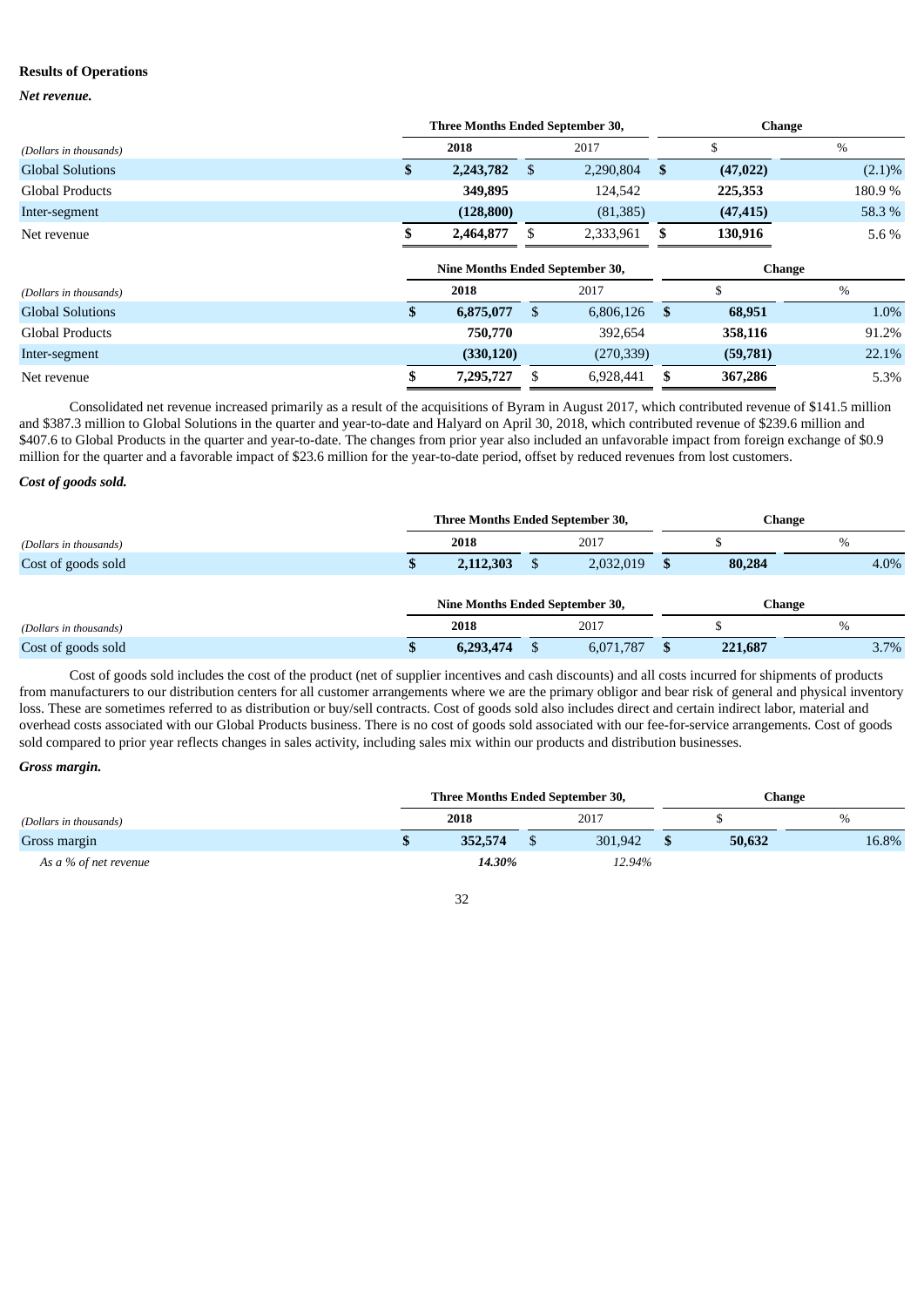|                        |   | Nine Months Ended September 30, |           |  |         | Change |         |       |
|------------------------|---|---------------------------------|-----------|--|---------|--------|---------|-------|
| (Dollars in thousands) |   | 2018                            |           |  | 2017    |        |         | $\%$  |
| Gross margin           | Φ |                                 | 1,002,253 |  | 856.654 |        | 145,599 | 17.0% |
| As a % of net revenue  |   |                                 | 13.74%    |  | 12.36%  |        |         |       |

Gross margin in the third quarter and nine months ended September 30, 2018 included positive contributions from Byram and Halyard, an unfavorable impact from foreign exchange of \$0.5 million for the quarter and a favorable impact of \$14.9 million for the year-to-date period, offset by a decline in provider margin compared to the prior year. With increasing customer cost pressures and competitive dynamics in healthcare, we believe the current trend of increased provider margin pressure will continue. Gross margin was also negatively affected by an increase in LIFO provision of \$6.6 million in the quarter and \$13.5 million year to date compared to 2017.

### *Operating expenses.*

|                                                   | <b>Three Months Ended September 30,</b> |    |         | <b>Change</b> |               |             |  |
|---------------------------------------------------|-----------------------------------------|----|---------|---------------|---------------|-------------|--|
| (Dollars in thousands)                            | 2018                                    |    | 2017    |               |               | $\%$        |  |
| Distribution, selling and administrative expenses | 325,012                                 | S  | 261,045 | S             | 63,967        | 24.5 %      |  |
| As a % of net revenue                             | 13.19%                                  |    | 11.18%  |               |               |             |  |
| Other operating (income) expense, net             | \$<br>(1,522)                           | -S | 1,927   | -S            | (3,449)       | $(179.0)\%$ |  |
|                                                   | Nine Months Ended September 30,         |    |         |               | <b>Change</b> |             |  |
| (Dollars in thousands)                            | 2018                                    |    | 2017    |               |               | $\%$        |  |
| Distribution, selling and administrative expenses | 918,147                                 | -S | 735,353 | S             | 182,794       | 24.9%       |  |
| As a % of net revenue                             | 12.58%                                  |    | 10.61%  |               |               |             |  |
| Other operating (income) expense, net             | (2,281)                                 |    | 2.143   |               | (4, 424)      | $(206.4)\%$ |  |

Distribution, selling and administrative (DS&A) expenses include labor and warehousing costs associated with our distribution and logistics services and all costs associated with our fee-for-service arrangements. Shipping and handling costs are primarily included in DS&A expenses and include costs to store, move, and prepare products for shipment, as well as costs to deliver products to customers.

Excluding Byram and Halyard, DS&A expenses for the three and nine months ended September 30, 2018 were 12.00% and 11.55% of net revenues. Overall DS&A expenses compared to prior year reflected higher warehouse and delivery expenses and increased expenses incurred for the development of new customer solutions, as well as a favorable foreign currency translation impact of \$1.6 million for the quarter and an unfavorable impact of \$14.8 million for the year-to-date period. The quarter and year-to-date changes in other operating (income) expense, net was attributed primarily to lower software as a service implementation expenses and higher foreign currency transaction gains compared to prior year. A discussion of the goodwill and intangible asset impairment charges and acquisition-related and exit and realignment charges is included above in the Overview section.

### *Interest expense, net.*

|                         |   | Three Months Ended September 30, |                                 |   |        |      | Change |        |  |  |
|-------------------------|---|----------------------------------|---------------------------------|---|--------|------|--------|--------|--|--|
| (Dollars in thousands)  |   |                                  | 2018                            |   | 2017   |      |        | $\%$   |  |  |
| Interest expense, net   |   | \$                               | 23,826                          | S | 8,737  | -S   | 15,089 | 172.7% |  |  |
| Effective interest rate |   |                                  | 5.65%                           |   | 4.15%  |      |        |        |  |  |
|                         |   |                                  | Nine Months Ended September 30, |   |        |      | Change |        |  |  |
| (Dollars in thousands)  |   |                                  | 2018                            |   | 2017   |      |        | $\%$   |  |  |
| Interest expense, net   | D |                                  | 52,651                          | S | 22,218 | - \$ | 30,433 | 137.0% |  |  |
| Effective interest rate |   |                                  | 5.08%                           |   | 4.52%  |      |        |        |  |  |

Interest expense in the third quarter and year-to-date 2018 was higher than prior year as a result of borrowings under our revolving credit facility and new term loans. See Note 9 in Notes to Consolidated Financial Statements.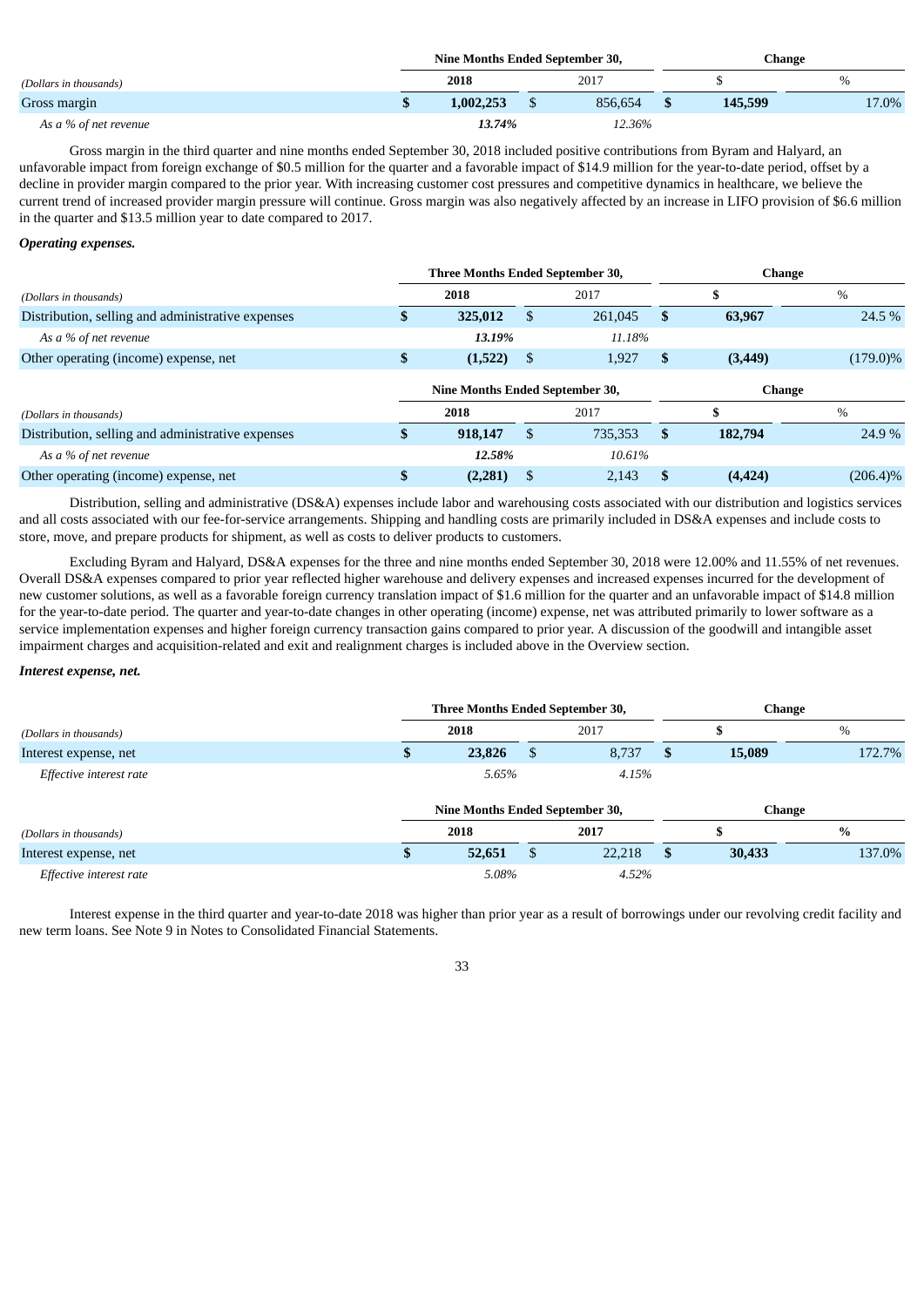#### *Income taxes.*

|                                | Three Months Ended September 30, |    | Change |     |           |             |
|--------------------------------|----------------------------------|----|--------|-----|-----------|-------------|
| (Dollars in thousands)         | 2018                             |    | 2017   |     |           | $\%$        |
| Income tax provision (benefit) | (1,904)                          | -S | 10,063 | - 5 | (11, 967) | $(118.9)\%$ |
| Effective tax rate             | 77.1%                            |    | 48.1%  |     |           |             |
|                                | Nine Months Ended September 30,  |    |        |     | Change    |             |
| (Dollars in thousands)         | 2018                             |    | 2017   |     |           | $\%$        |
| Income tax provision (benefit) | (3,936)                          | -S | 26,010 | - 5 | (29, 946) | $(115.1)\%$ |
| Effective tax rate             | 2.2%                             |    | 34.3%  |     |           |             |

The change in the effective tax rate compared to 2017 resulted primarily from losses in jurisdictions with full valuation allowances, and discrete items related to tax reform and the release of certain reserves for uncertain tax positions. On a year-to-date basis, the rate was also affected by the goodwill and intangible asset impairment charges in the second quarter which were not deductible for income tax purposes.

### **Financial Condition, Liquidity and Capital Resources**

*Financial condition***.** We monitor operating working capital through days sales outstanding (DSO) and merchandise inventory turnover. We estimate a hypothetical increase (decrease) in DSO of one day would result in a decrease (increase) in our cash balances, an increase (decrease) in borrowings against our revolving credit facility, or a combination thereof of approximately \$27 million.

The majority of our cash and cash equivalents are held in cash depository accounts with major banks or invested in high-quality, short-term liquid investments. Changes in our working capital can vary in the normal course of business based upon the timing of inventory purchases, collection of accounts receivable, and payment to suppliers. Changes in shipping terms with certain of our suppliers have contributed to increased inventory and accounts payable and had an unfavorable impact on inventory turnover. Changes in DSO and inventory turnover since December 31, 2017 are also affected by the recent Halyard acquisition.

|                                                |    |                    |    |                          |     |         | Change |
|------------------------------------------------|----|--------------------|----|--------------------------|-----|---------|--------|
| (Dollars in thousands)                         |    | September 30, 2018 |    | <b>December 31, 2017</b> |     |         | $\%$   |
| Cash and cash equivalents                      | D  | 124,890            | -S | 104,522                  | \$. | 20,368  | 19.5%  |
| Accounts receivable, net of allowances         | \$ | 870,187            | S  | 758.936                  | \$  | 111.251 | 14.7%  |
| Consolidated DSO <sup>(1)</sup>                |    | 31.1               |    | 28.7                     |     |         |        |
| Merchandise inventories                        | D  | 1,203,838          | -S | 990.193                  | \$. | 213.645 | 21.6%  |
| Consolidated inventory turnover <sup>(2)</sup> |    | 6.9                |    | 8.5                      |     |         |        |
| Accounts payable                               |    | 1,107,541          | S  | 947,572                  | \$. | 159.969 | 16.9%  |

*(1) Based on period end accounts receivable and net revenue for the quarter*

(2) Based on average annual inventory and annualized cost of goods sold for the quarter ended September 30, 2018 and year ended December 31, 2017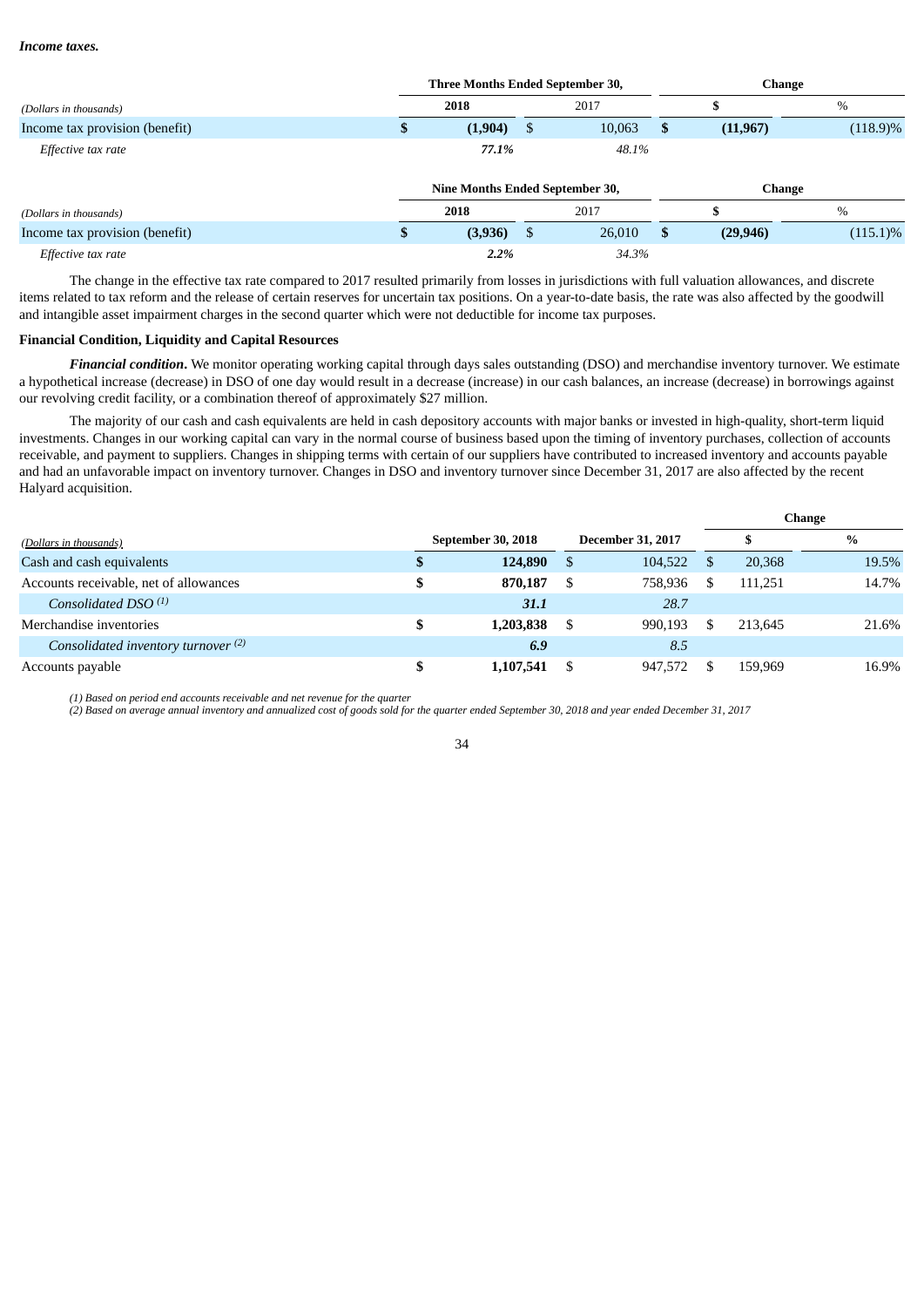*Liquidity and capital expenditures.* The following table summarizes our consolidated statements of cash flows for the nine months ended September 30, 2018 and 2017:

| (Dollars in thousands)                           | 2018       |      | 2017       |
|--------------------------------------------------|------------|------|------------|
| Net cash provided by (used for):                 |            |      |            |
| Operating activities                             | 122,509    | - \$ | 5,645      |
| Investing activities                             | (798, 881) |      | (403, 578) |
| Financing activities                             | 695,166    |      | 305,723    |
| Effect of exchange rate changes                  | 1,574      |      | 5,137      |
| Increase (decrease) in cash and cash equivalents | 20,368     |      | (87,073)   |

Cash provided by operating activities was \$122.5 million in the first nine months of 2018, compared to \$5.6 million in the same period of 2017. The increase in cash from operating activities for the first nine months of 2018 compared to the same period in 2017 was primarily due to favorable changes in working capital.

Cash used for investing activities was \$798.9 million in the first nine months of 2018, compared to \$403.6 million in the same period of 2017. Investing activities in 2018 and 2017 relate to capital expenditures for our strategic and operational efficiency initiatives, particularly initiatives relating to information technology enhancements and optimizing our distribution network. Cash used for investing activities in 2018 also includes the Halyard acquisition for \$758 million offset by the final purchase price settlement with the seller of Byram for \$6.2 million.

Cash provided by financing activities in the first nine months of 2018 was \$695.2 million, compared to \$305.7 million in the same period of 2017. During the first nine months of 2018, we paid dividends of \$32.2 million (compared to \$47.3 million in 2017), and borrowed a net \$695.8 million in term loans as a part of our amended credit agreement and \$74.8 million under our revolving credit facility primarily to fund the Halyard acquisition. In 2017, we entered into a \$250 million term loan and borrowed \$117.2 million on the revolving credit facility primarily for the Byram acquisition.

*Capital resources.* Our sources of liquidity include cash and cash equivalents and a revolving credit facility under our Credit Agreement with Wells Fargo Bank, N.A., JPMorgan Chase Bank, N.A., Bank of America, N.A. and a syndicate of financial institutions (the Credit Agreement). In connection with the Halyard acquisition, we amended our Credit Agreement to include, among others things, an additional \$195.8 million Term A-2 loan and \$500 million Term B loan. The revolving credit facility and Term A loans mature in July 2022 and the Term B loan matures in October 2025. Our Credit Agreement now includes collateral for the benefit of the Secured Parties (as defined), first priority liens and security interests in (a) all present and future shares of capital stock owned by the Credit Parties (as defined) in the Credit Parties' present and future subsidiaries (limited, in the case of controlled foreign corporations, to a pledge of 65% of the voting capital stock of each first-tier foreign subsidiary of each Credit Party) and (b) all present and future personal property and assets of the Credit Parties, subject to certain exceptions. Our Credit Agreement has a "springing maturity date" with respect to the revolving loans and the term A loans and the term B loans, if as of the date that is 91 days prior to the maturity date of the Company's 2021 Notes or the 2024 Notes, respectively, all outstanding amounts owing under the 2021 Notes or the 2024 Notes, respectively, have not been paid in full then the Termination Date (as defined in the Credit Agreement) of the revolving loans, term A loans and term B loans shall be the date that is 91 days prior to the maturity date of the 2021 Notes.

We make principal payments under the term loans on a quarterly basis with the remaining outstanding principal due upon maturity. Under the Credit Agreement, we have the ability to request two one-year extensions and to request an increase in aggregate commitments by up to \$200 million. The interest rate on our revolving credit facility and Term A loans, which is subject to adjustment quarterly, is based on the Eurocurrency Rate, the Federal Funds Rate or the Prime Rate, plus an adjustment based on the better of our credit ratings or debt to EBITDA ratio as defined by the Credit Agreement. Our Term B loan pays interest based on the Eurocurrency Rate, the Federal Funds Rate or the Prime Rate, plus interest rate margin of 3.50% per annum with respect to Base Rate Loans (as defined in the Credit Agreement), and 4.50% per annum with respect to Eurocurrency Rate Loans (as defined in the Credit Agreement). We are charged a commitment fee of between 12.5 and 25.0 basis points on the unused portion of the facility. The terms of the Credit Agreement limit the amount of indebtedness that we may incur and require us to maintain ratios for leverage and interest coverage, including on a pro forma basis in the event of an acquisition. Based on our Credit Spread, the interest rate under the credit facility at September 30, 2018 is Eurocurrency Rate plus 2.00%.

At September 30, 2018, we had borrowings of \$179.4 million under the revolver and letters of credit of approximately \$13.9 million outstanding under the Credit Agreement, leaving \$406.7 million available for borrowing. We also had letters of credit outstanding for \$6.4 million as of September 30, 2018 and \$1.3 million as of December 31, 2017, which supports certain facilities leased in the United States and Europe.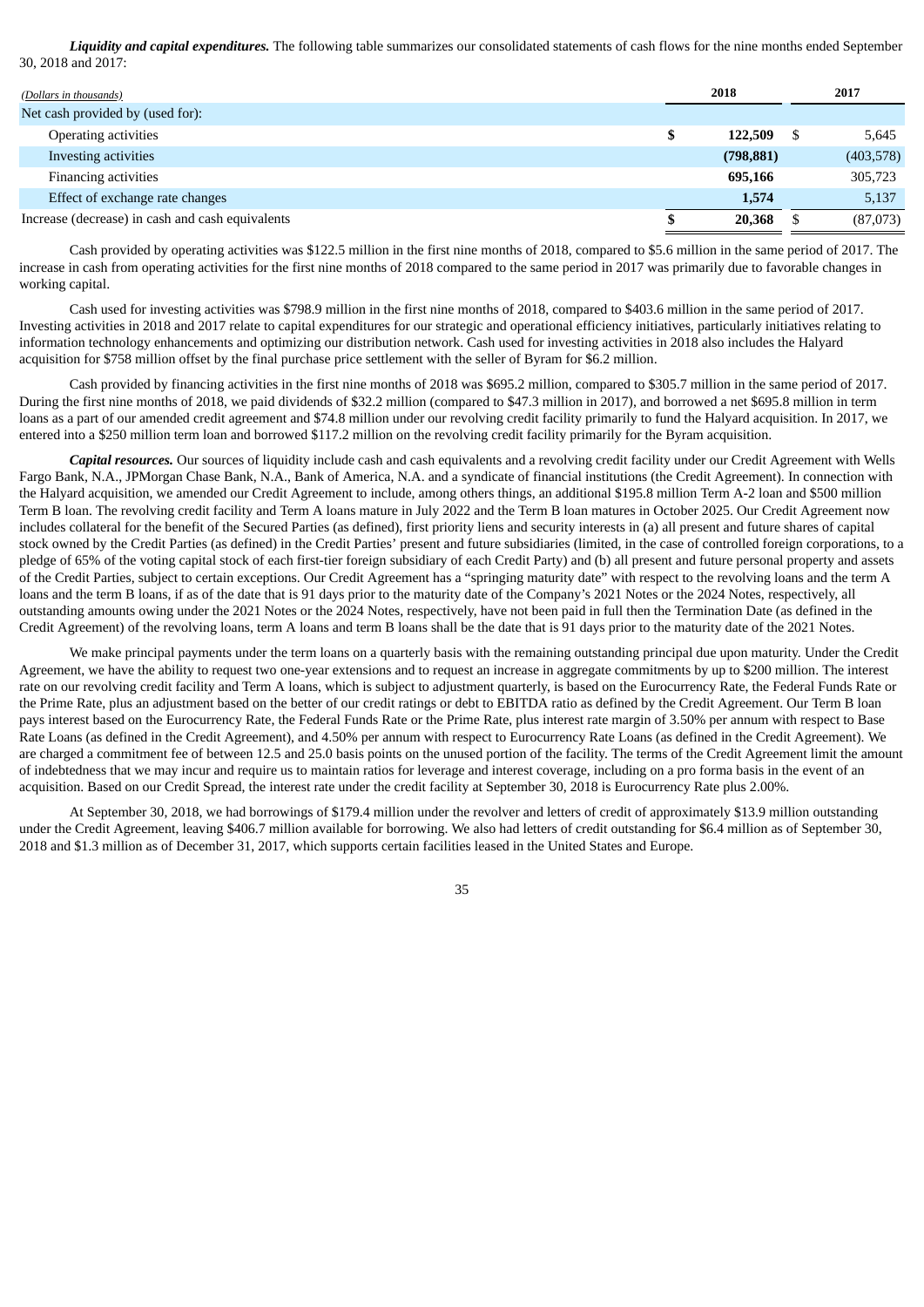We have \$275 million of 3.875% senior notes due 2021 (the "2021 Notes") and \$275 million of 4.375% senior notes due 2024 (the "2024 Notes"). The 2021 Notes were sold at 99.5% of the principal amount with an effective yield of 3.951%. The 2024 Notes were sold at 99.6% of the principal amount with an effective yield of 4.422%. Interest on the 2021 Notes and 2024 Notes is payable semiannually in arrears, which commenced on March 15, 2015 and December 15, 2014, respectively. We have the option to redeem the 2021 Notes and 2024 Notes in part or in whole prior to maturity at a redemption price equal to the greater of 100% of the principal amount or the present value of the remaining scheduled payments discounted at the Treasury Rate plus 30 basis points.

In the third quarter of 2018, we accrued quarterly cash dividends on our outstanding common stock at the rate of \$0.26 per share (paid on October 1, 2018), which represents a 1% increase over the rate of \$0.2575 per share in the third quarter of 2017. The payment of future dividends is at the discretion of the Board of Directors and depends upon our results of operations, financial condition, capital requirements and other factors.

In October 2016, the Board of Directors authorized a share repurchase program of up to \$100 million of our outstanding common stock to be executed at the discretion of management over a three-year period, expiring in December 2019. The program is intended to offset shares issued in conjunction with our stock incentive plan and return capital to shareholders, and may be suspended or discontinued at any time. We did not purchase any shares in 2018. At September 30, 2018, the remaining amount authorized for repurchase under this program was \$94.0 million.

We believe available financing sources, including cash generated by operating activities and borrowings under the Amended Credit Agreement, will be sufficient to fund our working capital needs, capital expenditures, long-term strategic growth, payments under long-term debt and lease arrangements, payments of quarterly cash dividends, share repurchases and other cash requirements. While we believe that we will have the ability to meet our financing needs in the foreseeable future, changes in economic conditions may impact (i) the ability of financial institutions to meet their contractual commitments to us, (ii) the ability of our customers and suppliers to meet their obligations to us or (iii) our cost of borrowing.

We earn a portion of our operating income in foreign jurisdictions outside the United States. Prior to the reporting period in which the Tax Cuts and Jobs Act (the Act) was enacted we considered foreign earnings to be indefinitely reinvested and provided no United States federal and state taxes or withholding taxes on those earnings. Our cash, cash equivalents, short-term investments, and marketable securities held by our foreign subsidiaries totaled \$100.3 million and \$79.1 million at September 30, 2018 and December 31, 2017. Upon enactment, the Act imposed a tax on our total post-1986 foreign earnings at various tax rates. In 2017, the Company recognized a provisional amount of this one-time transition tax. No additional income taxes have been provided for any remaining undistributed foreign earnings not subject to the transition tax, or any additional outside basis difference inherent in these entities, as these amounts continue to be indefinitely reinvested in foreign operations. Determining the amount of unrecognized deferred tax liability related to any remaining undistributed foreign earnings not subject to the transition tax and additional outside basis difference in these entities (i.e., basis difference in excess of that subject to the one-time transition tax) is not practicable. The Company continues to evaluate its foreign earnings repatriation policy in 2018.

#### **Recent Accounting Pronouncements**

For a discussion of recent accounting pronouncements, see our Annual Report on Form 10-K for the year ended December 31, 2017 and Note 16 in the Notes to Consolidated Financial Statements, included in this Quarterly Report on Form 10-Q for the quarterly period ended on September 30, 2018.

#### **Forward-looking Statements**

Certain statements in this discussion constitute "forward-looking statements" within the meaning of the Private Securities Litigation Reform Act of 1995. Although we believe our expectations with respect to the forward-looking statements are based upon reasonable assumptions within the bounds of our knowledge of our business and operations, all forward-looking statements involve risks and uncertainties and, as a result, actual results could differ materially from those projected, anticipated or implied by these statements. Such forward-looking statements involve known and unknown risks, including, but not limited to:

- competitive pressures in the marketplace, including intense pricing pressure;
- our ability to retain existing and attract new customers in a market characterized by significant customer consolidation and intense costcontainment initiatives;
- our dependence on sales to certain customers or the loss or material reduction in purchases by key customers;
- our dependence on distribution of product of certain suppliers;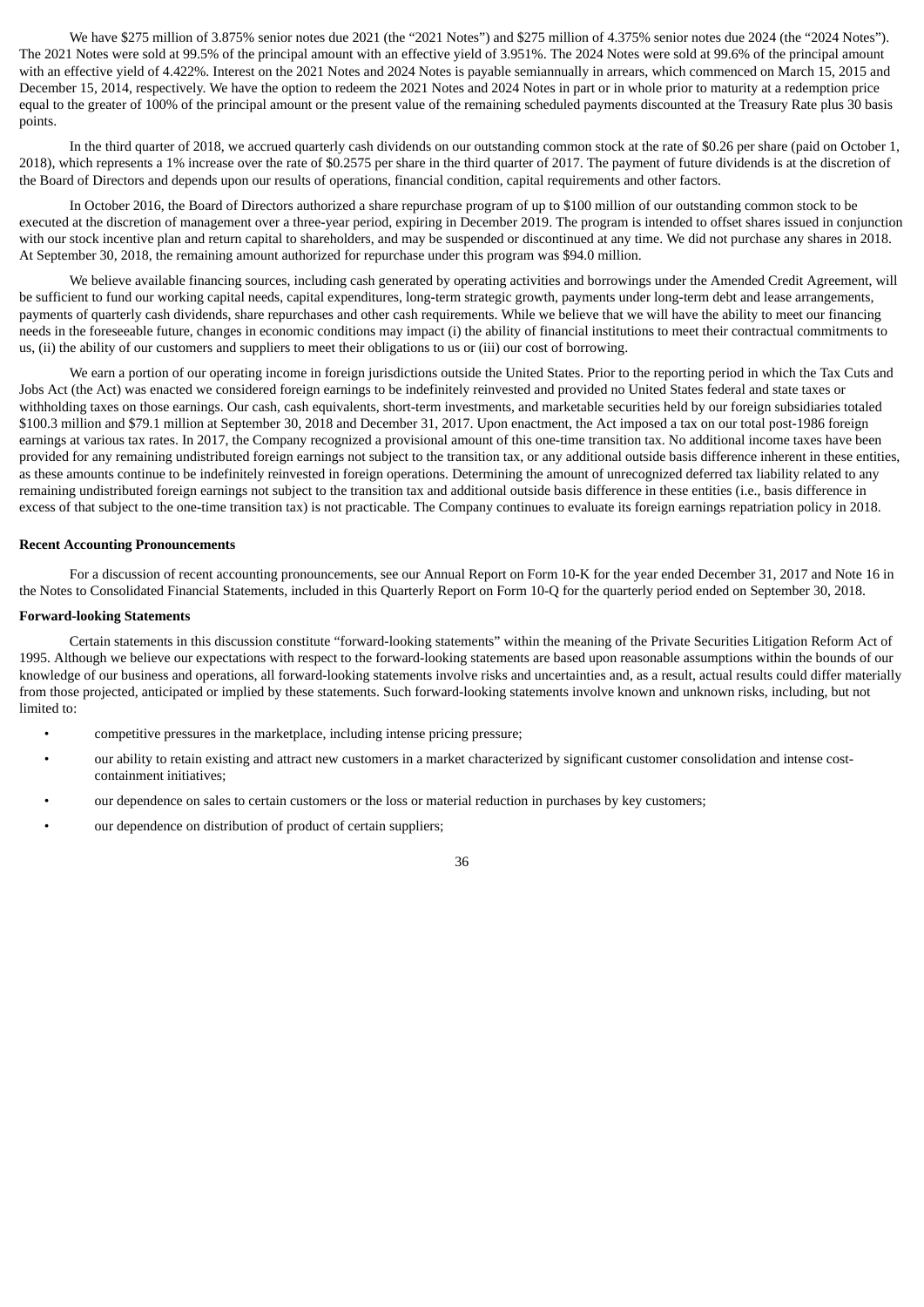- our ability to successfully identify, manage or integrate acquisitions, including our ability to successfully integrate the S&IP business into our operations and to realize the anticipated benefits and synergies from the S&IP acquisition;
- our ability to successfully manage our international operations, including risks associated with changes in international trade regulations, foreign currency volatility, changes in regulatory conditions, deteriorating economic conditions, adverse tax consequences, and other risks of operating in international markets;
- uncertainties related to and our ability to adapt to changes in government regulations, including healthcare laws and regulations (including the Affordable Care Act);
- risks arising from possible violations of legal, regulatory or licensing requirements of the markets in which we operate;
- uncertainties related to general economic, regulatory and business conditions;
- our ability to successfully implement our strategic initiatives;
- the availability of and modifications to existing supplier funding programs and our ability to meet the terms to qualify for certain of these programs;
- the effect of price volatility in the commodities markets, including fuel price fluctuations, on our operating costs and supplier product prices;
- our ability to adapt to changes in product pricing and other terms of purchase by suppliers of product;
- the ability of customers and suppliers to meet financial commitments due to us;
- changes in manufacturer preferences between direct sales and wholesale distribution;
- changing trends in customer profiles and ordering patterns and our ability to meet customer demand for additional value-added services;
- our ability to manage operating expenses and improve operational efficiencies in response to changing customer profiles;
- our ability to meet performance targets specified by customer contracts under contractual commitments;
- availability of and our ability to access special inventory buying opportunities;
- the ability of business partners and financial institutions to perform their contractual responsibilities;
- our ability to continue to obtain financing at reasonable rates and to manage financing costs and interest rate risk;
- the risk that information systems are interrupted or damaged or fail for any extended period of time, that new information systems are not successfully implemented or integrated, or that there is a data security breach in our information systems;
- the risk that a decline in business volume or profitability could result in an impairment of goodwill or other long-lived assets;
- our ability to timely or adequately respond to technological advances in the medical supply industry;
- the costs associated with and outcome of outstanding and any future litigation, including product and professional liability claims;
- adverse changes in U.S. and foreign tax laws and the outcome of outstanding tax contingencies and legislative and tax proposals;
- our ability to successfully implement the expense reduction and productivity and efficiency increasing initiatives of our Rapid Business Transformation (RBT);
- our ability to continue to comply with the terms and conditions of Byram Healthcare's Corporate Integrity Agreement;
- the potentially adverse impact of the United Kingdom's planned withdrawal from the European Union; and
- other factors detailed from time to time in the reports we file with the SEC.

We undertake no obligation to update or revise any forward-looking statements, except as required by applicable law.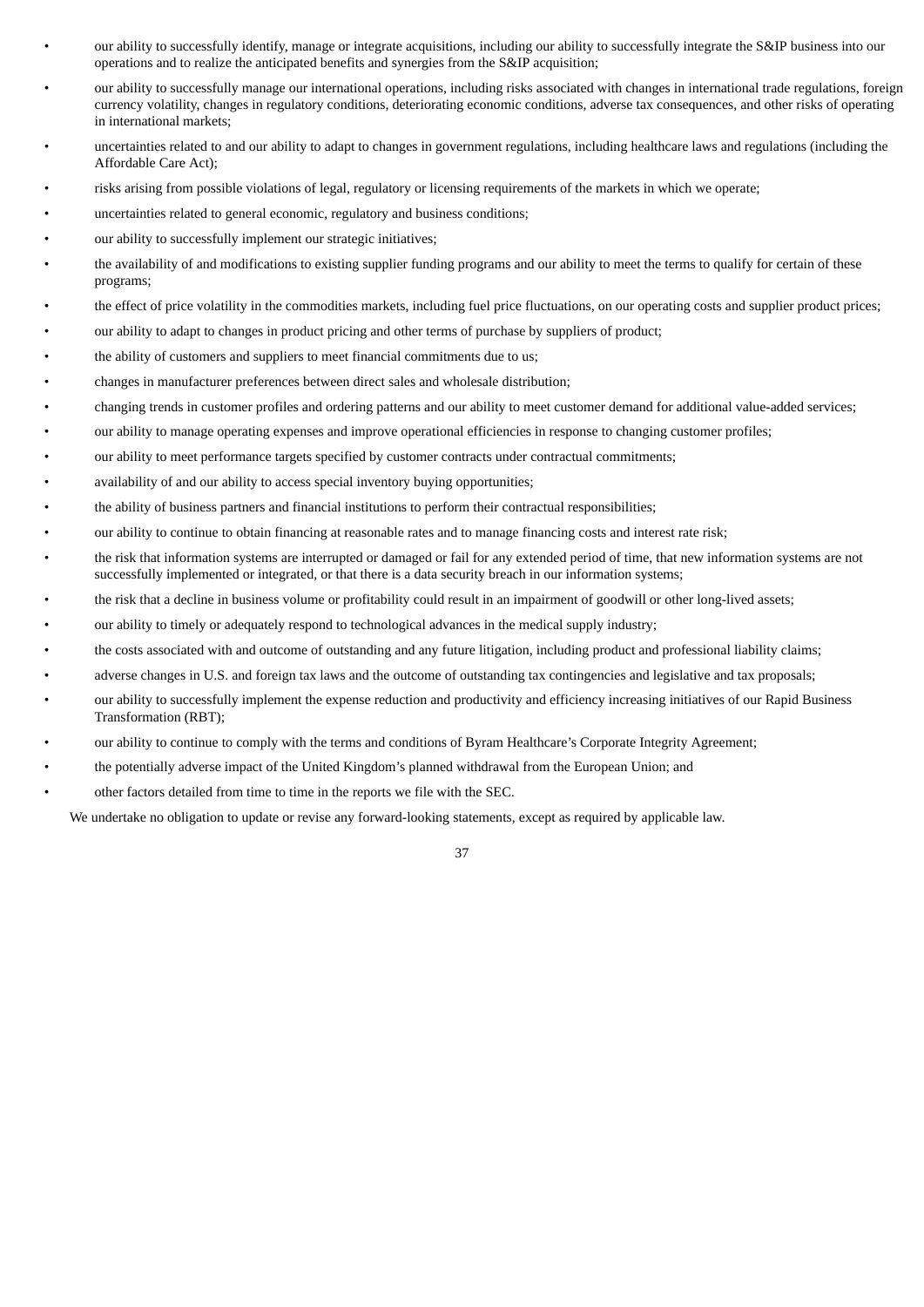# <span id="page-37-0"></span>**Item 3. Quantitative and Qualitative Disclosures About Market Risk**

We are exposed to market risk from changes in interest rates related to our borrowing under our Credit Agreement. However, we enter into interest rate swap agreements to manage our exposure to interest rate changes. We had \$933.3 million in borrowings under our term loans, \$179.4 million in borrowings under our revolving credit facility and \$13.9 million in letters of credit under the Credit Agreement at September 30, 2018. After considering the effects of interest rate swap agreements entered into during July 2018, we estimate an increase in interest rates of 100 basis points would result in a potential reduction in future pre-tax earnings of approximately \$7 million per year based on our borrowings outstanding at September 30, 2018.

Due to the nature and pricing of our Global Solutions segment distribution services, we are exposed to potential volatility in fuel prices. Our strategies for helping to mitigate our exposure to changing domestic fuel prices has included using trucks with improved fuel efficiency. We benchmark our domestic diesel fuel purchase prices against the U.S. Weekly Retail On-Highway Diesel Prices (benchmark) as quoted by the U.S. Energy Information Administration. The benchmark averaged \$3.15 per gallon in the first nine months of 2018, an increase from \$2.58 per gallon in the first nine months of 2017. Based on our fuel consumption in the first nine months of 2018, we estimate that every 10 cents per gallon increase in the benchmark would reduce our Global Solutions segment operating income by approximately \$0.3 million on an annualized basis.

In the normal course of business, we are exposed to foreign currency translation and transaction risks. Our business transactions outside of the United States are primarily denominated in the Euro, British Pound and Thai Baht. We may use foreign currency forwards, swaps and options, where possible, to manage our risk related to certain foreign currency fluctuations.

We are subject to price risk for our raw materials, the most significant of which relates to the cost of polypropylene and nitrile used in the manufacturing processes of our Global Products segment. Prices of the commodities underlying these raw materials are volatile and have fluctuated significantly in recent years and in the future may continue to contribute to fluctuations in our results of operations. Our ability to hedge commodity price volatility is limited.

### <span id="page-37-1"></span>**Item 4. Controls and Procedures**

We carried out an evaluation, with the participation of management, including our principal executive officer and principal financial officer, of the effectiveness of our disclosure controls and procedures (pursuant to Rule 13a-15(e) under the Securities Exchange Act of 1934, as amended) as of the end of the period covered by this report. Based upon that evaluation, the principal executive officer and principal financial officer concluded that our disclosure controls and procedures were effective as of September 30, 2018. In connection with the Halyard S&IP acquisition, we entered into transition services agreements with Avanos pursuant to which they and we will provide to each other various transitional services, including, but not limited to, facilities, product supply, financial and business services, procurement, human resources, regulatory affairs and quality assurance, sales and marketing, information technology and other support services for a period of up to 18 months after the closing date. Management has established controls to mitigate the risk over financial reporting and will continue to monitor and evaluate the sufficiency of the controls. We are currently evaluating the acquired processes, information technology systems and other components of internal controls over financial reporting as part of the Company's integration activities which may result in periodic changes. Such changes will be disclosed as requried by applicable SEC guidance.

In the second quarter of 2018, we acquired the Halyard Surgical & Infection Prevention business. This acquisition represented \$878 million of total assets and \$330 million of revenues (net of intercompany eliminations) as of and for the nine months ended September 30, 2018. Management's evaluation and conclusion as to the effectiveness of the design and operation of the Company's disclosure controls and procedures as of and for the period covered by this report excludes any evaluation of the internal control over financial reporting of this acquisition.

## <span id="page-37-2"></span>**Part II. Other Information**

### <span id="page-37-3"></span>**Item 1. Legal Proceedings**

Certain legal proceedings pending against us are described in our Annual Report on Form 10-K for the year ended December 31, 2017. Through September 30, 2018, there have been no material developments in any legal proceedings reported in such Annual Report.

#### <span id="page-37-4"></span>**Item 1A. Risk Factors**

The following description of risk factors includes any material changes to, and supersedes the description of, risk factors associated with the Company's business previously disclosed in Part I, Item 1A of the 2017 Form 10-K, under the heading "Risk Factors." Set forth below are certain risk factors that we currently believe could materially and adversely affect our business, financial condition and results of operations. These risk factors are in addition to those mentioned in other parts of

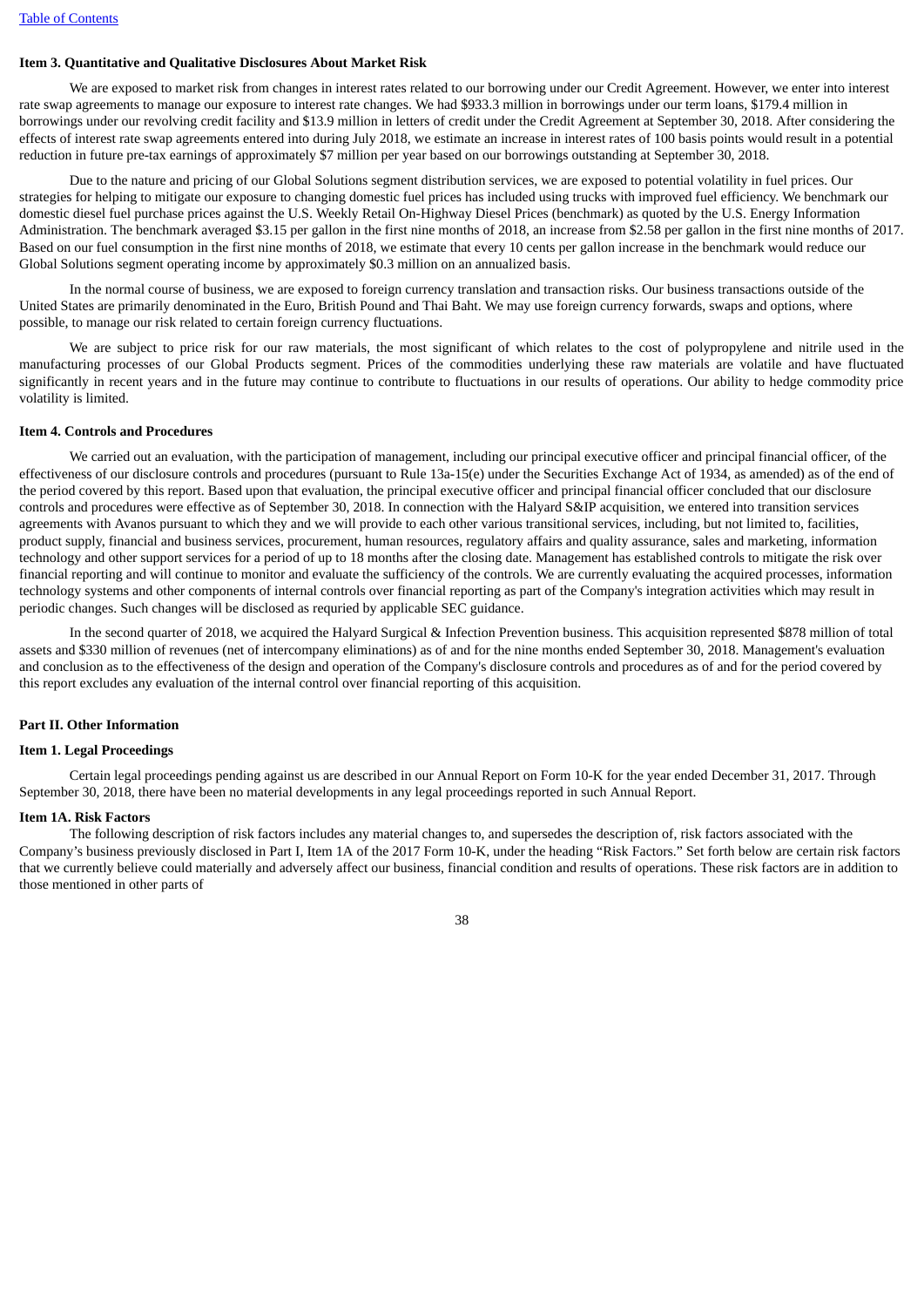this report and are not all of the risks that we face. We could also be affected by risks that we currently are not aware of or that we currently do not consider material to our business.

### *Risks Related to Our Current Operations*

# *We face competition and accelerating pricing pressure.*

The medical/surgical supply distribution industry in the United States is highly competitive and characterized by pricing pressure which accelerated in 2017 and put further margin pressure on our business. We expect this margin pressure to continue. We compete with other national distributors and a number of regional and local distributors, as well as customer self-distribution models and, to a lesser extent, certain third-party logistics companies. Competitive factors within the medical/surgical supply distribution industry include market pricing, total delivered product cost, product availability, the ability to fill and invoice orders accurately, delivery time, range of services provided, efficient product sourcing, inventory management, information technology, electronic commerce capabilities, and the ability to meet customer-specific requirements. Our success is dependent on the ability to compete on the above factors, while managing internal costs and expenses. These competitive pressures could have a material adverse effect on our results of operations.

In addition, in recent years, the healthcare industry in the United States has experienced and continues to experience significant consolidation in response to cost containment legislation and general market pressures to reduce costs. This consolidation of our customers and suppliers generally gives them greater bargaining power to reduce the pricing available to them, which may adversely impact our results of operations and financial condition.

The healthcare third-party logistics business in both the United States and Europe also is characterized by intense competition from a number of international, regional and local companies, including large conventional logistics companies and internet based non-traditional competitors that are moving into the healthcare and pharmaceutical distribution business. This competitive market places continuous pricing pressure on us from customers and manufacturers that could adversely affect our results of operations and financial condition if we are unable to continue to retain and/or grow our revenues and to offset margin reductions caused by pricing pressures through cost control measures.

### We have significant concentration in and dependence on Group Purchasing Organizations and certain healthcare provider customers.

In 2017, our top ten customers in the United States represented approximately 23% of our consolidated net revenue. In addition, in 2017, approximately 78% of our consolidated net revenue was from sales to member hospitals under contract with our largest group purchasing organizations (GPO): Vizient, Premier and HPG. We could lose a significant healthcare provider customer or GPO relationship if an existing contract expires without being replaced or is terminated by the customer or GPO prior to its expiration. For example, in April 2016, we announced the loss of our largest IDN customer which had accounted for approximately \$525 million of revenue in 2015. Although the termination of our relationship with a given GPO would not necessarily result in the loss of all of the member hospitals as customers, any such termination of a GPO relationship, or a significant individual healthcare provider customer relationship, could have a material adverse effect on our results of operations and financial condition.

### *Our operating income are dependent on certain significant domestic suppliers.*

In the United States, we distribute products from nearly 1,100 suppliers and are dependent on these suppliers for the continuing supply of products. In 2017, sales of products of our ten largest domestic suppliers accounted for approximately 54% of consolidated net revenue. In the Global Solutions segment, sales of products supplied by Medtronic, Johnson & Johnson and Becton Dickinson accounted for approximately 11%, 9% and 9% of our consolidated net revenue for 2017, respectively. We rely on suppliers to provide agreeable purchasing and delivery terms and performance incentives. Our ability to sustain adequate operating income has been, and will continue to be, dependent upon our ability to obtain favorable terms and incentives from suppliers, as well as suppliers continuing use of third-party distributors to sell and deliver their products. A change in terms by a significant supplier, or the decision of such a supplier to distribute its products directly to healthcare providers rather than through third-party distributors, could have a material adverse effect on our results of operations and financial condition.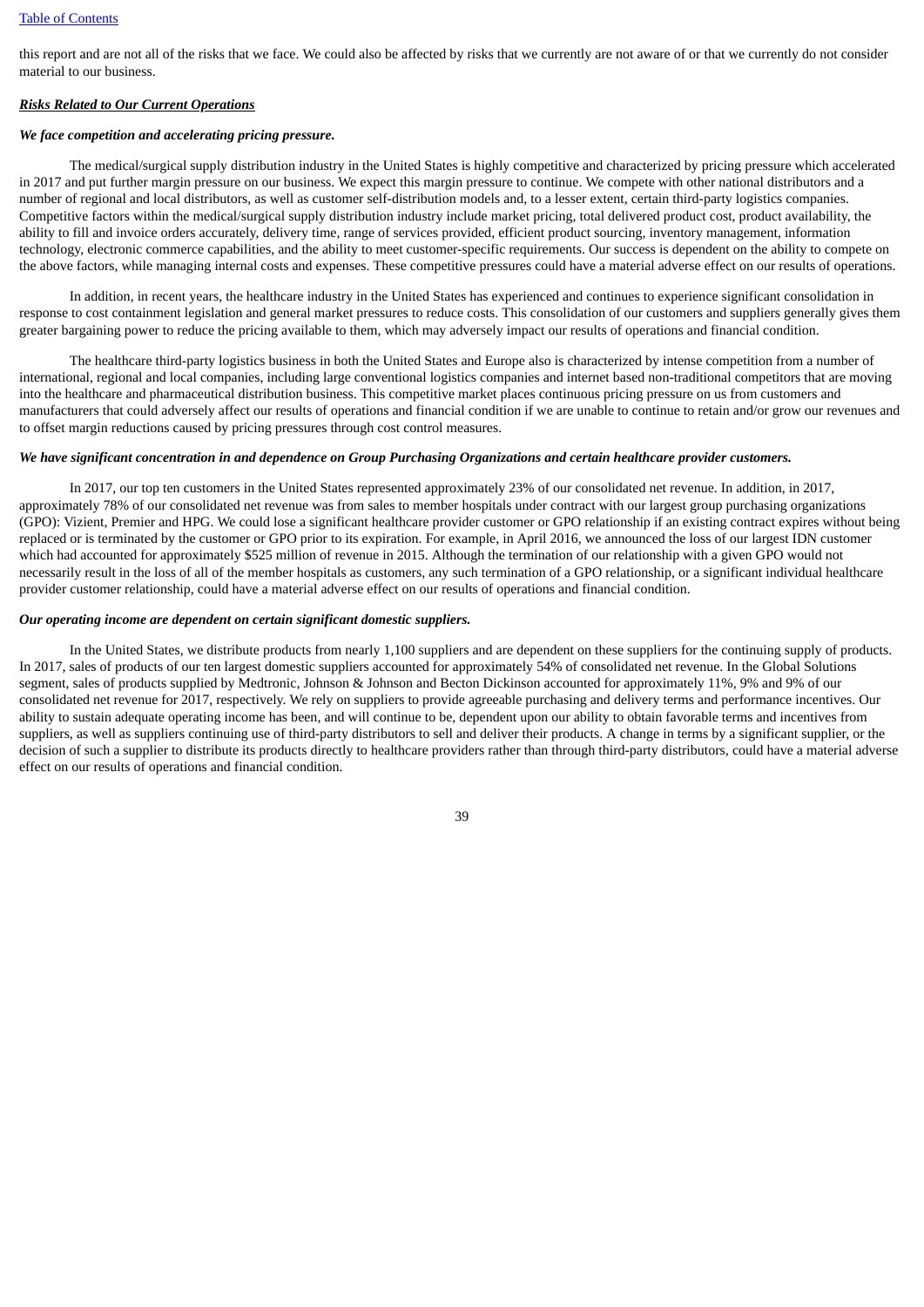### *Our inability to adequately integrate acquisitions could have a material adverse effect on our operations.*

In connection with our growth strategy, we from time to time acquire other businesses, including recently, Byram Healthcare (Byram) and Halyard Health's S&IP business (S&IP), that we believe will expand or complement our existing businesses and operations. The integration of acquisitions involves a number of significant risks, which may include but are not limited to, the following:

- Expenses and difficulties in the transition and integration of operations and systems;
- Retention of current customers and the ability to obtain new customers:
- The assimilation and retention of personnel, including management personnel, in the acquired businesses;
- Accounting, tax, regulatory and compliance issues that could arise;
- Difficulties in implementing uniform controls, procedures and policies in our acquired companies, or in remediating control deficiencies in acquired companies not formerly subject to the Sarbanes-Oxley Act of 2002;
- Unanticipated expenses incurred or charges to earnings based on unknown circumstances or liabilities;
- Failure to realize the synergies and other benefits we expect from the acquisition at the pace we anticipate;
- General economic conditions in the markets in which the acquired businesses operate; and
- Difficulties encountered in conducting business in markets where we have limited experience and expertise.

If we are unable to successfully complete and integrate our strategic acquisitions in a timely manner, our business, growth strategies and results of operations could be adversely affected.

### Our global operations increase the extent of our exposure to the economic, political, currency and other risks of international operations.

Our global operations involve issues and risks, including but not limited to the following, any of which could have an adverse effect on our business and results of operations:

- Lack of familiarity with and expertise in conducting business in foreign markets;
- Foreign currency fluctuations and exchange risk;
- Unexpected changes in foreign regulations or conditions relating to labor, economic or political environment, and social norms or requirements;
- Adverse tax consequences and difficulties in repatriating cash generated or held abroad;
- Local economic environments, such as in the European markets served by both the Global Solutions and Global Products business units, including recession, inflation, indebtedness, currency volatility and competition; and
- Changes in trade protection laws and other laws affecting trade and investment, including import/export regulations in both the United States and foreign countries.

Our operations are also subject to risks of violation of laws that prohibit improper payments to and bribery of government officials and other individuals and organizations. These laws include the U.S. Foreign Corrupt Practices Act, the U.K. Bribery Act and other similar laws and regulations in foreign jurisdictions, any violation of which could result in substantial liability and a loss of reputation in the marketplace. Failure to comply with these laws also could subject us to civil and criminal penalties that could adversely affect our business and results of operations.

### *Changing conditions in the United States healthcare industry may impact our results of operations.*

We, along with our customers and suppliers, are subject to extensive federal and state regulations relating to healthcare as well as the policies and practices of the private healthcare insurance industry. In recent years, there have been a number of government and private initiatives to reduce healthcare costs and government spending. These changes have included an increased reliance on managed care; reductions in Medicare and Medicaid reimbursement levels; consolidation of competitors, suppliers and customers; a shift in healthcare provider venues from acute care settings to clinics, physician offices and home care; and the development of larger, more sophisticated purchasing groups. All of these changes place additional financial pressure on healthcare provider customers, who in turn seek to reduce the costs and pricing of products and services provided by us. We expect the healthcare industry to continue to change significantly and these potential changes, which may include a reduction in government support of healthcare services, adverse changes in legislation or regulations, and further reductions in healthcare reimbursement practices, could have a material adverse effect on our business, results of operations and financial condition.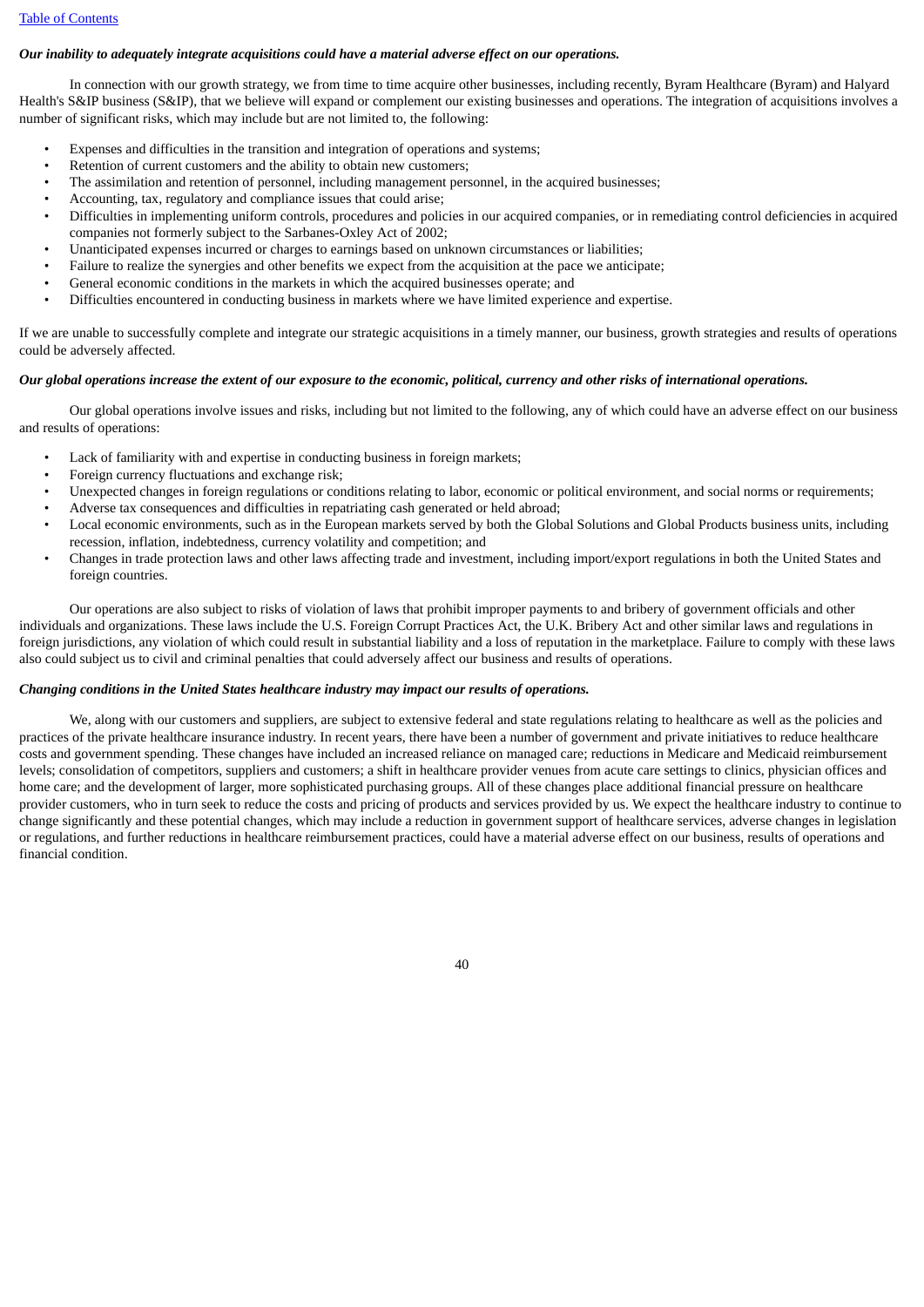# *We are subject to stringent regulatory and licensing requirements.*

We are required to comply with extensive and complex laws and regulations at the federal, state and local government levels in the United States and other countries where we operate. We also are required to hold permits and licenses and to comply with the operational and security standards of various governmental bodies and agencies. Any failure to comply with these laws and regulations or any failure to maintain the necessary permits, licenses or approvals, or to comply with the required standards, could disrupt our operations and/or adversely affect our results of operations and financial condition.

Among the healthcare related laws that we are subject to include the U.S. federal Anti-kickback Statute, the U.S. federal Stark Law, the False Claims Act and similar state laws relating to fraud, waste and abuse. The requirements of these laws are complex and subject to varying interpretations, and it is possible that regulatory authorities could challenge our policies and practices. If we fail to comply with these laws, we could be subject to federal or state government investigations or qui tam actions (false claims cases initiated by private parties purporting to act on behalf of federal or state governments), which could result in civil or criminal sanctions, including the loss of licenses or the ability to participate in Medicare, Medicaid and other federal and state healthcare programs. Such sanctions and damages could adversely affect our results of operations and financial condition.

Our Byram business is a Medicare-certified supplier and participates in state Medicaid programs. Failure to comply with applicable standards and regulations could result in civil or criminal sanctions, including the loss of our ability to participate in Medicare, Medicaid and other federal and state healthcare programs.

We collect, handle and maintain patient-identifiable health information and other sensitive personal and financial information, which are subject to federal, state and foreign laws that regulate the use and disclosure of such information. Regulations currently in place continue to evolve, and new laws in this area could further restrict our ability to collect, handle and maintain personal or patient information, or could require us to incur additional compliance costs, either of which could have an adverse impact on our results of operations. Violations of federal, state or foreign laws concerning privacy and data protection could subject us to civil or criminal penalties, breach of contract claims, costs for remediation and harm to our reputation.

# We may be unable to realize anticipated cost savings and efficiency and productivity gains or may incur additional and/or unexpected costs in order to *realize them.*

In the first quarter of 2017, we unveiled our Rapid Business Transformation (RBT) process to reduce expenses, increase efficiency and productivity and add significant operating income (to replace lost margin). Throughout 2017, the RBT process identified and implemented initiatives designed to drive better earnings and cash flow through efficiency and productivity gains, expense reduction and diversification of our business. However, our expectations pertaining to run-rate cost savings and efficiency and productivity increases are inherently estimates that are difficult to predict and are necessarily speculative in nature, and we cannot assure you that we will achieve expected or any actual run-rate cost savings or efficiency and productivity gains. A variety of factors could cause us not to realize some or all of the expected run-rate cost savings, including, among others, macroeconomic conditions, regulatory changes, delays in the anticipated timing of activities related to our cost savings programs, lack of sustainability in cost savings over time, unexpected costs associated with operating our business and our ability to achieve the efficiencies contemplated by the cost savings initiative. We may be unable to realize all of these run-rate cost savings within the expected timeframe, or at all, and we may incur additional or unexpected costs in order to realize them.

These cost savings and efficiency and productivity gains are based upon a number of assumptions and estimates that are in turn based on our analysis of the various factors which currently, and could in the future, impact our business. These assumptions and estimates are inherently uncertain and subject to significant business, operational, economic and competitive uncertainties and contingencies. Certain of the assumptions relate to business decisions that are subject to change, including, among others, our anticipated business strategies, our marketing strategies, our product development and licensing strategies and our ability to anticipate and react to business trends. Other assumptions relate to risks and uncertainties beyond our control, including, among others, the economic environment in which we operate, healthcare regulation and other developments in our industry as well as capital markets conditions from time to time. The actual results of implementing the various cost savings and efficiency and productivity initiatives may differ materially from our estimates. Moreover, our continued efforts to implement these cost savings and efficiency and productivity initiatives may divert management attention from the rest of our business and may preclude us from seeking attractive opportunities, any of which may materially and adversely affect our business.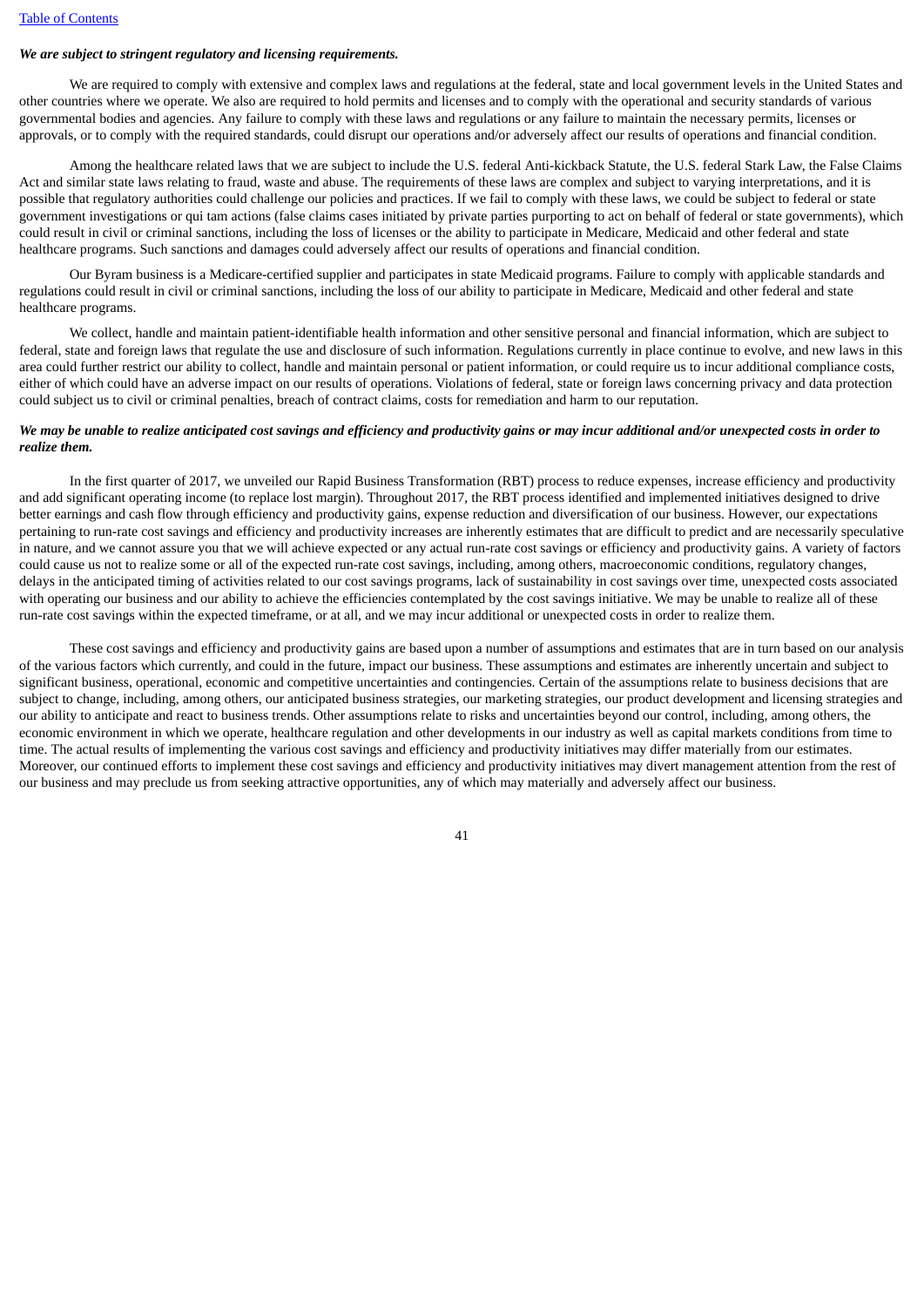# Compliance with the terms and conditions of Byram's Corporate Integrity Agreement requires significant resources and, if we fail to comply, we could be subject to penalties or excluded from participation in government healthcare programs, which could seriously harm our results of operations, liquidity *and financial condition.*

Prior to its acquisition by Owens & Minor, Byram entered into a five-year Corporate Integrity Agreement beginning April 2016 with the Office of Inspector General of the United States Department of Health and Human Services ("OIG"). The Corporate Integrity Agreement provides that Byram shall, among other things, establish and maintain a compliance program, including a corporate compliance officer and committee, a code of conduct, comprehensive compliance policies and procedures, training and monitoring, a review process for certain arrangements between Byram and referral sources, a compliance hotline, an open door policy and a disciplinary process for compliance violations. The Corporate Integrity Agreement further provides that Byram shall provide periodic reports to the OIG, complete certain regular certifications and engage an Independent Review Organization to perform reviews of certain arrangements between Byram and referral sources.

Failing to meet the Corporate Integrity Agreement obligations could have material adverse consequences for Byram including monetary penalties for each instance of non-compliance. In addition, in the event of an uncured material breach or deliberate violation of the Corporate Integrity Agreement, we could be excluded from participation in federal healthcare programs, or other significant penalties, which could seriously harm our results of operations, liquidity and financial results.

### *Risks Related to our Borrowings and Leverage*

### *We may not be able to generate sufficient cash to service our debt and other obligations.*

As of September 30, 2018, on a consolidated basis we had approximately \$1.7 billion of aggregate principal amount of secured indebtedness as well as approximately \$231 million in obligations under our leasing arrangements and \$407 million of undrawn availability under our credit facilities. Our ratio of total debt to total shareholders' equity as of September 30, 2018 was approximately 208%.

Our ability to make payments on our indebtedness and our other obligations will depend on our financial and operating performance, which is subject to prevailing economic and competitive conditions and to certain financial, business and other factors beyond our control. We may be unable to maintain a level of cash flows from operating activities sufficient to permit us to pay the principal, premium, if any, and interest on our indebtedness.

If our cash flows and capital resources are insufficient to fund our debt service obligations, we may be forced to reduce or delay investments and capital expenditures, or to sell assets, seek additional capital or restructure or refinance our indebtedness. These alternative measures may not be successful and may not permit us to meet our scheduled debt service obligations. We cannot assure you that we would be able to implement any of these alternatives on satisfactory terms or at all. In the absence of such operating results and resources, we could face substantial liquidity problems and may be required to dispose of material assets or operations to meet our debt service and other obligations. We may not be able to consummate those dispositions or to obtain the proceeds that we could realize from them, and these proceeds may not be adequate to meet any debt service obligations then due.

If we are unable to service our debt obligations from cash flows, we may need to refinance all or a portion of our debt obligations prior to maturity. Our ability to refinance or restructure our debt will depend upon the condition of the capital markets and our financial condition at such time. Any refinancing of our debt could be at higher interest rates and may require us to comply with more onerous covenants, which could further restrict our business operations. We may not be able to refinance any of our indebtedness on commercially reasonable terms or at all.

### Despite current indebtedness levels, we may still be able to incur substantially more debt. This could further exacerbate the risks described herein.

We and our subsidiaries may be able to incur substantial additional indebtedness in the future, including secured indebtedness. If additional indebtedness is added to our current debt levels, the related risks that we and our subsidiaries could face to fund our future debt service obligations and the risks associated with failure to adequately service our debt could intensify. Additionally, the incurrence of any new indebtedness could make it more difficult to refinance our existing indebtedness and make it more likely that any refinancing of such indebtedness may not be on commercially reasonable terms.

### Our credit facilities and our existing notes have restrictive covenants that could limit our financial flexibility.

The indentures that govern our existing notes and our credit facilities contain financial and other restrictive covenants that limit our ability to engage in activities that may be in our long-term best interests.

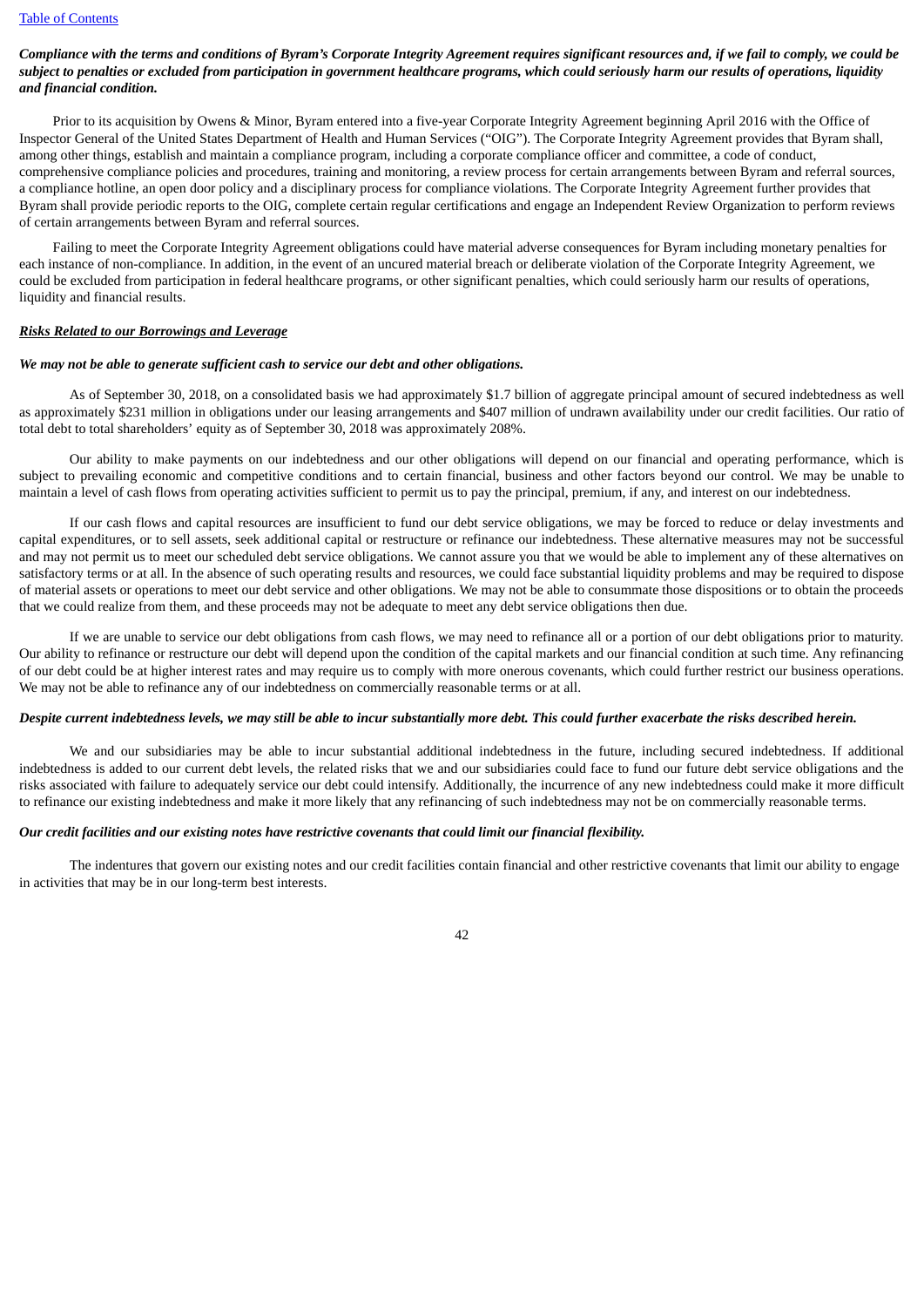Our credit facilities and the indentures governing our existing notes include restrictions that, among other things, limit our ability to: incur indebtedness; grant liens; engage in mergers, consolidations and liquidations; make asset dispositions, restricted payments and investments; enter into transactions with affiliates; and amend, modify or prepay certain indebtedness. Under our credit facilities, we are subject to financial covenants that require us to maintain ratios for leverage and interest coverage, including on a pro forma basis in the event of an acquisition.

Our credit facilities also contain restrictions on the amount and timing of share repurchase activity. This includes prohibiting share repurchases should a default under the Credit Agreement exist prior to or immediately after any share repurchases. There are also limitations depending upon our leverage ratio prior to any share repurchases or on a pro forma basis.

Our failure to comply with these restrictions or covenants could result in a default under the agreements governing the relevant indebtedness. If a default under the credit facilities and the indentures governing our existing notes is not cured or waived, such default could result in the acceleration of debt or other payment obligations under our debt or other agreements that contain cross-acceleration, cross-default or similar provisions, which could require us to repurchase or pay debt or other obligations prior to the date it is otherwise due.

Our ability to comply with covenants contained in the credit facilities and the indentures governing our existing notes and any other debt or other agreements to which we are or may become a party, may be affected by events beyond our control, including prevailing economic, financial and industry conditions. Even if we are able to comply with all of the applicable covenants, the restrictions on our ability to manage our business in our sole discretion could adversely affect our business by, among other things, limiting our ability to take advantage of financings, mergers, acquisitions and other corporate opportunities that we believe would be beneficial to us.

### Our variable rate indebtedness subjects us to interest rate risk, which could cause our indebtedness service obligations to increase significantly.

Borrowings under our Credit Agreement bear interest at variable rates and expose us to interest rate risk. If interest rates were to increase, our debt service obligations on our variable rate indebtedness would increase even though the amount borrowed remained the same, and our earnings and cash flows will correspondingly decrease.

# *Risks Related to Our Halyard S&IP Acquisition*

# We may fail to realize the anticipated benefits of the S&IP Acquisition or those benefits may take longer to realize than expected. We may also encounter *significant difficulties in integrating the S&IP business into our operations.*

Our ability to realize the anticipated benefits and synergies of the S&IP Acquisition will depend, to a large extent, on our ability to integrate the S&IP business into ours. We may devote significant management attention and resources preparing for and then integrating the business practices and operations of the S&IP business with ours. This integration process may be disruptive to our and the S&IP businesses, and, if implemented ineffectively, could restrict realization of the expected benefits. In addition, we may fail to realize some of the anticipated benefits and synergies of the S&IP Acquisition if the integration process takes longer than expected or is more costly than expected. Potential difficulties we may encounter in the integration process include:

- The inability to successfully combine operations in a manner that would result in the anticipated benefits of the S&IP Acquisition in the time frame currently anticipated or at all;
- Complexities associated with managing the expanded operations;
- Integrating personnel;
- Creation of uniform standards, internal controls, procedures, policies and information systems;<br>• Information increased expenses, delays or requisitory issues associated with integrating the open
- Unforeseen increased expenses, delays or regulatory issues associated with integrating the operations; and
- Performance shortfalls as a result of the diversion of management attention caused by completing the integration of the operations.

Even if we are able to integrate the S&IP business successfully, this integration may not result in the realization of the full benefits that we currently expect, nor can we give assurances that these benefits will be achieved when expected or at all. Moreover, the integration of the S&IP business may result in unanticipated problems, expenses, liabilities, regulatory risks and competitive responses that could have material adverse consequences.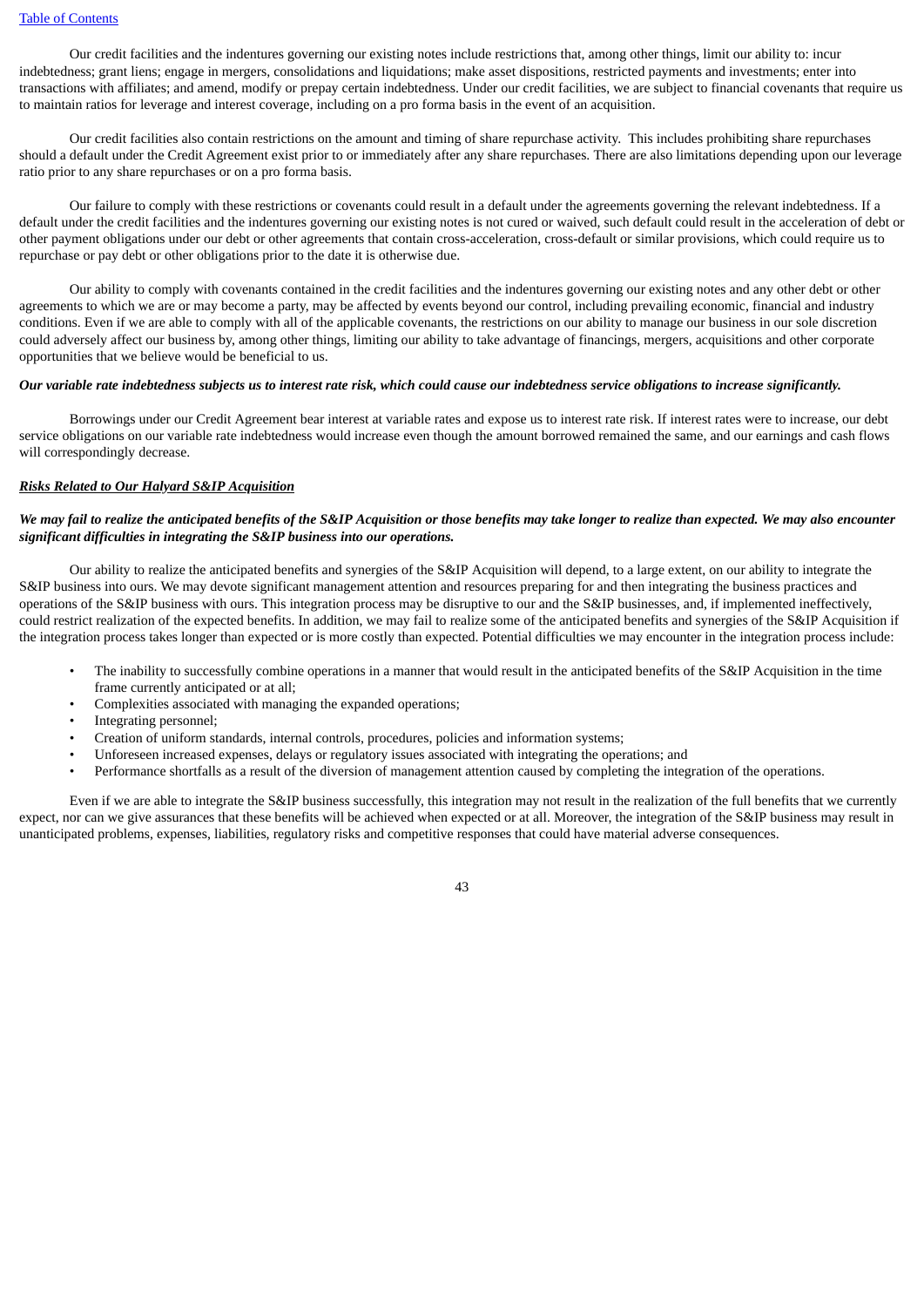### In connection with the S&IP Acquisition, we and Halyard have agreed to indemnify each other with respect to certain matters, and such indemnities may *not be adequate.*

The Amended and Restated Purchase Agreement contains customary representations, warranties and covenants from both us and Halyard. Subject to certain exceptions and limitations, we and Halyard have agreed to indemnify each other for breaches of representations, warranties, covenants and other specified matters contained in the Amended and Restated Purchase Agreement. Among these other specified matters, Halyard has agreed to indemnify us for losses related to certain pending litigation against the S&IP business, including with respect to the matter styled *Bahamas Surgery Center, LLC v. Kimberly-Clark Corporation and Halyard Health, Inc.*, No. 2:14-cv-08390-DMG-SH (C.D. Cal.), certain previously initiated actions arising out of the same or similar products and any future action, whether known or unknown, that both (i) concerns a product or products of Halyard that is or are the subjects of the actions already identified as being covered and (ii) is based on a claim that is substantially similar to a claim alleged by a plaintiff in the actions already identified as being covered or relates to or arises out of substantially similar facts and circumstances or substantially similar courses of conduct as those alleged in the actions already identified as being covered. We cannot assure you that the indemnity from Halyard will be sufficient to protect us against the full amount of such liabilities, or that Halyard will be able to fully satisfy its indemnification obligations. Moreover, even if we ultimately succeed in recovering from Halyard any amounts for which the S&IP business is held liable, we may be temporarily required to bear these losses ourselves.

# Any failure by Halyard or one of its affiliates to deliver the services to be provided under the transition services agreement could have a material adverse *effect on our business, financial condition and results of operations.*

Pursuant to the terms of the Amended and Restated Purchase Agreement, at the closing of the S&IP acquisition, we and Halyard entered into transition services agreements pursuant to which we, Halyard and each party's respective affiliates will provide to each other various transitional services, including, but not limited to, facilities, product supply, financial and business services, procurement, human resources, research and development, regulatory affairs and quality assurance, sales and marketing, information technology and other support services. At the closing of the S&IP Acquisition, certain of our affiliates also entered into transitional distribution agreements with affiliates of Halyard under which the Halyard affiliates will serve as limited risk distributors for our international customer orders on a transitional basis. If Halyard or its affiliates fail to provide or procure the services prescribed by the transition services agreements or distribution agreements, or fail to provide such services in a consistent and/or timely manner, such failure could have a material adverse effect on our business, financial condition and results of operations. Further, if the transition services agreements or distribution agreements are terminated, we would need to make alternative arrangements for the performance of these services. We may not be able to obtain these services promptly or at reasonable rates, if at all.

# The S&IP business is exposed to price fluctuations of key commodities, which may negatively impact our results of operations.

The S&IP business relies on product inputs, such as polypropylene and nitrile, as well as other commodities, in the manufacture of its products. Prices of these commodities are volatile and have fluctuated significantly in recent years, which may contribute to fluctuations in our results of operations. Our ability to hedge commodity price volatility is limited. Furthermore, due to competitive dynamics, we may be unable to pass along commodity-driven cost increases through higher prices. If we cannot fully offset cost increases through other cost reductions, or recover these costs through price increases or surcharges, we could experience lower margins and profitability which could have a material adverse effect on our business, results of operations, financial condition and cash flows.

# An inability to obtain key components, raw materials or manufactured products from third parties may have a material adverse effect on the S&IP *business.*

The S&IP business depends on the availability of various components, raw materials and manufactured products supplied by others for its operations. If the capabilities of suppliers and third-party manufacturers are limited or stopped, due to quality, regulatory or other reasons, that could negatively impact our ability to manufacture or deliver S&IP products and could lead to exposure to regulatory actions. Further, for quality assurance or cost effectiveness, Halyard has purchased from sole suppliers certain components and raw materials such as polymers used in the S&IP products, and we expect to continue to purchase these components and raw materials from these sole suppliers. Although there are other sources in the market place for these items, we may not be able to quickly establish additional or replacement sources for certain components or materials due to regulations and requirements of the FDA and other regulatory authorities regarding the manufacture of S&IP products. The loss of any sole supplier or any sustained supply interruption that affects the ability to manufacture or deliver S&IP products in a timely or cost effective manner could have a material adverse effect on our business, results of operations, financial condition and cash flows.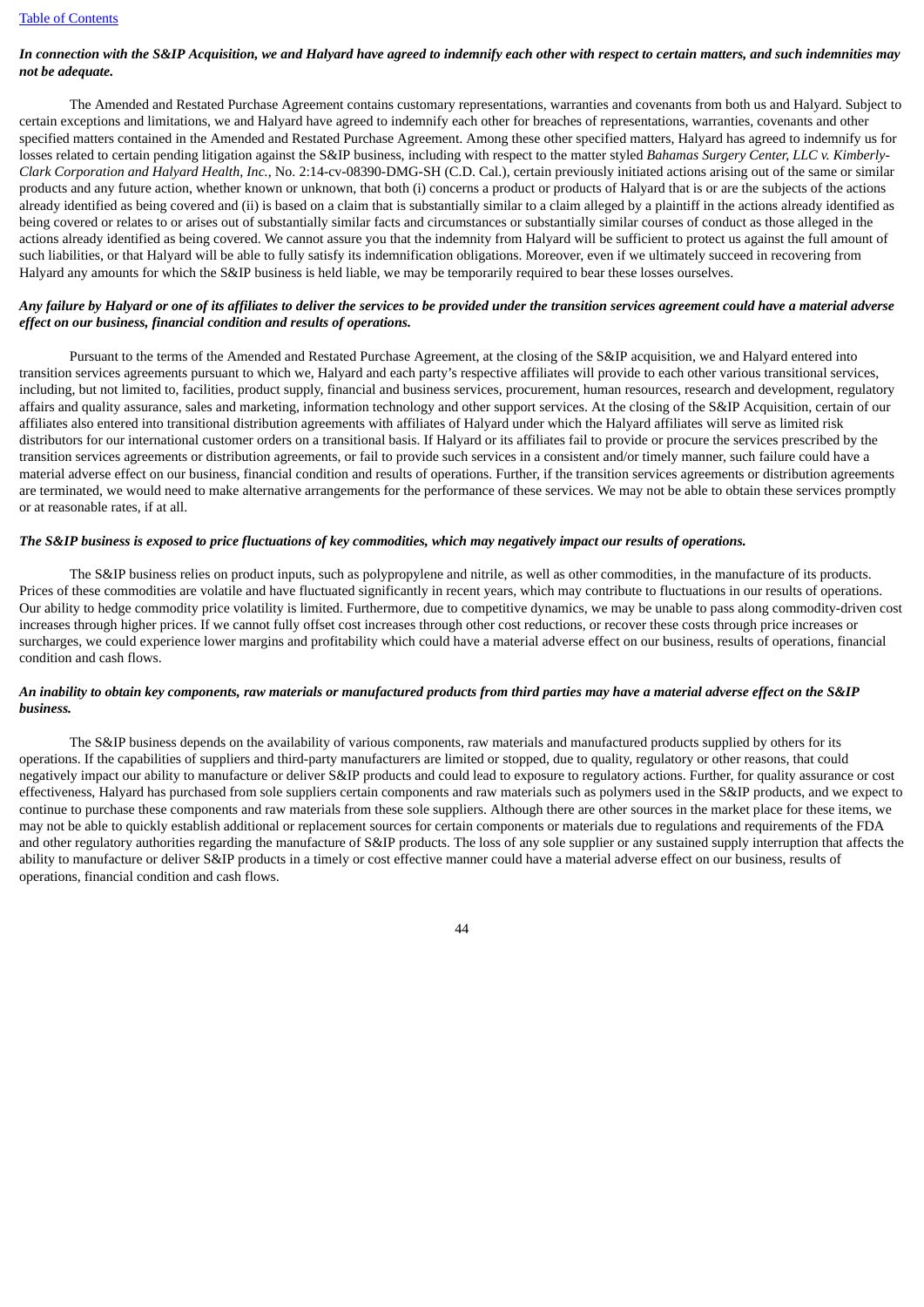# An interruption in the ability of the S&IP business to manufacture products may have a material adverse effect on our business.

The S&IP business manufactures the majority of its products in five facilities, one each in the United States, Thailand and Honduras and two in Mexico. If one or more of these facilities experience damage, or if these manufacturing capabilities are otherwise limited or stopped due to quality, regulatory or other reasons, including natural disasters, prolonged power or equipment failures, labor disputes or unsuccessful imports/exports of products as well as supply chain transportation disruptions, it may not be possible to timely manufacture the relevant products at previous levels or at all. A reduction or interruption in any of these manufacturing processes could have a material adverse effect on our business, results of operations, financial condition and cash flows.

# The S&IP business must obtain clearance or approval from the appropriate reaulatory authorities prior to introducing a new product or a modification to an existing product. The regulatory clearance process may result in substantial costs, delays and limitations on the types and uses of products the S&IP business can bring to market, any of which could have a material adverse effect on the S&IP business.

In the United States, before the S&IP business can market a new product, or a new use of, or claim for, or significant modification to, an existing product, the S&IP business generally must first receive clearance or approval from the U.S. Food and Drug Administration and certain other regulatory authorities. Most major markets for medical products outside the United States also require clearance, approval or compliance with certain standards before a product can be commercially marketed. The process of obtaining regulatory clearances and approvals to market a medical product can be costly and time consuming, involve rigorous pre- clinical and clinical testing, require changes in products or result in limitations on the indicated uses of products. We cannot assure you that these clearances and approvals will be granted on a timely basis, or at all. In addition, once a medical product has been cleared or approved, a new clearance or approval may be required before it may be modified, its labeling changed or marketed for a different use. Medical products are cleared or approved for one or more specific intended uses and promoting a device for an off-label use could result in government enforcement action. Furthermore, a product approval or clearance can be withdrawn or limited due to unforeseen problems with the medical product or issues relating to its application. The regulatory clearance and approval process may result in, among other things, delayed, if at all, realization of product net sales, substantial additional costs and limitations on the types of products the S&IP business may bring to market or their indicated uses, any one of which could have a material adverse effect on our results of operations, financial condition and cash flows.

# The S&IP business may incur product liability losses, litigation liability, product recalls, safety alerts or regulatory action associated with the S&IP *business's products which can be costly and disruptive to the S&IP business.*

The risk of product liability claims is inherent in the design, manufacture and marketing of the medical products of the type the S&IP business produces and sells. A number of factors could result in an unsafe condition or injury to, or death of, a patient with respect to the products that the S&IP business manufactures or sells, including physician technique and experience in performing the relevant surgical procedure, component failures, manufacturing flaws, design defects or inadequate disclosure of product-related risks or information.

In addition to product liability claims and litigation, an unsafe condition or injury to, or death of, a patient associated with our products could lead to a recall of, or issuance of a safety alert relating to, our products, or suspension or delay of regulatory product approvals or clearances, product seizures or detentions, governmental investigations, civil or criminal sanctions or injunctions to halt manufacturing and distribution of our products. Any one of these could result in significant costs and negative publicity resulting in reduced market acceptance and demand for the S&IP business's products and harm its reputation. In addition, a recall or injunction affecting the S&IP business's products could temporarily shut down production lines or place products on a shipping hold.

All of the foregoing types of legal proceedings and regulatory actions are inherently unpredictable and, regardless of the outcome, could disrupt the S&IP business, result in substantial costs or the diversion of management attention and could have a material adverse effect on the S&IP business's results of operations, financial condition and cash flows.

# *Other Risks Related to Our Business*

# *Products we source, assemble and sell may be subject to recalls and product liability claims.*

Certain of the products that we sell and distribute are sourced and sold under one or more private labels or are assembled by us into custom trays and minor procedure kits. If these products do not function as designed, are inappropriately

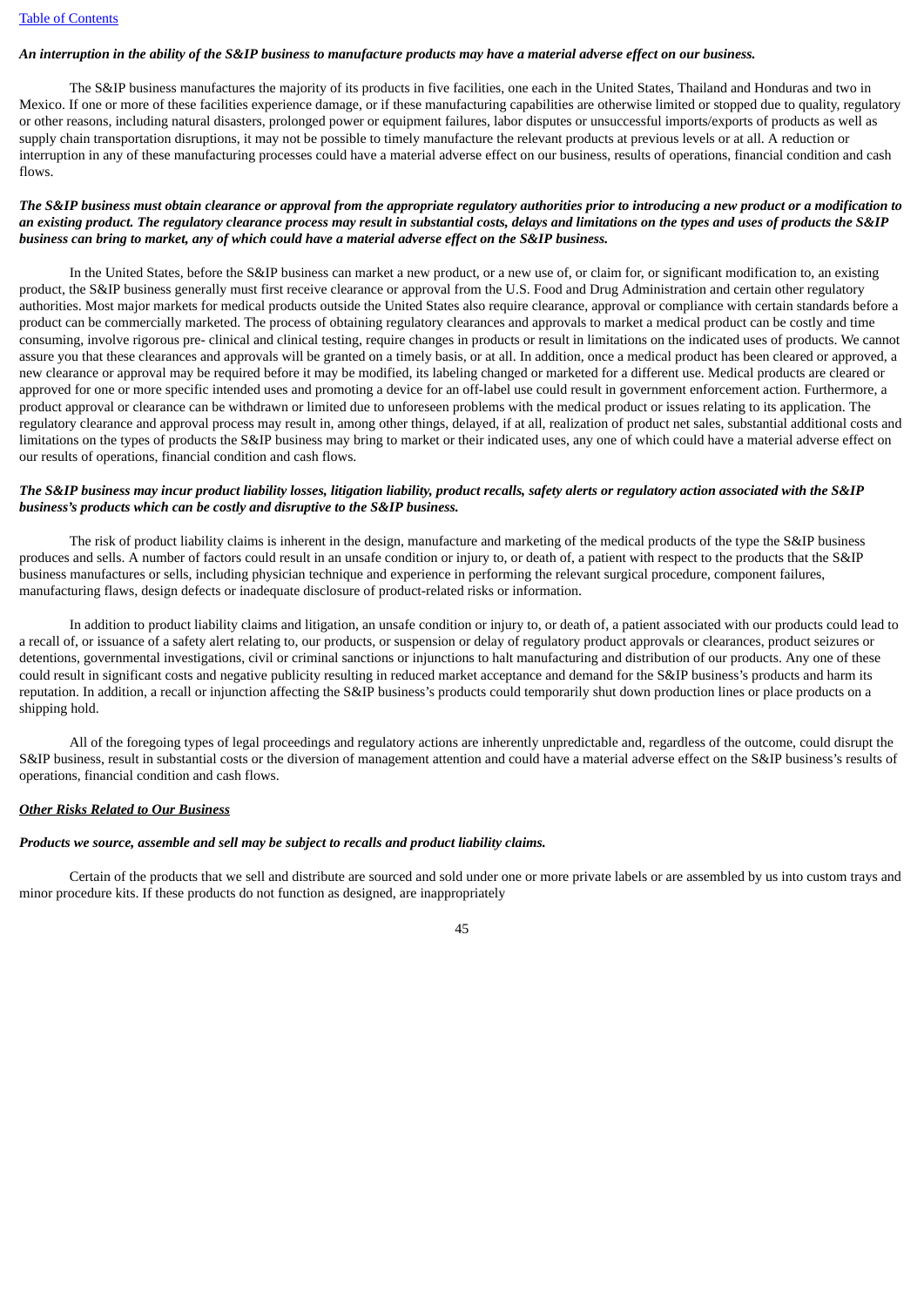designed or are not properly produced, we may have to withdraw such products from the market and/or be subject to product liability claims. Although we maintain insurance against product liability and defense costs in amounts believed to be reasonable, we cannot assure you that we can successfully defend any such claims or that the insurance we carry will be sufficient. A successful claim against us in excess of insurance coverage could have a material adverse impact on our business, financial condition and results of operations.

#### *General economic conditions may adversely affect demand for our products and services.*

Poor or deteriorating economic conditions in the United States and the other countries in which we conduct business could adversely affect the demand for healthcare services and consequently, the demand for our products and services. Poor economic conditions also could lead our suppliers to offer less favorable terms of purchase to distributors, which would negatively affect our profitability. These and other possible consequences of financial and economic decline could have a material adverse effect on our business, results of operations and financial condition.

### Our results of operations may suffer upon the bankruptcy, insolvency, or other credit failure of a customer that has a substantial amount owed to us.

We provide credit in the normal course of business to customers. We perform initial and ongoing credit evaluations of customers and maintain reserves for credit losses. The bankruptcy, insolvency or other credit failure of one or more customers with substantial balances due to us could have a material adverse effect on our results of operations and financial condition.

# Our operations depend on the proper functioning of information systems, and our business could be adversely affected if we experience a cyber-attack or *other systems breach***.**

We rely on information systems to receive, process, analyze and manage data in distributing thousands of inventory items to customers from numerous distribution and logistics centers. These systems are also relied upon for billings to and collections from customers, as well as the purchase of and payment for inventory and related transactions from our suppliers. In addition, the success of our long-term growth strategy is dependent upon the ability to continually monitor and upgrade our information systems to provide better service to customers. Our business and results of operations may be materially adversely affected if systems are interrupted or damaged by unforeseen events (including cyber-attacks) or fail to operate for an extended period of time, or if we fail to appropriately enhance our systems to support growth and strategic initiatives.

Our distribution and logistics services include acting as the primary billing, order-to-cash and collections function for many of our customers. These services rely on the performance and upkeep of our information systems. If our information systems are interrupted, damaged or fail to operate, our customers could be negatively impacted which could have a material adverse effect on our results of operations.

### *We could be subject to adverse changes in the tax laws or challenges to our tax positions***.**

We operate throughout the United States and other countries. As a result, we are subject to the tax laws and regulations of the United States federal, state and local governments and of various foreign jurisdictions. From time to time, legislative and regulatory initiatives are proposed, including but not limited to proposals to repeal LIFO (last-in, first-out) treatment of inventory in the United States or changes in tax accounting methods for inventory, import tariffs and taxes, or other tax items. In 2017, we recorded a provisional estimate of the impact of The Tax Cuts and Jobs Act (the "Act") based on our initial analysis of the Act. Given the significant complexity of the Act, anticipated guidance from the U. S. Treasury about implementing the Act, and the potential for additional guidance from the Securities and Exchange Commission or the Financial Accounting Standards Board related to the Act, these estimates may be adjusted during 2018. These and other changes in tax laws and regulations could adversely affect our tax positions, tax rate or cash payments for taxes.

### *Our business and operations depend on the proper functioning of critical facilities and distribution networks.*

Damage or disruption to our distribution capabilities due to weather, natural disaster, fire, terrorism, pandemic, strikes, the financial and/or operational instability of key suppliers, geo-political events or other reasons could impair our ability to distribute our products and conduct our business. To the extent that we are unable, or it is not financially feasible, to mitigate the likelihood or potential impact of such events, or to manage effectively such events if they occur, there could be a material adverse effect on our business, financial condition or results of operations.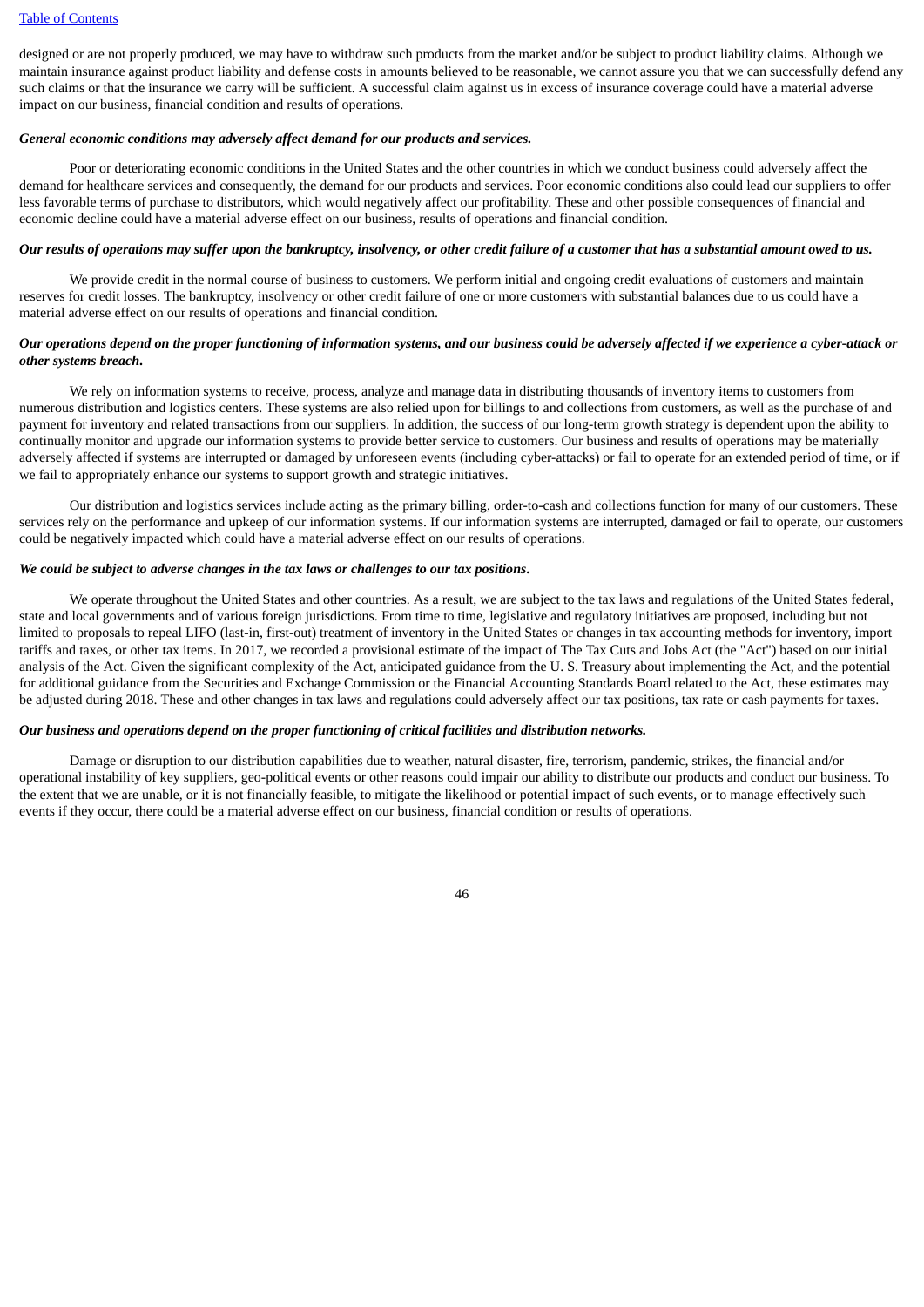### Our goodwill may become impaired, which would require us to record a significant charge to earnings in accordance with generally accepted accounting *principles.*

U.S. GAAP requires us to test our goodwill for impairment on an annual basis, or more frequently if indicators for potential impairment exist. The testing required by GAAP involves estimates and judgments by management. Although we believe our assumptions and estimates are reasonable and appropriate, any changes in key assumptions, including a failure to meet business plans or other unanticipated events and circumstances such as a rise in interest rates, may affect the accuracy or validity of such estimates. We may be required to record a significant charge to earnings in our consolidated financial statements during the period in which any impairment of our goodwill is determined, which charge could adversely affect our results of operations.

# We operate within the European Union, including in the United Kingdom and therefore may be affected by the United Kingdom's withdrawal from the *European Union.*

We operate within the European Union (the "E.U."), including the United Kingdom (the "U.K."). On June 23, 2016, the U.K. held a referendum in which voters approved an exit from the E.U., commonly referred to as "Brexit". As a result of the referendum, it is expected that the British government will begin negotiating the terms of the U.K.'s withdrawal from the E.U. A withdrawal could, among other outcomes, disrupt the free movement of goods, services and people between the U.K. and the E.U., and disrupt trade between the U.K. and the E.U. Given the lack of comparable precedent and recent occurrence of these events, we are monitoring the situation but it is unclear what financial, trade and legal implications the withdrawal of the U.K. from the E.U. would have and how such withdrawal may affect our operations or financial performance.

# <span id="page-46-0"></span>**Item 2. Unregistered Sales of Equity Securities, Use of Proceeds and Issuer Purchases of Equity Securities**

In October 2016, our Board of Directors authorized a share repurchase program of up to \$100 million of the company's outstanding common stock to be executed at the discretion of management over a three-year period. The timing of repurchases and the exact number of shares of common stock to be purchased will depend upon market conditions and other factors and may be suspended or discontinued at any time. Purchases under the share repurchase program are made either pursuant to 10b5-1 plans entered into by the company from time to time and/or during the company's scheduled quarterly trading windows for officers and directors. We did not repurchase any shares for the three months ended September 30, 2018.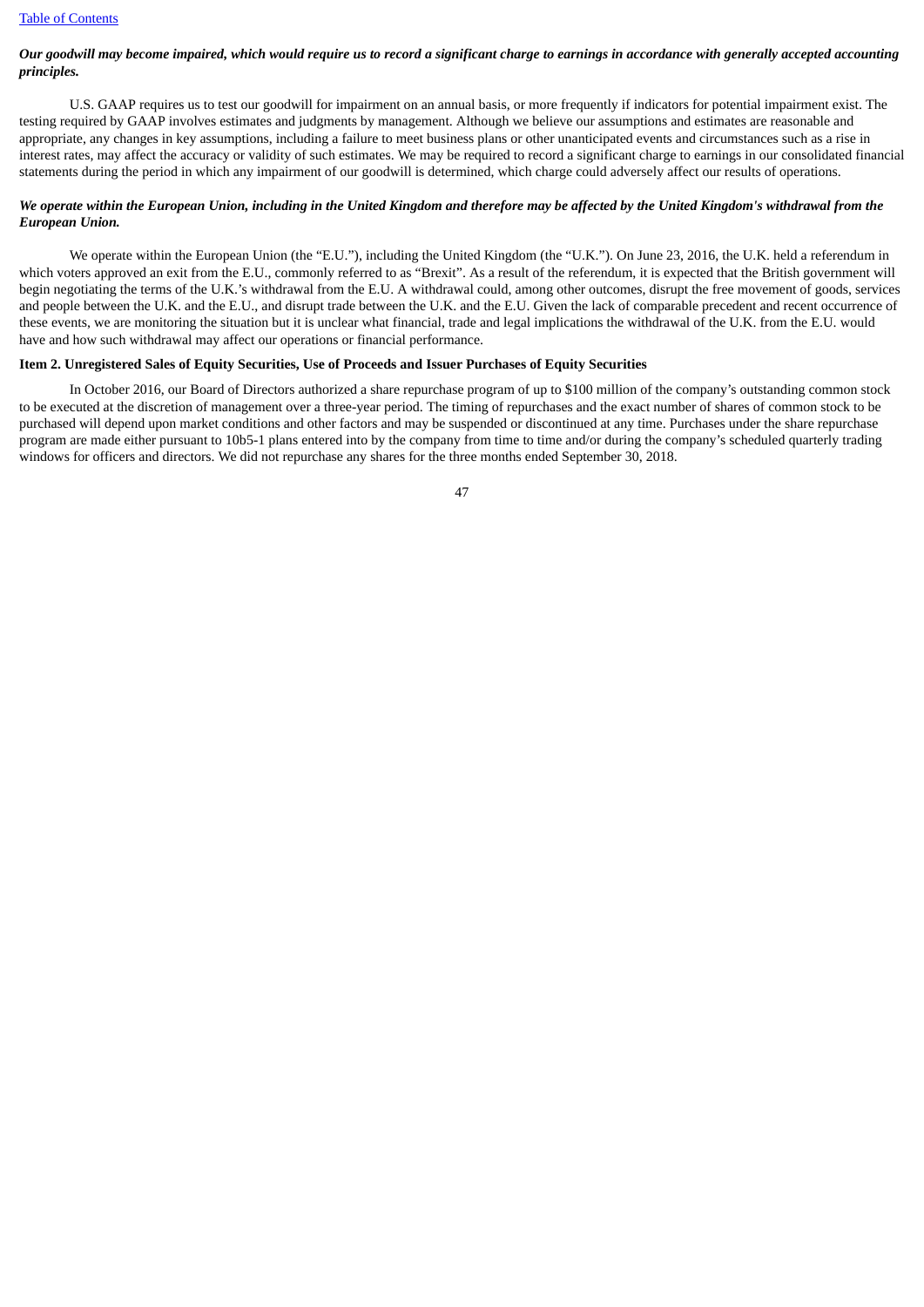# <span id="page-47-0"></span>**Item 6. Exhibits**

(a) Exhibits

| 2.1  | Amended and Restated Purchase Agreement, dated as of April 30, 2018, by and among Halyard Health, Inc., the other sellers party<br>thereto and Owens & Minor, Inc. (incorporated herein by reference to our Current Report on Form 8-K, Exhibit 2.1, dated May 1,<br>$2018)*$                                                                                                                                                                                                                                                                                                                                                                                                 |
|------|-------------------------------------------------------------------------------------------------------------------------------------------------------------------------------------------------------------------------------------------------------------------------------------------------------------------------------------------------------------------------------------------------------------------------------------------------------------------------------------------------------------------------------------------------------------------------------------------------------------------------------------------------------------------------------|
| 3.1  | Amended and Restated Bylaws of Owens & Minor, Inc. (incorporated herein by reference to our Current Report on Form 8-K, Exhibit<br>3.1, dated February 28, 2018)                                                                                                                                                                                                                                                                                                                                                                                                                                                                                                              |
| 3.2  | Amended and Restated Bylaws of Owens & Minor, Inc. (incorporated herein by reference to our Current Report on Form 8-K, Exhibit<br>3.1, dated May 9, 2018)                                                                                                                                                                                                                                                                                                                                                                                                                                                                                                                    |
| 4.1  | Third Supplemental Indenture, dated as of April 30, 2018, by and among Owens & Minor, Inc., the guarantors signatory thereto and<br>U.S. Bank National Association, as trustee. (incorporated herein by reference to our Current Report on Form 8-K, Exhibit 4.1, dated<br>May 4, 2018)*                                                                                                                                                                                                                                                                                                                                                                                      |
| 10.1 | Form of Owens & Minor Director Restricted Stock Agreement under the Company's 2018 Stock Incentive Plan (incorporated herein by<br>reference to our Current Report on Form 8-K, Exhibit 10.1, dated May 9, 2018)**                                                                                                                                                                                                                                                                                                                                                                                                                                                            |
| 10.2 | Form of Owens & Minor Restricted Stock Agreement under the Company's 2018 Stock Incentive Plan (incorporated herein by reference<br>to our Current Report on Form 8-K, Exhibit 10.2, dated May 9, 2018)**                                                                                                                                                                                                                                                                                                                                                                                                                                                                     |
| 10.3 | Form of Owens & Minor Restricted Stock Unit Agreement under the Company's 2018 Stock Incentive Plan (incorporated herein by<br>reference to our Current Report on Form 8-K, Exhibit 10.3, dated May 9, 2018)**                                                                                                                                                                                                                                                                                                                                                                                                                                                                |
| 10.4 | Owens & Minor, Inc. Officer Severance Policy dated May 7, 2018 (incorporated herein by reference to our Current Report on Form 8-K,<br>Exhibit 10.4, dated May 9, 2018)**                                                                                                                                                                                                                                                                                                                                                                                                                                                                                                     |
| 10.5 | Owens & Minor, Inc. 2018 Stock Incentive Plan (incorporated by reference to Appendix A to the Company's Definitive Proxy<br>Statement on Schedule 14A filed March 26, 2018 (File No. 001-09810))**                                                                                                                                                                                                                                                                                                                                                                                                                                                                            |
| 10.6 | First Amendment to Credit Agreement, dated as of March 29, 2018, by and among Owens & Minor Distribution, Inc., Owens & Minor<br>Medical, Inc., Barista Acquisition I, LLC, and Barista Acquisition II, LLC, as Borrowers, Owens & Minor, Inc. and certain of its<br>domestic subsidiaries, as Guarantors, the banks party thereto and Wells Fargo Bank, N.A., as Administrative Agent for the banks party<br>thereto (incorporated herein by reference to our Current Report on Form 8-K, Exhibit 10.1, dated April 18, 2018)                                                                                                                                                |
| 10.7 | Second Amendment to Credit Agreement, dated as of April 30, 2018, by and among O&M Halyard, Inc., Owens & Minor Distribution,<br>Inc., Owens & Minor Medical, Inc., Barista Acquisition I, LLC and Barista Acquisition II, LLC, Owens & Minor, Inc. and each other<br>domestic subsidiary of the Company party thereto from time to time, Wells Fargo Bank, N.A., as administrative agent for certain of the<br>credit facilities, Bank of America, N.A., as collateral agent and administrative agent for the term B facility, and the other agents party<br>thereto. (incorporated herein by reference to our Current Report on Form 8-K, Exhibit 10.1, dated May 4, 2018)* |
| 10.8 | Security and Pledge Agreement, dated as of April 30, 2018, by and among Owens & Minor, Inc., O&M Halyard, Inc., Owens & Minor<br>Distribution, Inc., Owens & Minor Medical, Inc., Barista Acquisition I, LLC and Barista Acquisition II, LLC, Bank of America, N.A.,<br>U.S. Bank National Association, and the other secured parties thereto. (incorporated herein by reference to our Current Report on Form<br>8-K, Exhibit 10.2, dated May 4, 2018)*                                                                                                                                                                                                                      |
| 10.9 | Third Amendment to Credit Agreement, dated as of May 9, 2018, by and among O&M Halyard, Inc., Owens & Minor Distribution, Inc.,<br>Owens & Minor Medical, Inc., Barista Acquisition I, LLC and Barista Acquisition II, LLC, Owens & Minor, Inc. and each other<br>domestic subsidiary of the Company party thereto from time to time, Wells Fargo Bank, N.A., as administrative agent for certain of the<br>credit facilities, Bank of America, N.A., as collateral agent and administrative agent for the term B facility, and the other agents party<br>thereto. (incorporated herein by reference to our Form 10-Q, Exhibit 10.9, dated May 10, 2018)*                     |

10.10 [Confidential](http://www.sec.gov/Archives/edgar/data/75252/000007525218000115/rkordahiexecutedseparati.htm) Executive Separation Agreement and General Release for Rony Kordahi dated August 3, 2018<sup>\*</sup>\*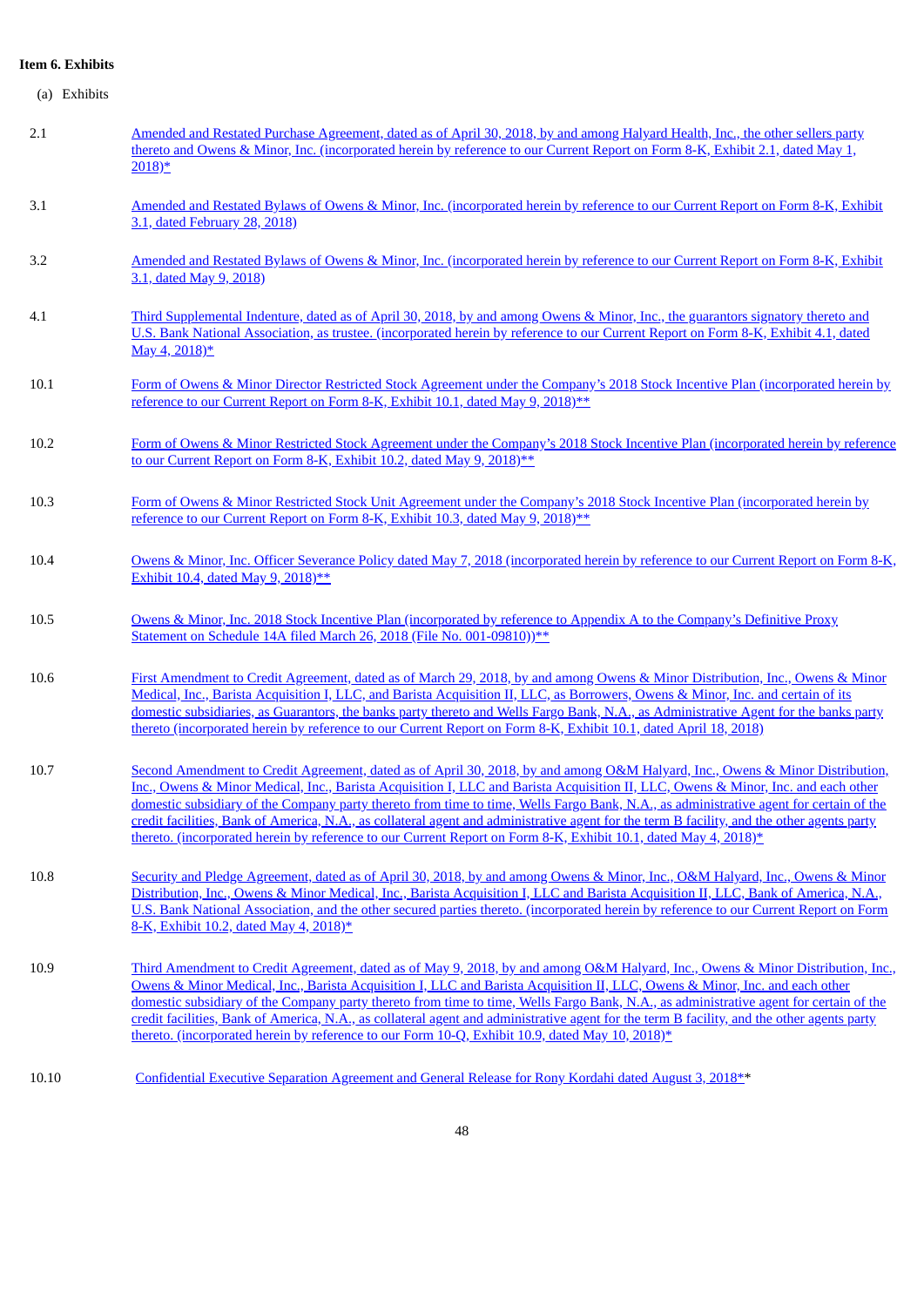| 10.11 |  |  |  | Confidential Executive Separation Agreement and General Release for Richard A. Meier dated August 16, 2018 <sup>**</sup> |
|-------|--|--|--|--------------------------------------------------------------------------------------------------------------------------|
|-------|--|--|--|--------------------------------------------------------------------------------------------------------------------------|

- 31.1 Certification of Chief Executive Officer pursuant to Rule 13a-14(a) under the Securities Exchange Act of 1934, as adopted pursuant to Section 302 of the [Sarbanes-Oxley](#page-50-0) Act of 2002.
- 31.2 Certification of Chief Financial Officer pursuant to Rule 13a-14(a) under the Securities Exchange Act of 1934, as adopted pursuant to Section 302 of the [Sarbanes-Oxley](#page-51-0) Act of 2002.
- 32.1 Certification of Chief Executive Officer pursuant to 18 U.S.C. Section 1350, as adopted pursuant to Section 906 of the [Sarbanes-Oxley](#page-52-0) Act of 2002.
- 32.2 Certification of Chief Financial Officer pursuant to 18 U.S.C. Section 1350, as adopted pursuant to Section 906 of the [Sarbanes-Oxley](#page-53-0) Act of 2002.
- 101.INS XBRL Instance Document
- 101.SCH XBRL Taxonomy Extension Schema Document
- 101.CAL XBRL Taxonomy Extension Calculation Linkbase Document
- 101.DEF XBRL Taxonomy Definition Linkbase Document
- 101.LAB XBRL Taxonomy Extension Label Linkbase Document
- 101.PRE XBRL Taxonomy Extension Presentation Linkbase Document

\* Certain exhibits and schedules been omitted pursuant to Item 601(b)(2) of Regulation S-K. The Company hereby undertakes to furnish copies of such omitted materials supplementally upon request by the SEC.

\*\* Management contract or compensatory plan or arrangement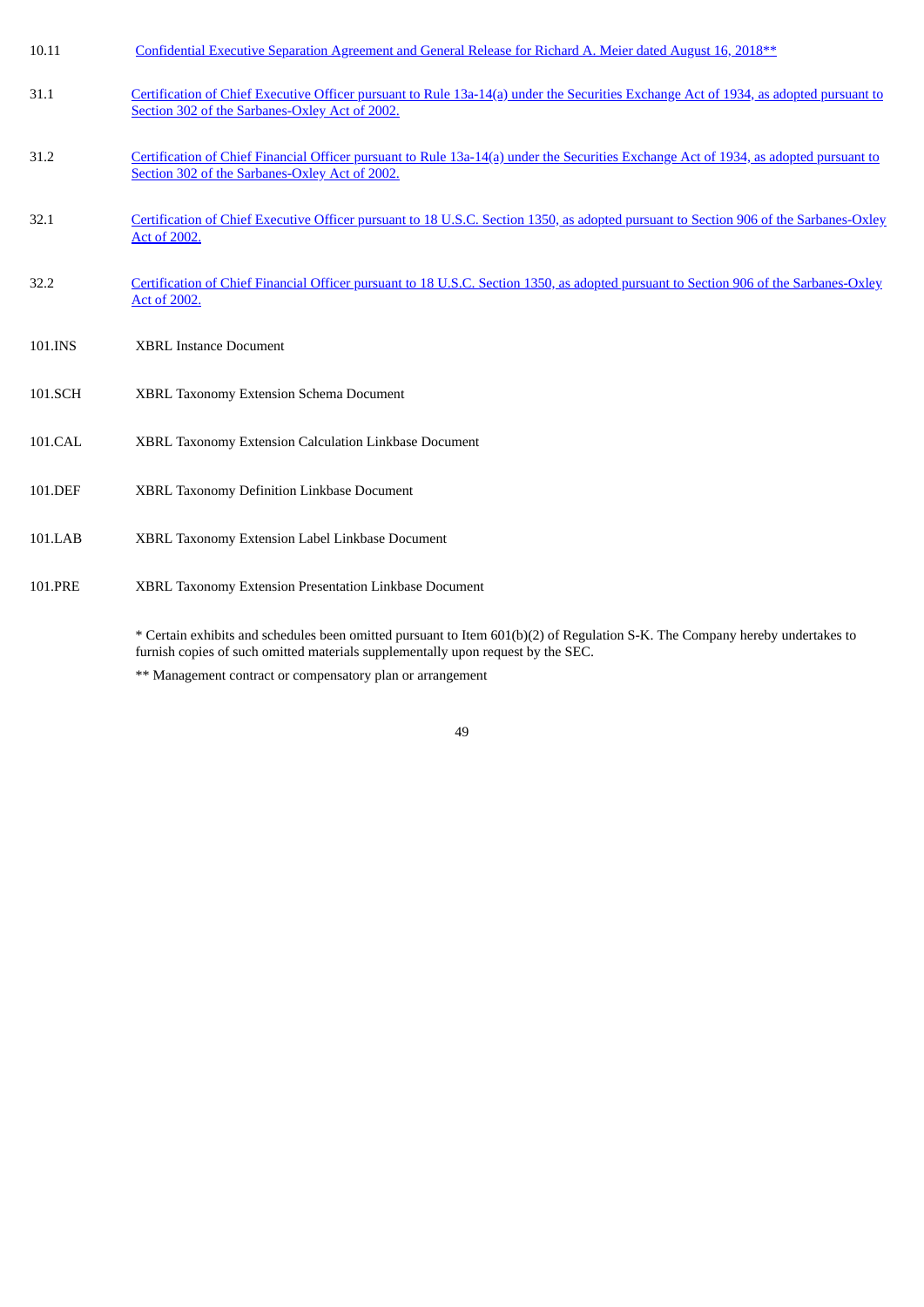# **SIGNATURES**

<span id="page-49-0"></span>Pursuant to the requirements of the Securities Exchange Act of 1934, the Registrant has duly caused this report to be signed on its behalf by the undersigned thereunto duly authorized.

|                  | Owens & Minor, Inc.                                                    |
|------------------|------------------------------------------------------------------------|
|                  | (Registrant)                                                           |
|                  |                                                                        |
| November 5, 2018 | /s/ Paul C. Phipps                                                     |
|                  | Paul C. Phipps                                                         |
|                  | President & Chief Executive Officer                                    |
|                  |                                                                        |
| November 5, 2018 | /s/ Robert K. Snead                                                    |
|                  | Robert K. Snead                                                        |
|                  | Interim Chief Financial Officer                                        |
|                  |                                                                        |
| November 5, 2018 | /s/ Michael W. Lowry                                                   |
|                  | Michael W. Lowry                                                       |
|                  | Senior Vice President, Corporate Controller & Chief Accounting Officer |
|                  |                                                                        |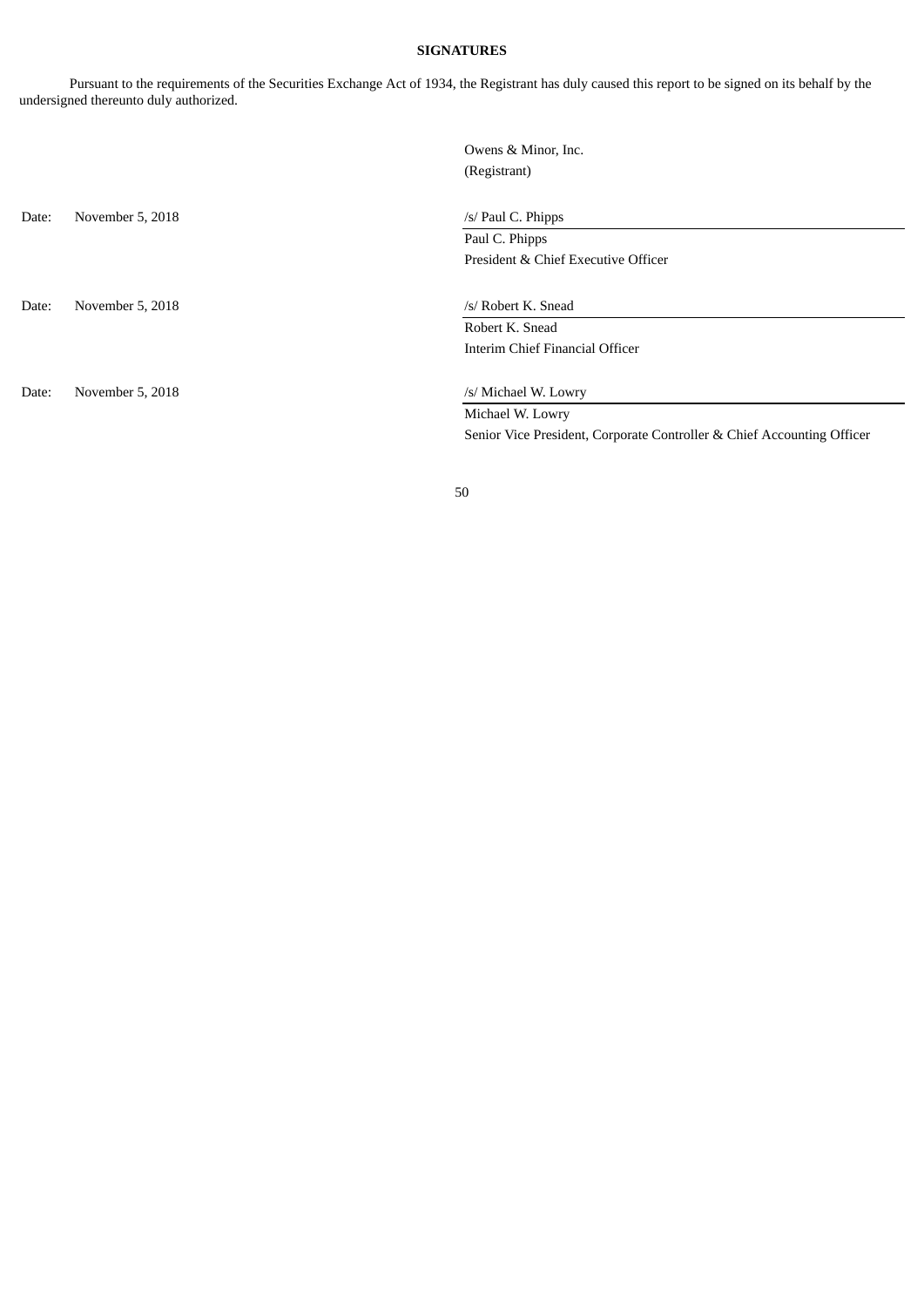# **CERTIFICATION PURSUANT TO RULE 13a-14(a) UNDER THE SECURITIES EXCHANGE ACT OF 1934, AS ADOPTED PURSUANT TO SECTION 302 OF THE SARBANES-OXLEY ACT OF 2002**

# <span id="page-50-0"></span>I, Paul C. Phipps, certify that:

- 1. I have reviewed this Quarterly Report on Form 10-Q for the quarter ended September 30, 2018 of Owens & Minor, Inc.;
- 2. Based on my knowledge, this report does not contain any untrue statement of a material fact or omit to state a material fact necessary to make the statements made, in light of the circumstances under which such statements were made, not misleading with respect to the period covered by this report;
- 3. Based on my knowledge, the financial statements, and other financial information included in this report, fairly present in all material respects the financial condition, results of operations and cash flows of the registrant as of, and for, the periods presented in this report;
- 4. The registrant's other certifying officer and I are responsible for establishing and maintaining disclosure controls and procedures (as defined in Exchange Act Rules 13a-15(e) and 15d-15(e)) and internal control over financial reporting (as defined in Exchange Act Rules 13a-15(f) and 15d- $15(f)$ ) for the registrant and have:
	- a. Designed such disclosure controls and procedures, or caused such disclosure controls and procedures to be designed under our supervision, to ensure that material information relating to the registrant, including its consolidated subsidiaries, is made known to us by others within those entities, particularly during the period in which this report is being prepared;
	- b. Designed such internal control over financial reporting, or caused such internal control over financial reporting to be designed under our supervision, to provide reasonable assurance regarding the reliability of financial reporting and the preparation of financial statements for external purposes in accordance with generally accepted accounting principles;
	- c. Evaluated the effectiveness of the registrant's disclosure controls and procedures and presented in this report our conclusions about the effectiveness of the disclosure controls and procedures, as of the end of the period covered by this report based on such evaluation; and
	- d. Disclosed in this report any change in the registrant's internal control over financial reporting that occurred during the registrant's most recent fiscal quarter (the registrant's fourth fiscal quarter in the case of an annual report) that has materially affected, or is reasonably likely to materially affect, the registrant's internal control over financial reporting; and
- 5. The registrant's other certifying officer and I have disclosed, based on our most recent evaluation of internal control over financial reporting, to the registrant's auditors and the audit committee of the registrant's board of directors (or persons performing the equivalent functions):
	- a. All significant deficiencies and material weaknesses in the design or operation of internal control over financial reporting which are reasonably likely to adversely affect the registrant's ability to record, process, summarize and report financial information; and
	- b. Any fraud, whether or not material, that involves management or other employees who have a significant role in the registrant's internal control over financial reporting.

Date: November 5, 2018

/s/ Paul C. Phipps

Paul C. Phipps President & Chief Executive Officer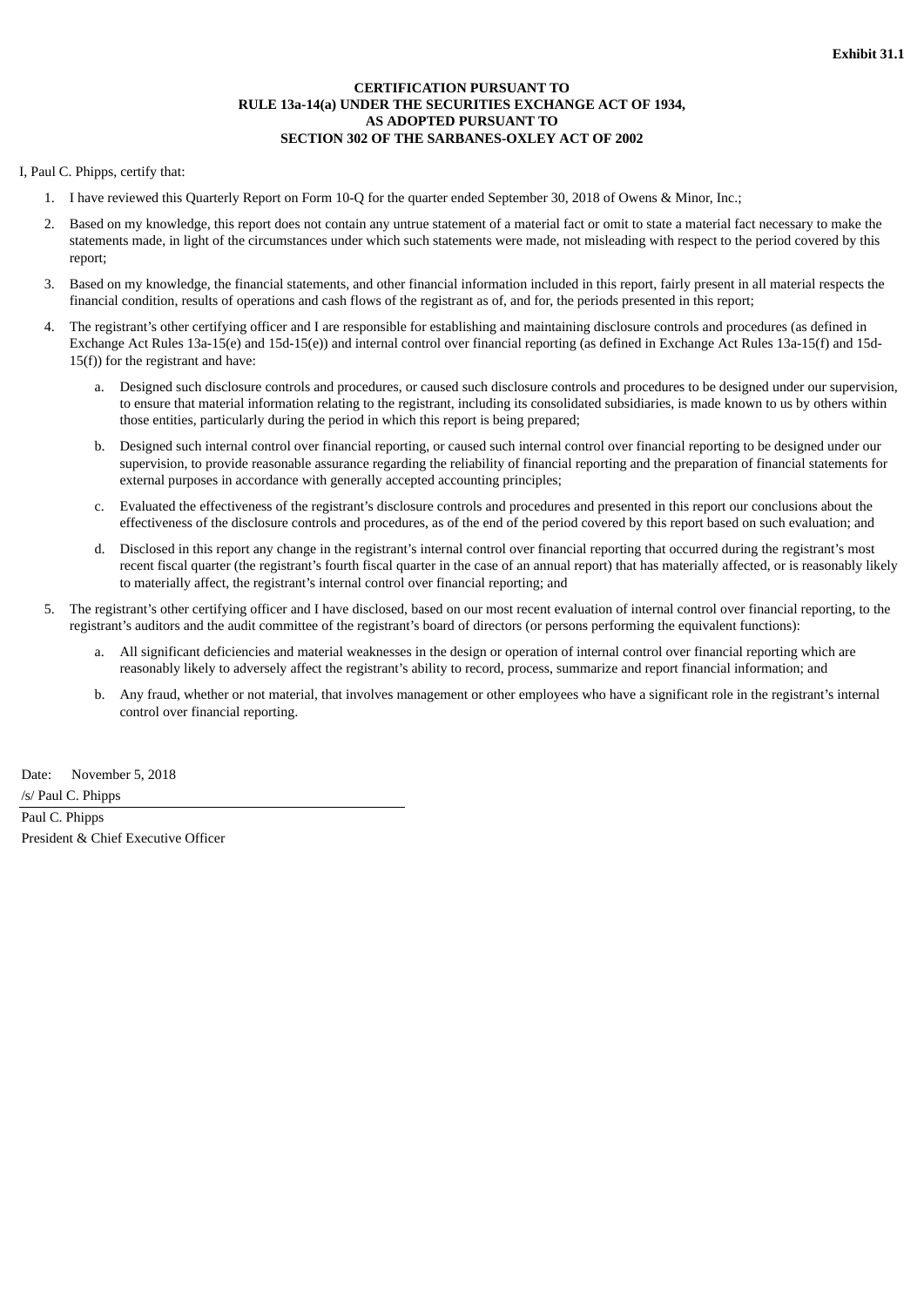# **CERTIFICATION PURSUANT TO RULE 13a-14(a) UNDER THE SECURITIES EXCHANGE ACT OF 1934, AS ADOPTED PURSUANT TO SECTION 302 OF THE SARBANES-OXLEY ACT OF 2002**

### <span id="page-51-0"></span>I, Robert K. Snead, certify that:

- 1. I have reviewed this Quarterly Report on Form 10-Q for the quarter ended September 30, 2018, of Owens & Minor, Inc.;
- 2. Based on my knowledge, this report does not contain any untrue statement of a material fact or omit to state a material fact necessary to make the statements made, in light of the circumstances under which such statements were made, not misleading with respect to the period covered by this report;
- 3. Based on my knowledge, the financial statements, and other financial information included in this report, fairly present in all material respects the financial condition, results of operations and cash flows of the registrant as of, and for, the periods presented in this report;
- 4. The registrant's other certifying officer and I are responsible for establishing and maintaining disclosure controls and procedures (as defined in Exchange Act Rules 13a-15(e) and 15d-15(e)) and internal control over financial reporting (as defined in Exchange Act Rules 13a-15(f) and 15d- $15(f)$ ) for the registrant and have:
	- a. Designed such disclosure controls and procedures, or caused such disclosure controls and procedures to be designed under our supervision, to ensure that material information relating to the registrant, including its consolidated subsidiaries, is made known to us by others within those entities, particularly during the period in which this report is being prepared;
	- b. Designed such internal control over financial reporting, or caused such internal control over financial reporting to be designed under our supervision, to provide reasonable assurance regarding the reliability of financial reporting and the preparation of financial statements for external purposes in accordance with generally accepted accounting principles;
	- c. Evaluated the effectiveness of the registrant's disclosure controls and procedures and presented in this report our conclusions about the effectiveness of the disclosure controls and procedures, as of the end of the period covered by this report based on such evaluation; and
	- d. Disclosed in this report any change in the registrant's internal control over financial reporting that occurred during the registrant's most recent fiscal quarter (the registrant's fourth fiscal quarter in the case of an annual report) that has materially affected, or is reasonably likely to materially affect, the registrant's internal control over financial reporting; and
- 5. The registrant's other certifying officer and I have disclosed, based on our most recent evaluation of internal control over financial reporting, to the registrant's auditors and the audit committee of the registrant's board of directors (or persons performing the equivalent functions):
	- a. All significant deficiencies and material weaknesses in the design or operation of internal control over financial reporting which are reasonably likely to adversely affect the registrant's ability to record, process, summarize and report financial information; and
	- b. Any fraud, whether or not material, that involves management or other employees who have a significant role in the registrant's internal control over financial reporting.

Date: November 5, 2018

/s/ Robert K. Snead

Robert K. Snead Interim Chief Financial Officer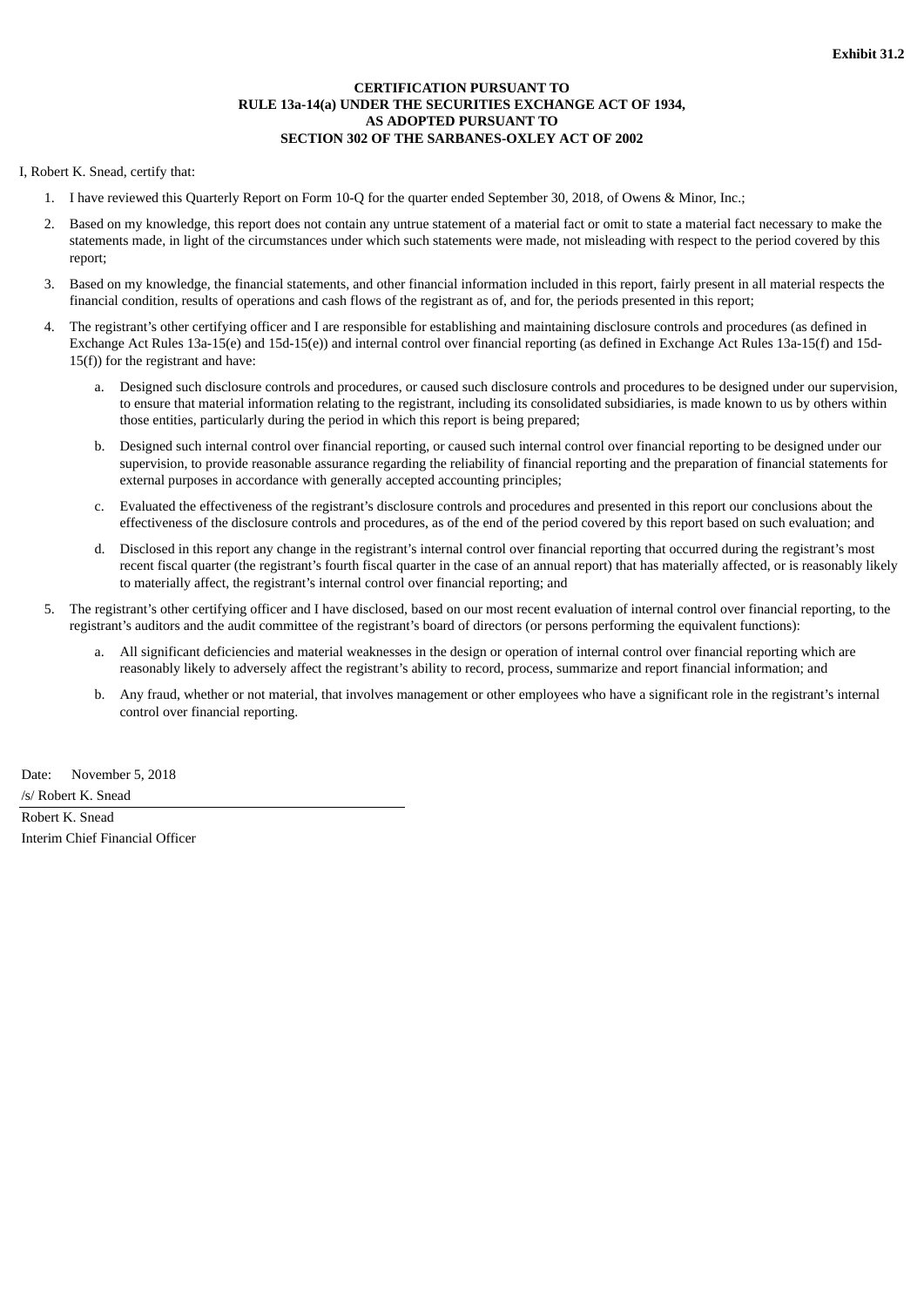# **CERTIFICATION PURSUANT TO 18 U.S.C. SECTION 1350, AS ADOPTED PURSUANT TO SECTION 906 OF THE SARBANES-OXLEY ACT OF 2002**

<span id="page-52-0"></span>In connection with the Quarterly Report of Owens & Minor, Inc. (the "Company") on Form 10-Q for the period ended September 30, 2018, as filed with the Securities and Exchange Commission on the date hereof (the "Report"), I, Paul C. Phipps, President & Chief Executive Officer of the Company, certify, pursuant to 18 U.S.C. Section 1350, as adopted pursuant to Section 906 of the Sarbanes-Oxley Act of 2002, that to the best of my knowledge:

(1) The Report fully complies with the requirements of Section 13(a) or 15(d) of the Securities Exchange Act of 1934, as amended; and

(2) The information contained in the Report fairly presents, in all material respects, the financial condition and results of operations of the Company.

/s/ Paul C. Phipps

Paul C. Phipps President & Chief Executive Officer Owens & Minor, Inc. November 5, 2018